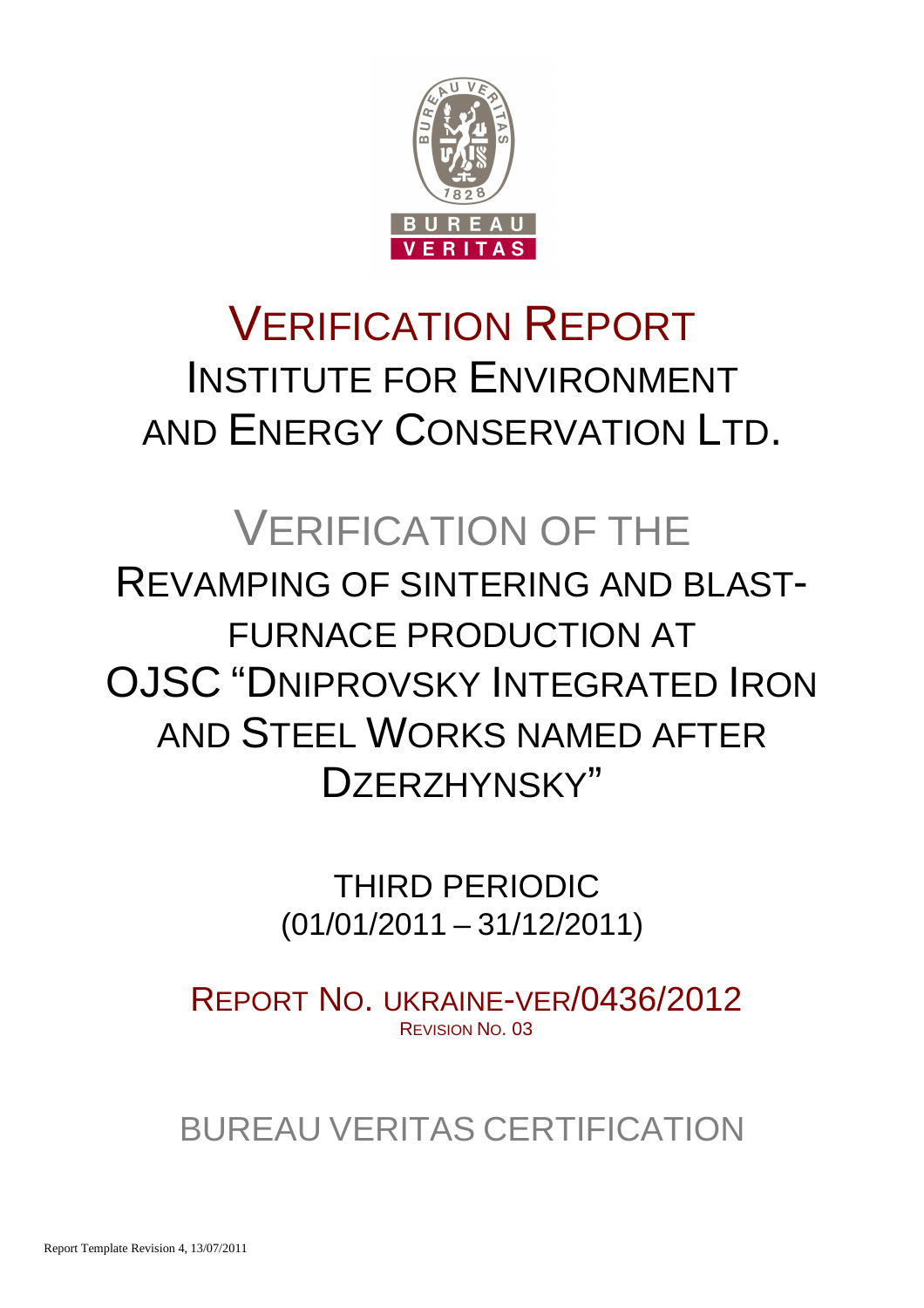

#### VERIFICATION REPORT

| Date of first issue:                                                                                                                                                               | Organizational unit:                                                                                                                                                                                                                                                                                                                                                                                                                                                                                                                                                                                                                                                                                                                                                                                                                                                                                                                                                                                                                                                                                                                                                                                                                                                                                                                                                                                                                                                                                                                                           |
|------------------------------------------------------------------------------------------------------------------------------------------------------------------------------------|----------------------------------------------------------------------------------------------------------------------------------------------------------------------------------------------------------------------------------------------------------------------------------------------------------------------------------------------------------------------------------------------------------------------------------------------------------------------------------------------------------------------------------------------------------------------------------------------------------------------------------------------------------------------------------------------------------------------------------------------------------------------------------------------------------------------------------------------------------------------------------------------------------------------------------------------------------------------------------------------------------------------------------------------------------------------------------------------------------------------------------------------------------------------------------------------------------------------------------------------------------------------------------------------------------------------------------------------------------------------------------------------------------------------------------------------------------------------------------------------------------------------------------------------------------------|
| 30/03/2012                                                                                                                                                                         | Bureau Veritas Certification Holding SAS                                                                                                                                                                                                                                                                                                                                                                                                                                                                                                                                                                                                                                                                                                                                                                                                                                                                                                                                                                                                                                                                                                                                                                                                                                                                                                                                                                                                                                                                                                                       |
|                                                                                                                                                                                    |                                                                                                                                                                                                                                                                                                                                                                                                                                                                                                                                                                                                                                                                                                                                                                                                                                                                                                                                                                                                                                                                                                                                                                                                                                                                                                                                                                                                                                                                                                                                                                |
| Client:                                                                                                                                                                            | Client ret.:                                                                                                                                                                                                                                                                                                                                                                                                                                                                                                                                                                                                                                                                                                                                                                                                                                                                                                                                                                                                                                                                                                                                                                                                                                                                                                                                                                                                                                                                                                                                                   |
| Institute for Environment and Energy<br>Conservation Ltd.                                                                                                                          | Vasyl Voychak                                                                                                                                                                                                                                                                                                                                                                                                                                                                                                                                                                                                                                                                                                                                                                                                                                                                                                                                                                                                                                                                                                                                                                                                                                                                                                                                                                                                                                                                                                                                                  |
| Summary:                                                                                                                                                                           |                                                                                                                                                                                                                                                                                                                                                                                                                                                                                                                                                                                                                                                                                                                                                                                                                                                                                                                                                                                                                                                                                                                                                                                                                                                                                                                                                                                                                                                                                                                                                                |
| the JI Supervisory Committee, as well as the host country criteria.                                                                                                                | Bureau Veritas Certification has made the third periodic verification of the "Revamping of sintering and blast-<br>furnace production at OJSC "Dniprovsky Integrated Iron and Steel Works named after Dzerzhynsky", project<br>of Institute for Environment and Energy Conservation located in the city of Dniprodzerzhynsk,<br>Dnipropetrovsk region, Ukraine, and applying JI specific approach, on the basis of UNFCCC criteria for the<br>JI, as well as criteria given to provide for consistent project operations, monitoring and reporting. UNFCCC<br>criteria refer to Article 6 of the Kyoto Protocol, the JI rules and modalities and the subsequent decisions by                                                                                                                                                                                                                                                                                                                                                                                                                                                                                                                                                                                                                                                                                                                                                                                                                                                                                   |
| procedures.<br>31/12/2011.                                                                                                                                                         | The verification scope is defined as a periodic independent review and ex post determination by the<br>Accredited Entity of the monitored reductions in GHG emissions during defined verification period, and<br>consisted of the following three phases: i) desk review of the monitoring report against project design and<br>the baseline and monitoring plan; ii) follow-up interviews with project stakeholders; iii) resolution of<br>outstanding issues and the issuance of the final verification report and opinion. The overall verification, from<br>Contract Review to Verification Report & Opinion, was conducted using Bureau Veritas Certification internal<br>The first output of the verification process is a list of Clarification, Corrective Actions Requests, Forward<br>Actions Requests (CL, CAR and FAR), presented in Appendix A. In summary, Bureau Veritas Certification<br>confirms that the project is implemented as described in approved project design documents. Installed<br>equipment being essential for generating emission reductions run reliably and is calibrated appropriately.<br>The monitoring system is in place and the project is generating GHG emission reductions. The GHG<br>emission reductions are calculated accurately and without material errors, omissions, or misstatements, and<br>the ERUs issued totalize 1 095 693 tonnes of CO2 equivalent for the monitoring period 01/01/2011 -<br>Our opinion relates to the project's GHG emissions and resulting GHG emission reductions reported and |
|                                                                                                                                                                                    | related to the approved project baseline and monitoring, and its associated documents.                                                                                                                                                                                                                                                                                                                                                                                                                                                                                                                                                                                                                                                                                                                                                                                                                                                                                                                                                                                                                                                                                                                                                                                                                                                                                                                                                                                                                                                                         |
| Report No.:<br>Subject Group:                                                                                                                                                      |                                                                                                                                                                                                                                                                                                                                                                                                                                                                                                                                                                                                                                                                                                                                                                                                                                                                                                                                                                                                                                                                                                                                                                                                                                                                                                                                                                                                                                                                                                                                                                |
| UKRAINE-ver/0436/2012<br>J1<br>Project title:                                                                                                                                      |                                                                                                                                                                                                                                                                                                                                                                                                                                                                                                                                                                                                                                                                                                                                                                                                                                                                                                                                                                                                                                                                                                                                                                                                                                                                                                                                                                                                                                                                                                                                                                |
| sintering<br>and<br>Revamping<br>of<br>production at OJSC "Dniprovsky Integrated Iron and<br>Steel Works named after Dzerzhynsky'                                                  | blast-furnace                                                                                                                                                                                                                                                                                                                                                                                                                                                                                                                                                                                                                                                                                                                                                                                                                                                                                                                                                                                                                                                                                                                                                                                                                                                                                                                                                                                                                                                                                                                                                  |
| Work carried out by:                                                                                                                                                               |                                                                                                                                                                                                                                                                                                                                                                                                                                                                                                                                                                                                                                                                                                                                                                                                                                                                                                                                                                                                                                                                                                                                                                                                                                                                                                                                                                                                                                                                                                                                                                |
|                                                                                                                                                                                    |                                                                                                                                                                                                                                                                                                                                                                                                                                                                                                                                                                                                                                                                                                                                                                                                                                                                                                                                                                                                                                                                                                                                                                                                                                                                                                                                                                                                                                                                                                                                                                |
| Oleg Skoblyk - Team Leader, Lead Verifier<br>Vera Skitina - Team member, Lead Verifier<br>Iuliia Pylnova - Team member, Lead Verifier<br>Sergey Kustovskiy - Team member, Verifier |                                                                                                                                                                                                                                                                                                                                                                                                                                                                                                                                                                                                                                                                                                                                                                                                                                                                                                                                                                                                                                                                                                                                                                                                                                                                                                                                                                                                                                                                                                                                                                |
| Work reviewed by:                                                                                                                                                                  |                                                                                                                                                                                                                                                                                                                                                                                                                                                                                                                                                                                                                                                                                                                                                                                                                                                                                                                                                                                                                                                                                                                                                                                                                                                                                                                                                                                                                                                                                                                                                                |
| Ivan Sokolov - Internal Technical Reviewer<br>Igor Alekseenko - Technical specialist                                                                                               | X<br>No distribution without permission from the<br>Client or responsible organizational unit                                                                                                                                                                                                                                                                                                                                                                                                                                                                                                                                                                                                                                                                                                                                                                                                                                                                                                                                                                                                                                                                                                                                                                                                                                                                                                                                                                                                                                                                  |
| Work approved by:                                                                                                                                                                  |                                                                                                                                                                                                                                                                                                                                                                                                                                                                                                                                                                                                                                                                                                                                                                                                                                                                                                                                                                                                                                                                                                                                                                                                                                                                                                                                                                                                                                                                                                                                                                |
| Ivan Sokolov - Operational Manager                                                                                                                                                 | Limited distribution                                                                                                                                                                                                                                                                                                                                                                                                                                                                                                                                                                                                                                                                                                                                                                                                                                                                                                                                                                                                                                                                                                                                                                                                                                                                                                                                                                                                                                                                                                                                           |
| Rev. No.:<br>Date of this revision.                                                                                                                                                | Number of pages:                                                                                                                                                                                                                                                                                                                                                                                                                                                                                                                                                                                                                                                                                                                                                                                                                                                                                                                                                                                                                                                                                                                                                                                                                                                                                                                                                                                                                                                                                                                                               |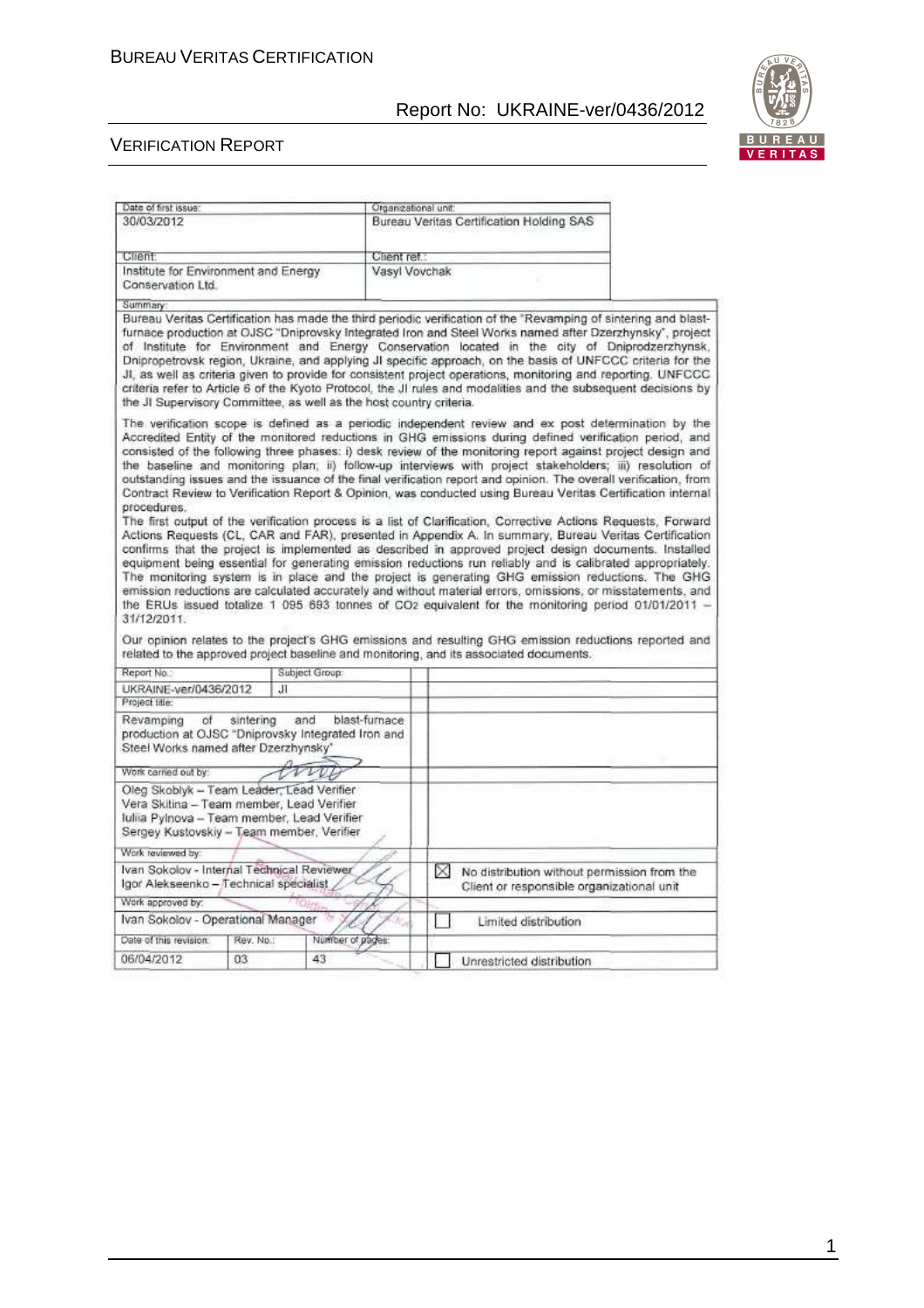

VERIFICATION REPORT

## **Abbreviations**

| <b>AIE</b>      | <b>Accredited Independent Entity</b>                                         |
|-----------------|------------------------------------------------------------------------------|
| <b>BFG</b>      | <b>Blast Furnace Gas</b>                                                     |
| <b>CAR</b>      | <b>Corrective Action Request</b>                                             |
| <b>CDM</b>      | <b>Clean Development Mechanism</b>                                           |
| <b>CHP</b>      | <b>Combined Heat and Power</b>                                               |
| <b>CL</b>       | <b>Clarification Request</b>                                                 |
| CO <sub>2</sub> | <b>Carbon Dioxide</b>                                                        |
| COG             | Coke Oven Gas                                                                |
| <b>DIISW</b>    | PJSC "Dniprovsky Integrated Iron and Steel Works named<br>after Dzerzhynsky" |
| <b>DFP</b>      | <b>Designated Focal Point</b>                                                |
| <b>DVM</b>      | Determination and Verification Manual                                        |
| <b>EIA</b>      | <b>Environmental Impact Assessment</b>                                       |
| ERU             | <b>Emission Reduction Unit</b>                                               |
| AAU             | <b>Assigned Amount Unit</b>                                                  |
| <b>GHG</b>      | Green House Gas(es)                                                          |
| <b>GWP</b>      | <b>Global Warming Potential</b>                                              |
| I               | Interview                                                                    |
| <b>IPCC</b>     | Intergovernmental Panel on Climate Change                                    |
| JI              | Joint Implementation                                                         |
| <b>JISC</b>     | Joint Implementation Supervisory Committee                                   |
| MP              | Monitoring Plan                                                              |
| MoV             | <b>Means of Verification</b>                                                 |
| <b>NGO</b>      | Non Government Organization                                                  |
| <b>PDD</b>      | <b>Project Design Document</b>                                               |
| <b>UNFCCC</b>   | United Nations Framework Convention for Climate Change                       |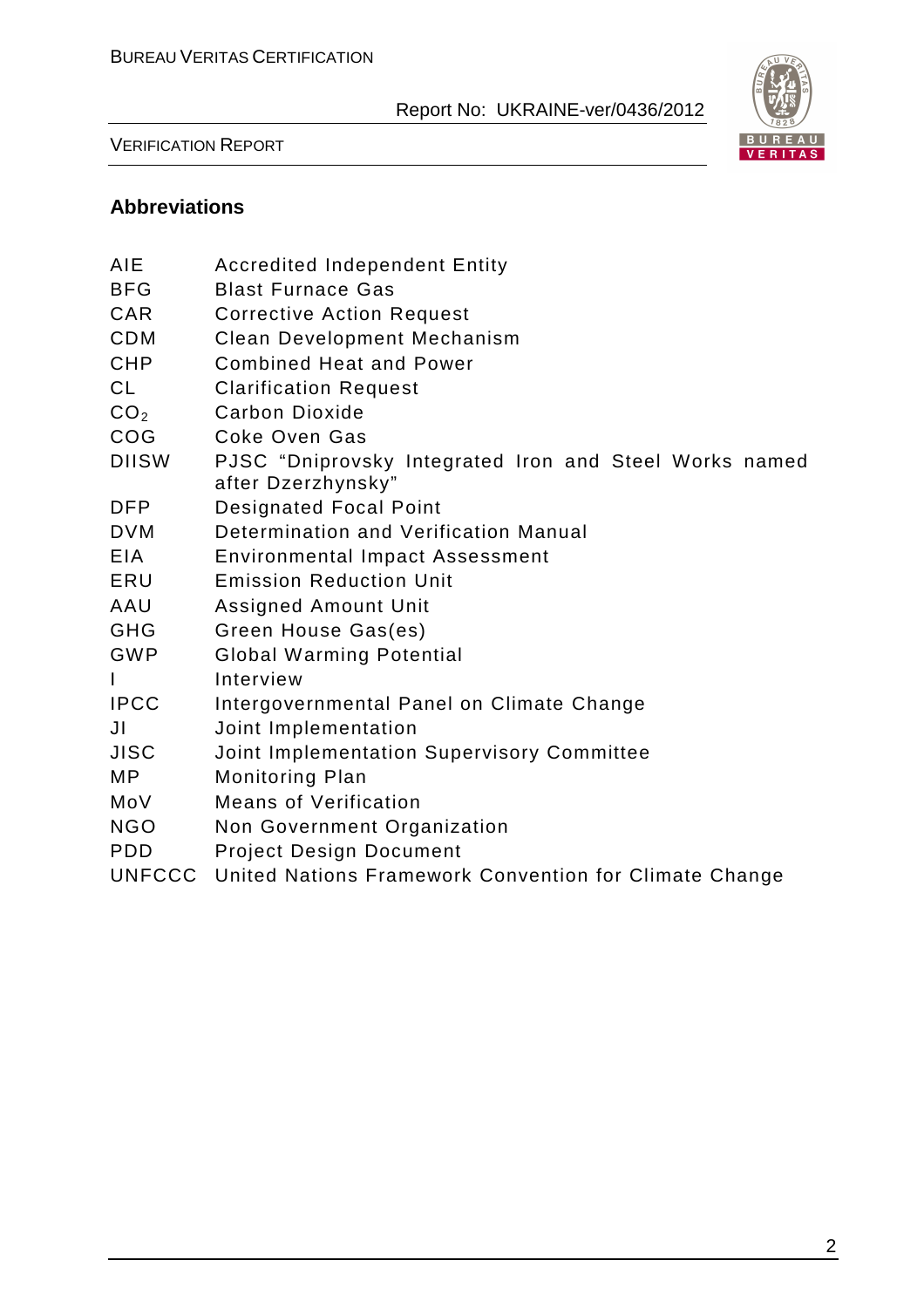

BUREAU<br><mark>VERITAS</mark>

VERIFICATION REPORT

# **Table of Contents Page 2018**

| $\mathbf{1}$   |                                                                              | .4             |
|----------------|------------------------------------------------------------------------------|----------------|
| 1.1            | Objective                                                                    | $\overline{4}$ |
| 1.2            | Scope                                                                        | $\overline{4}$ |
| 1.3            | <b>Verification Team</b>                                                     | 5              |
| $\overline{2}$ |                                                                              | $.5\,$         |
| 2.1            | <b>Review of Documents</b>                                                   | 6              |
| 2.2            | Follow-up Interviews                                                         | 6              |
| 2.3            | Resolution of Clarification, Corrective and Forward Action<br>Requests       | $\overline{7}$ |
| 3              |                                                                              |                |
| 3.1            | Remaining issues and FARs from previous verifications                        | 8              |
| 3.2            | Project approval by Parties involved (90-91)                                 | 8              |
| 3.3            | Project implementation (92-93)                                               | 9              |
| 3.4            | Compliance of the monitoring plan with the monitoring<br>methodology (94-98) | 10             |
| 3.5            | Revision of monitoring plan (99-100)                                         | 12             |
| 3.6            | Data management (101)                                                        | 12             |
| 3.7            | Verification<br>regarding<br>programmes<br>0f<br>activities<br>$(102 - 110)$ | 14             |
| $\overline{4}$ |                                                                              |                |
| 5              |                                                                              |                |
|                |                                                                              |                |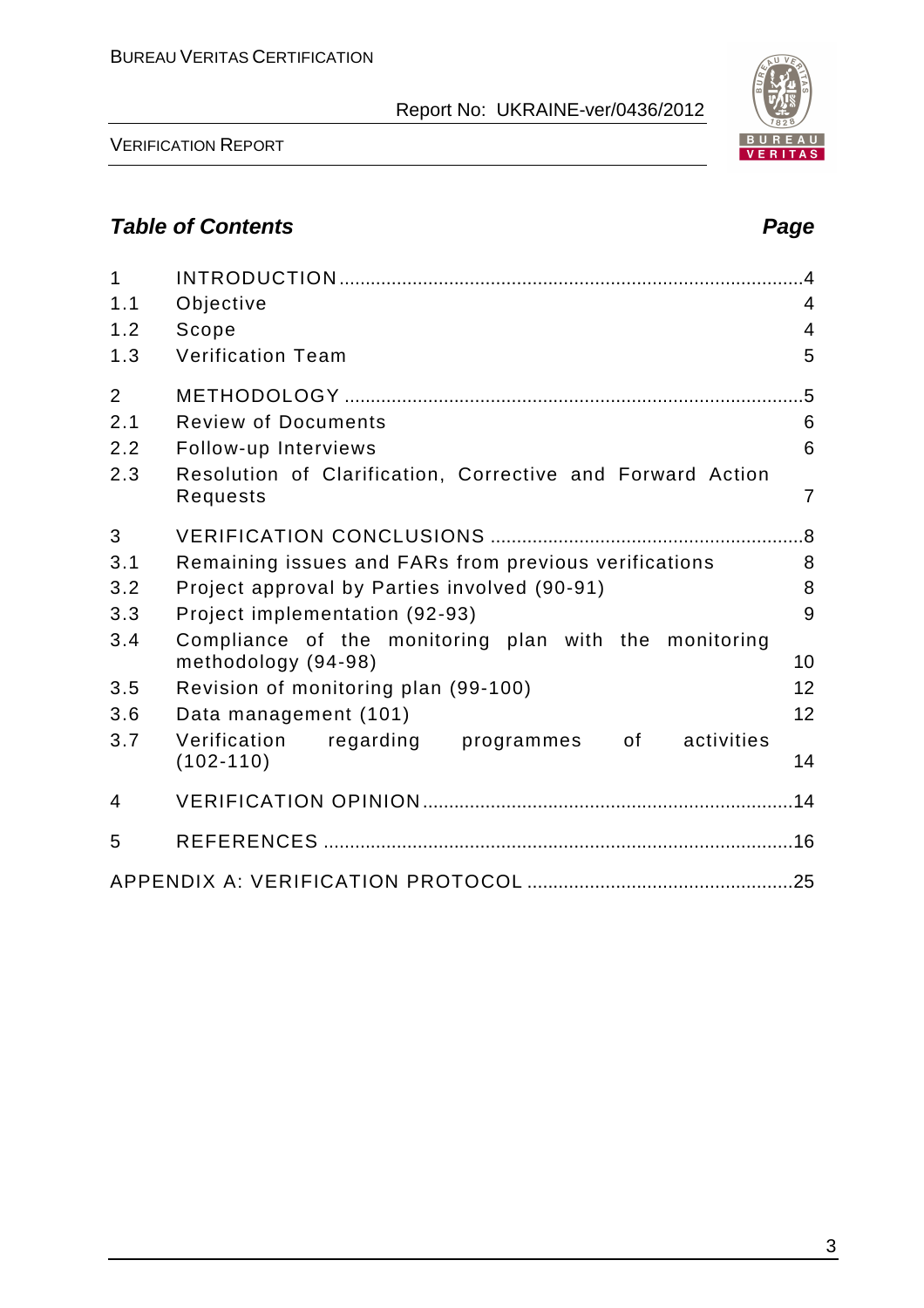

VERIFICATION REPORT

# **1 INTRODUCTION**

Institute for Environment and Energy Conservation Ltd. has commissioned Bureau Veritas Certification to verify the emissions reductions of its JI project "Revamping of sintering and blast-furnace production at OJSC "Dniprovsky Integrated Iron and Steel Works named after Dzerzhynsky" (hereafter called "the project") located in the city of Dniprodzerzhynsk, Dnipropetrovsk region, Ukraine.

This report summarizes the findings of the verification of the project, performed on the basis of UNFCCC criteria, as well as criteria given to provide for consistent project operations, monitoring and reporting.

# **1.1 Objective**

Verification is the periodic independent review and ex post determination by the Accredited Independent Entity of the monitored reductions in GHG emissions during defined verification period.

The objective of verification can be divided in Initial Verification and Periodic Verification.

UNFCCC criteria refer to Article 6 of the Kyoto Protocol, the JI rules and modalities and the subsequent decisions by the JI Supervisory Committee, as well as the host country criteria.

# **1.2 Scope**

Verification scope is defined as an independent and objective review and ex post determination by the Accredited Independent Entity of the monitored reductions in GHG emissions. The verification is based on the submitted monitoring report and the determined Project Design Document (PDD) including the project's baseline study and monitoring plan, monitoring report, and other relevant documents. The information in these documents is reviewed against Kyoto Protocol requirements, UNFCCC rules and associated interpretations.

The verification is not meant to provide any consulting towards the Client. However, stated requests for clarifications, corrective and/or forward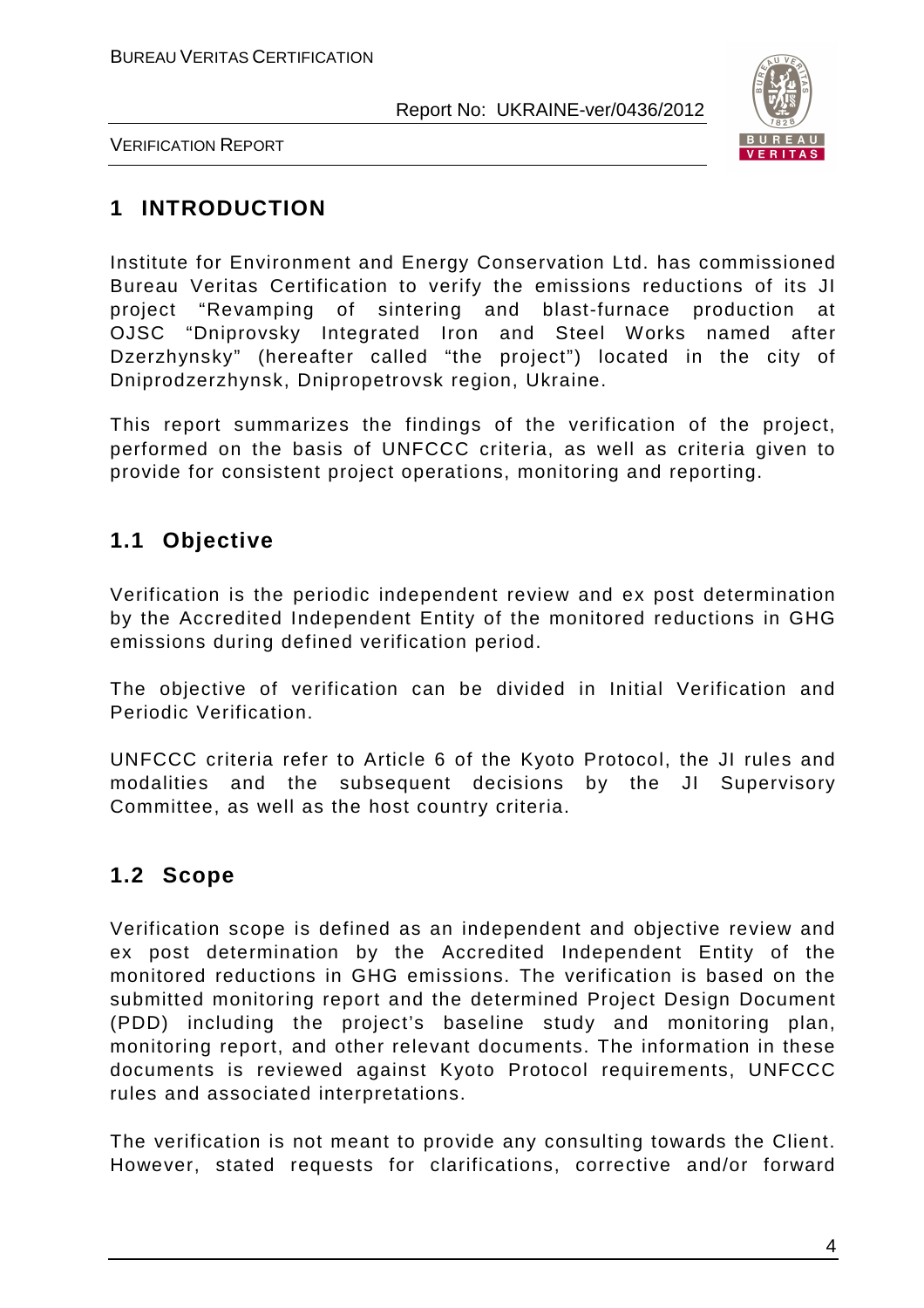

VERIFICATION REPORT

actions may provide input for improvement of the project monitoring towards reductions in the GHG emissions.

## **1.3 Verification Team**

The verification team consists of the following personnel:

Oleg Skoblyk Bureau Veritas Certification Team Leader, Climate Change Lead Verifier;

Vera Skitina Bureau Veritas Certification Team Member, Climate Change Lead Verifier;

Iuliia Pylnova Bureau Veritas Certification Team Member, Climate Change Lead Verifier;

Sergey Kustovskiy Bureau Veritas Certification Team Member, Climate Change Verifier.

This verification report was reviewed by:

Ivan Sokolov Bureau Veritas Certification, Internal Technical Reviewer;

Igor Alekseenko Bureau Veritas Certification, Technical specialist.

# **2 METHODOLOGY**

The overall verification, from Contract Review to Verification Report & Opinion, was conducted using Bureau Veritas Certification internal procedures.

In order to ensure transparency, a verification protocol was customized for the project, according to the version 01 of the Joint Implementation Determination and Verification Manual, issued by the Joint Implementation Supervisory Committee at its 19 meeting on 04/12/2009. The protocol shows, in a transparent manner, criteria (requirements), means of verification and the results from verifying the identified criteria. The verification protocol serves the following purposes: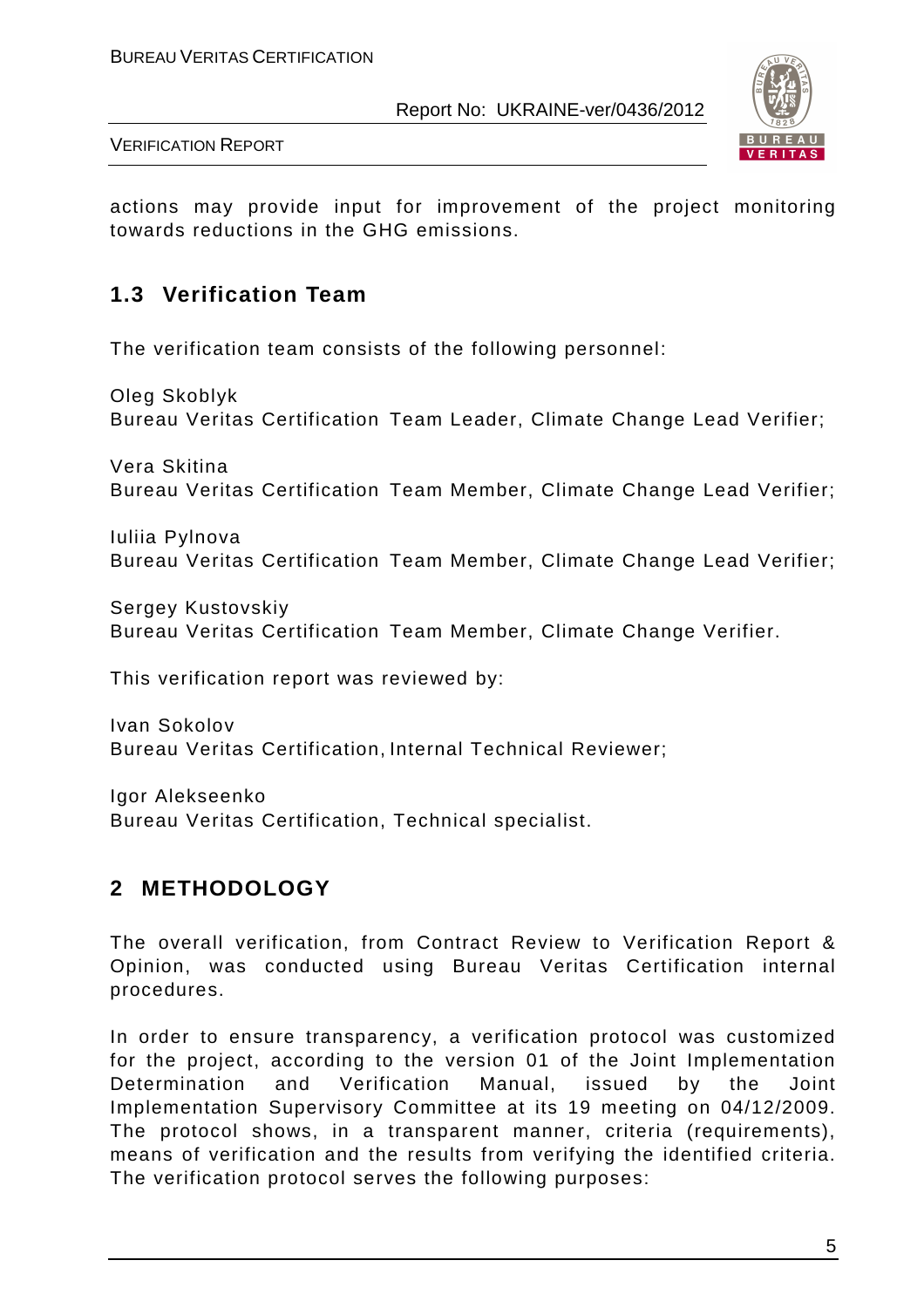

VERIFICATION REPORT

- It organizes, details and clarifies the requirements a JI project is expected to meet;
- It ensures a transparent verification process where the verifier will document how a particular requirement has been verified and the result of the verification.

The completed verification protocol is enclosed in Appendix A of this report.

## **2.1 Review of Documents**

The Monitoring Report (MR) submitted by Institute for Environment and Energy Conservation Ltd. and additional background documents related to the project design and baseline, i.e. country Law, PDD, Guidance on criteria for baseline setting and monitoring, Host party criteria, Kyoto Protocol, Clarifications on Verification Requirements to be Checked by an Accredited Independent Entity were reviewed.

The verification findings presented in this report relate to the Monitoring Report versions 1, 2 and project as described in the determined PDD.

## **2.2 Follow-up Interviews**

On 13/03/2012 Bureau Veritas Certification performed on-site interviews with project stakeholders to confirm selected information and to resolve issues identified in the document review. Representatives of PJSC "Dniprovsky Integrated Iron and Steel Works named after Dzerzhynsky" (according to the documentation checked, 23.05.2011 PJSC "Dniprovsky Integrated Iron and Steel Works named after Dzerzhynsky" was established by changing the name of juridical person OJSC "Dniprovsky Integrated Iron and Steel Works named after Dzerzhynsky" to PJSC "Dniprovsky Integrated Iron and Steel Works named after Dzerzhynsky") and Institute for Environment and Energy Conservation Ltd. were interviewed (see References). The main topics of the interviews are summarized in Table 1.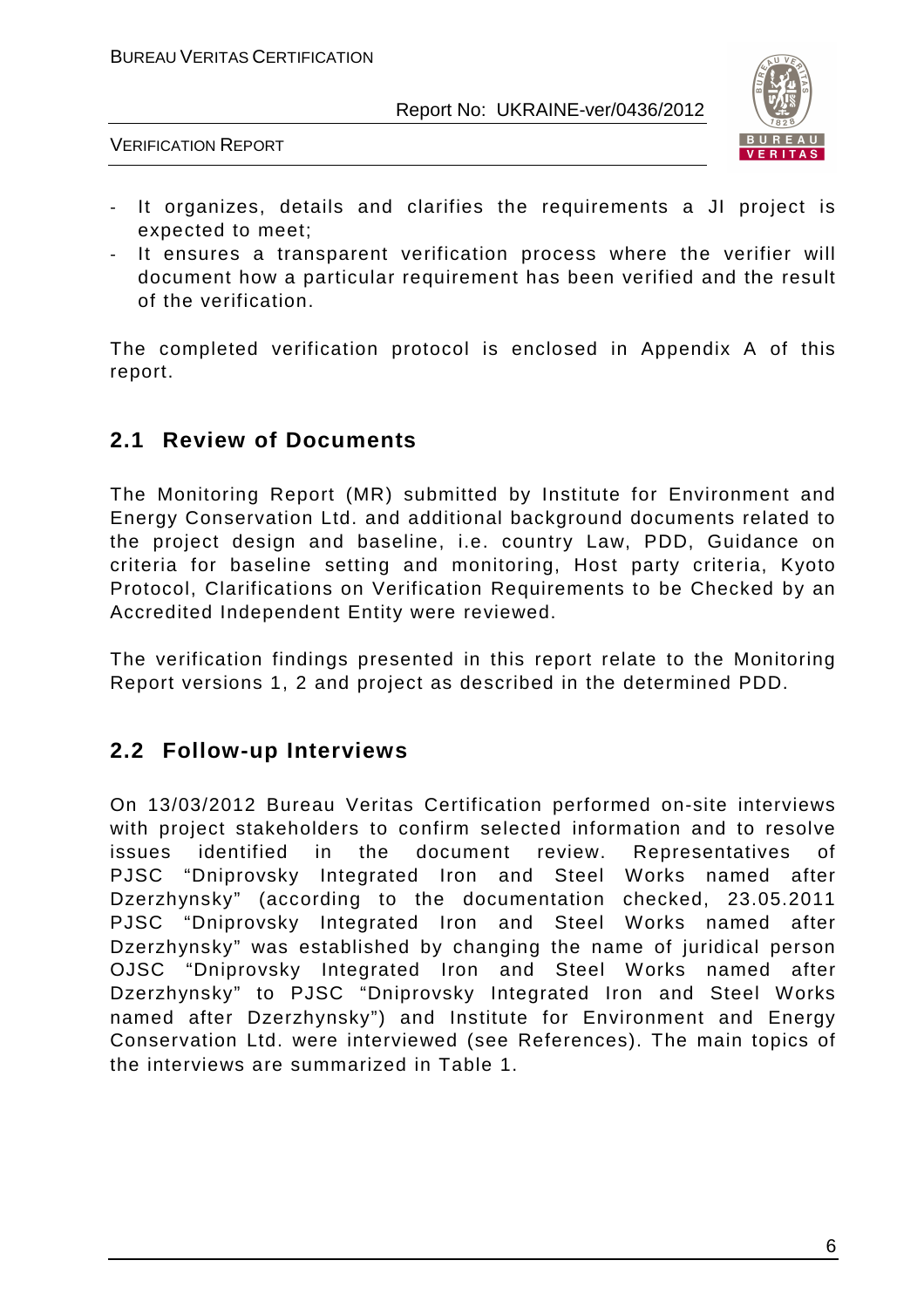

VERIFICATION REPORT

| <b>Table 1 Interview topics</b>         |                                                                  |
|-----------------------------------------|------------------------------------------------------------------|
| Interviewed organization                | <b>Interview topics</b>                                          |
| PJSC "Dniprovsky                        | Organizational structure                                         |
| Integrated Iron and                     | Responsibilities and authorities                                 |
| Steel Works named<br>after Dzerzhynsky" | Roles and responsibilities for data collection and<br>processing |
|                                         | Installation of equipment                                        |
|                                         | Data logging, archiving and reporting                            |
|                                         | Metering equipment control                                       |
|                                         | Metering record keeping system, database                         |
|                                         | IT management                                                    |
|                                         | Training of personnel                                            |
|                                         | Quality management procedures and technology                     |
|                                         | Internal audits and check-ups                                    |
| Institute for                           | Baseline methodology                                             |
| Environment and                         | Monitoring plan                                                  |
| <b>Energy Conservation</b><br>Ltd.      | Monitoring report                                                |

# **2.3 Resolution of Clarification, Corrective and Forward Action Requests**

The objective of this phase of the verification is to raise the requests for corrective actions and clarification and any other outstanding issues that needed to be clarified for Bureau Veritas Certification positive conclusion on the GHG emission reductions calculations.

If the Verification Team, in assessing the monitoring report and supporting documents, identifies issues that need to be corrected, clarified or improved with regard to the monitoring requirements, it should raise these issues and inform the project participants of these issues in the form of:

(a) Corrective action request (CAR), requesting the project participants to correct a mistake that is not in accordance with the monitoring plan;

(b) Clarification request (CL), requesting the project participants to provide additional information for the AIE to assess compliance with the monitoring plan;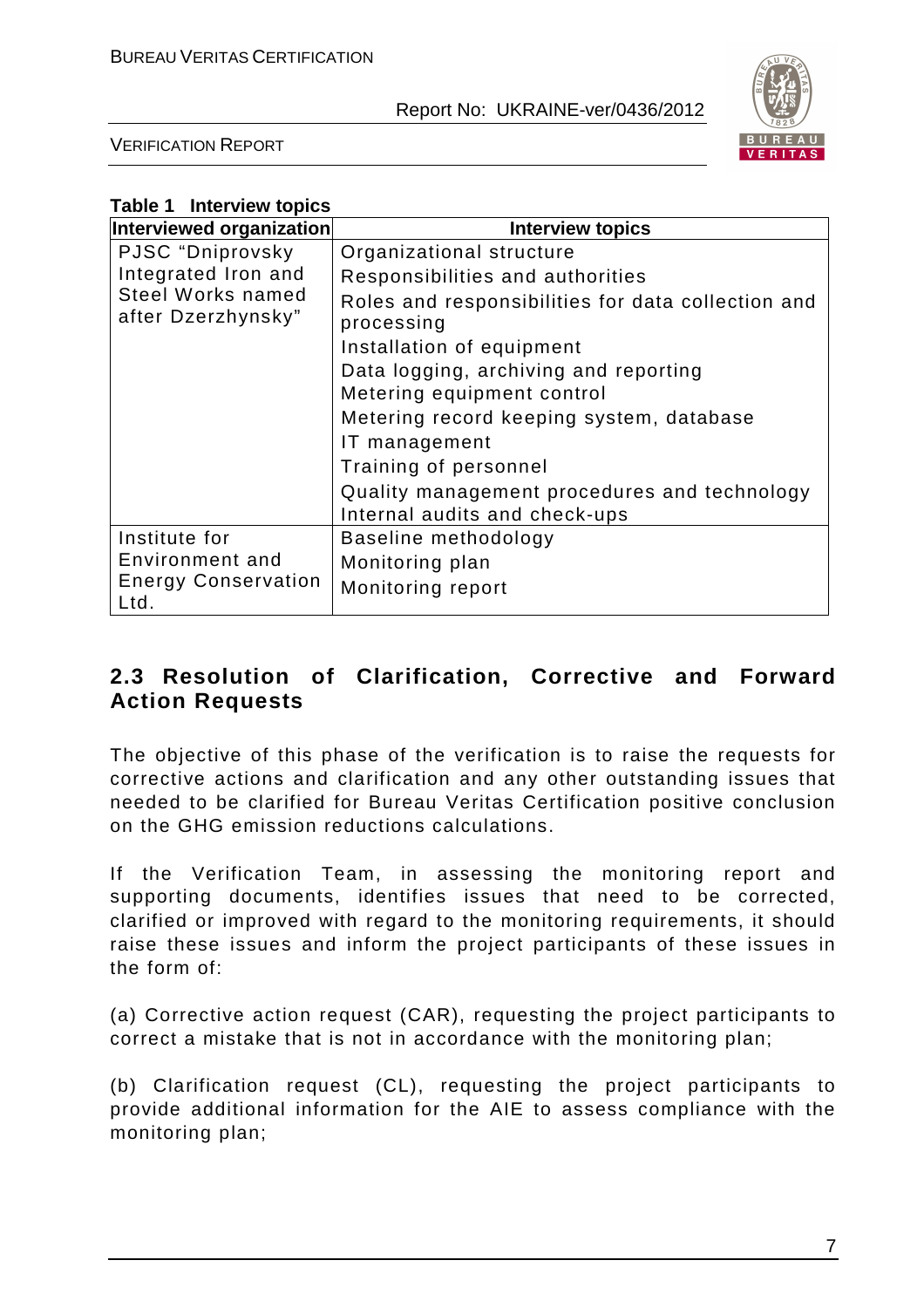

VERIFICATION REPORT

(c) Forward action request (FAR), informing the project participants of an issue, relating to the monitoring that needs to be reviewed during the next verification period.

To guarantee the transparency of the verification process, the concerns raised are documented in more detail in the verification protocol in Appendix A.

# **3 VERIFICATION CONCLUSIONS**

In the following sections, the conclusions of the verification are stated.

The findings from the desk review of the original monitoring documents and the findings from interviews during the follow up visit are described in the Verification Protocol in Appendix A.

The Clarification, Corrective and Forward Action Requests are stated, where applicable, in the following sections and are further documented in the Verification Protocol in Appendix A. The verification of the Project resulted in 8 Corrective Action Requests, 7 Clarification Requests, and 0 Forward Action Requests.

The number between brackets at the end of each section corresponds to the DVM paragraph.

# **3.1 Remaining issues and FARs from previous verifications**

There was one remaining issue (FAR 01) concerning keeping the data monitored for two years after the last transfer of emission reductions units for the project. Now the FAR is closed based on the documentation provided to the verification team.

# **3.2 Project approval by Parties involved (90-91)**

Written project approval by the Netherlands (Declaration of Approval 2011JI15 on the JI project "Revamping of sintering and blastfurnace production at OJSC "Dniprovsky Integrated Iron and Steel Works named after Dzerzhynsky" issued by Ministry of Economic Affairs, Agriculture and Innovation dated 10.05.2011) has been issued by the DFP of that Party when submitting the first verification report to the secretariat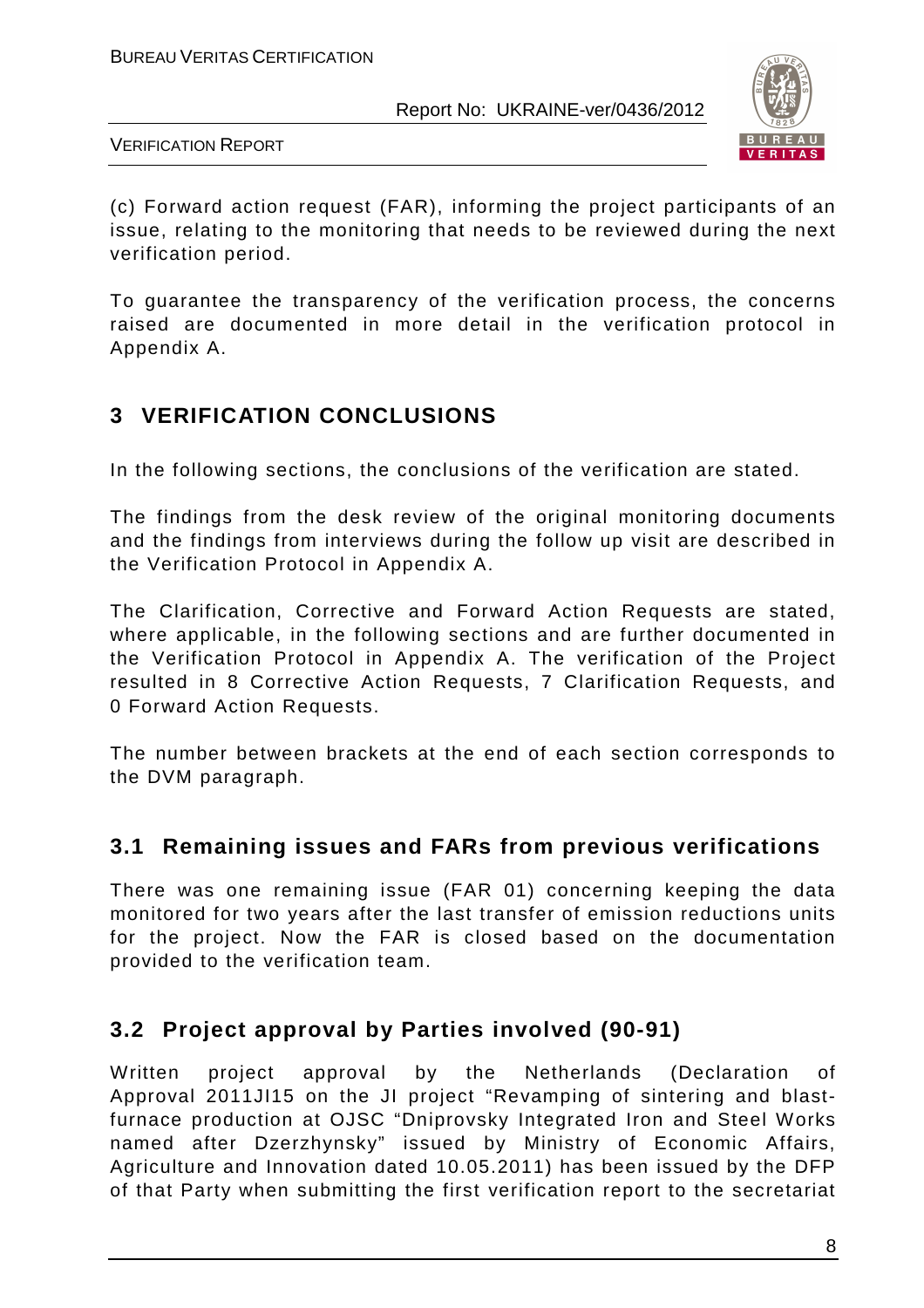

VERIFICATION REPORT

for publication in accordance with paragraph 38 of the JI guidelines, at the latest.

Also, Letter of Approval (LoA #1838/23/7 dated 15/07/2011) on the JI project "Revamping of sintering and blast-furnace production at OJSC "Dniprovsky Integrated Iron and Steel Works named after Dzerzhynsky" issued by State Environmental Investment Agency of Ukraine that is National Focal Point of host Party (Ukarine).

The abovementioned written approvals are unconditional.

## **3.3 Project implementation (92-93)**

The implementation status of the project.

| #                       | <b>Measures</b>                                                                                                                                                                                                                                                                                                                     | $\overline{2}$<br>$\bf{0}$<br>$\bf{0}$<br>$\overline{\mathbf{4}}$ | $\overline{2}$<br>$\mathbf{0}$<br>$\bf{0}$<br>$\overline{5}$ | $\overline{2}$<br>$\mathbf{0}$<br>$\mathbf{0}$<br>6 | $\boldsymbol{2}$<br>$\mathbf{0}$<br>$\mathbf{0}$<br>$\overline{7}$ | $\boldsymbol{2}$<br>$\mathbf{0}$<br>$\mathbf{0}$<br>8 | $\overline{2}$<br>$\mathbf{0}$<br>$\mathbf{0}$<br>$\boldsymbol{9}$ | $\overline{2}$<br>$\mathbf{0}$<br>$\mathbf{1}$<br>$\mathbf{0}$ | $\overline{2}$<br>$\mathbf{0}$<br>1<br>$\mathbf{1}$ |
|-------------------------|-------------------------------------------------------------------------------------------------------------------------------------------------------------------------------------------------------------------------------------------------------------------------------------------------------------------------------------|-------------------------------------------------------------------|--------------------------------------------------------------|-----------------------------------------------------|--------------------------------------------------------------------|-------------------------------------------------------|--------------------------------------------------------------------|----------------------------------------------------------------|-----------------------------------------------------|
| 1                       | Technological improvements of the<br><b>BFs operation:</b><br>- improvement of blast furnace coke<br>quality;<br>- decreasing the silicon content in<br>the pig iron;<br>- decreasing the BFs idle times and<br>downtime;<br>- partial substitution of the limestone<br>by lime;<br>- improvement of the quality of<br>agglomerate. |                                                                   |                                                              |                                                     |                                                                    |                                                       |                                                                    |                                                                |                                                     |
| $\mathbf{2}$            | Renewal and reconstruction<br><b>of</b><br><b>BF#1M</b>                                                                                                                                                                                                                                                                             |                                                                   |                                                              |                                                     |                                                                    |                                                       |                                                                    |                                                                |                                                     |
| $\mathbf{3}$            | Implementation of a new oxygen<br>plant AKAp 40/53-4                                                                                                                                                                                                                                                                                |                                                                   |                                                              |                                                     |                                                                    |                                                       |                                                                    |                                                                |                                                     |
| $\overline{\mathbf{4}}$ | Modernization of the sintering<br>process:<br>- improvements of solid fuel burning<br>process, which is part of the sintering<br>charge;<br>- increase of the level of steel waste                                                                                                                                                  |                                                                   |                                                              |                                                     |                                                                    |                                                       |                                                                    |                                                                |                                                     |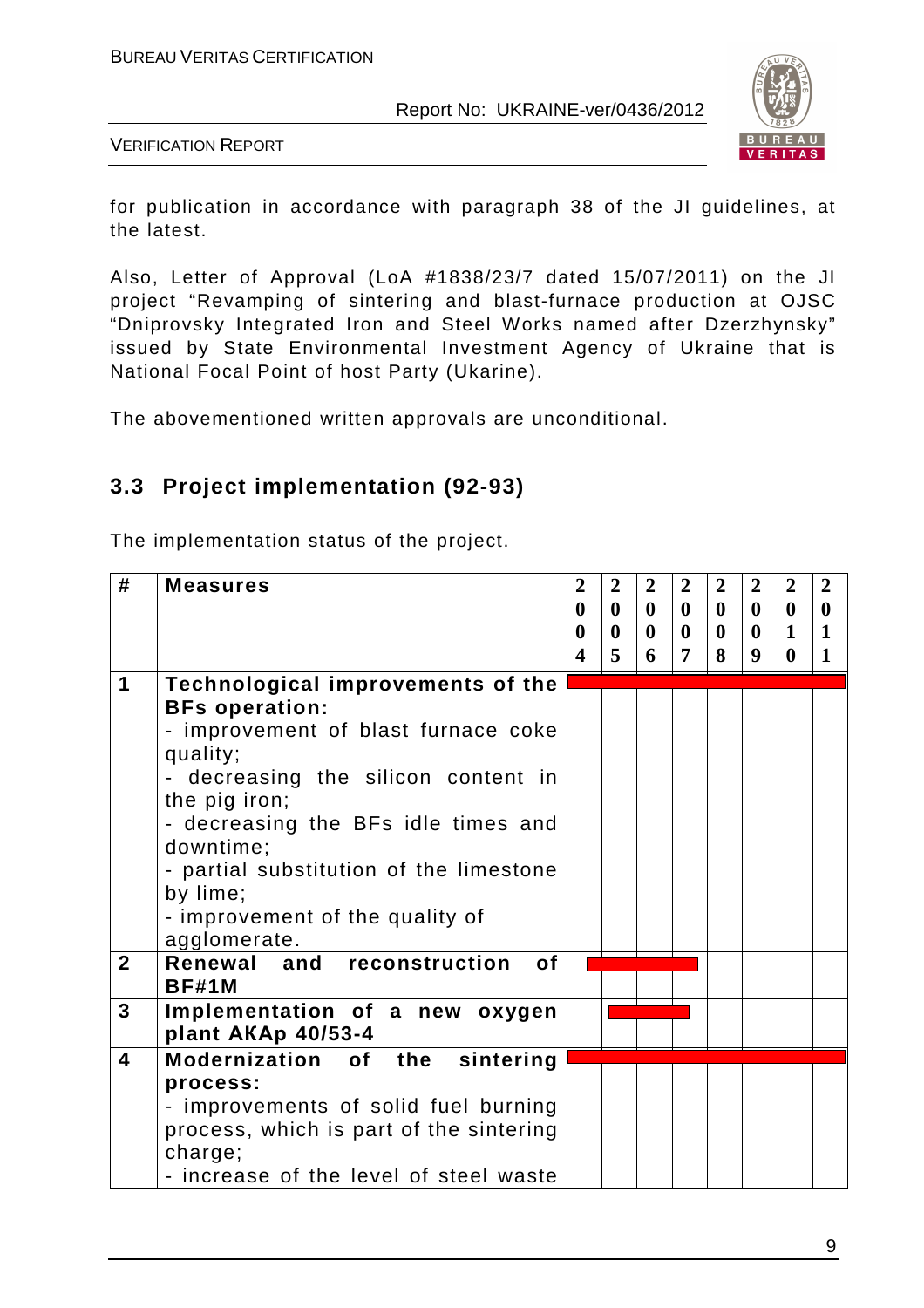

VERIFICATION REPORT

| utilization;                            |  |  |  |  |
|-----------------------------------------|--|--|--|--|
|                                         |  |  |  |  |
| - implementation of the state-of-the-   |  |  |  |  |
| art dust suppression and<br>gas         |  |  |  |  |
| purification facilities;                |  |  |  |  |
| optimization of limestone               |  |  |  |  |
| decomposition reaction;                 |  |  |  |  |
| - improvement of natural gas burning    |  |  |  |  |
| process, which is supplied to burners   |  |  |  |  |
| for the ignition of sintering charge;   |  |  |  |  |
| improvements of chemical                |  |  |  |  |
| composition of sinter charge;           |  |  |  |  |
| - reduction of fine fraction content in |  |  |  |  |
| agglomerate.                            |  |  |  |  |

The identified areas of concern as to Project implementation, project participants response and BV Certification's conclusion are described in Appendix A (refer to CAR 02).

#### **3.4 Compliance of the monitoring plan with the monitoring methodology (94-98)**

The monitoring occurred in accordance with the monitoring plan included in the PDD regarding which the determination has been deemed final and is so listed on the UNFCCC JI website.

For calculating the emission reductions, key indicators, constants and variables such as total pig iron output, quantity of each fuel used in making pig iron, emission factor for fuel consumption, electricity consumed in producing pig iron, emission factor for electricity consumption, quantity of fuel used in sintering process, electricity consumed in sintering process, quantity of reducing agents, emission factor of each reducing agent, quantity of each other input, emission factor of each other input, quantity of fuel used for balance of process needs, and electricity consumed for balance of process needs, influencing the baseline emissions and the activity level of the project and the emissions as well as risks associated with the project were taken into account, as appropriate.

Data sources used for calculating emission reductions are clearly identified, reliable and transparent.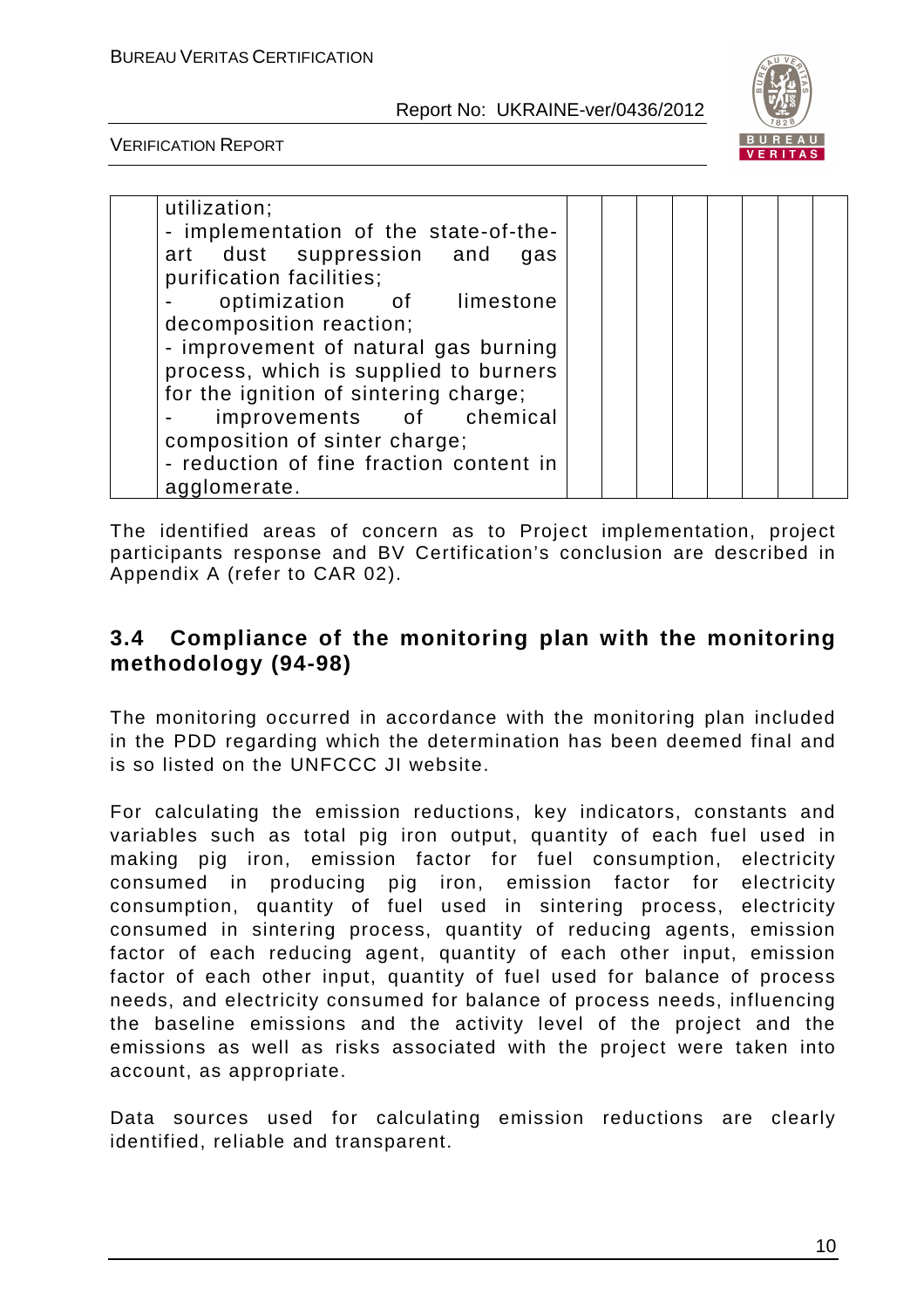

VERIFICATION REPORT

Emission factors, including default emission factors, are selected by carefully balancing accuracy and reasonableness, and appropriately justified of the choice.

Monitoring report for the project is already using specific values of carbon dioxide emission factors for fuel based on specific carbon content or calorific value of fuel. Emission factors for production of coke, iron pellets, lime and dolomite are based on IPCC data due to the fact that national data are not officially approved by the national designating entity. As soon as they are approved, the corresponding changes will be incorporated into the monitoring reports.

The calculation of emission reductions is based on conservative assumptions and the most plausible scenarios in a transparent manner.

The fact that calculation of emission reductions is based on conservative assumptions can be proved by the following facts:

- the price of natural gas in the baseline period was lower than in the project line period. That's why there were no substitutions of natural gas by coal as it was in project line period. As a result, such substitution decreased the total amount of emission reductions;

- the quality of iron-bearing materials in project line period sometimes was lower in comparison with the baseline period. That was the reason of the total amount of emission reductions decrease.

The amount of emission reductions that was actually generated during the year 2011 was lower than it was expected in PDD because of the following reasons. First of all, taking into account that during this monitoring period the quality of raw materials and other inputs consumed under the project activity was low, the actual level of specific fuel and energy resources consumption per unit of output was a bit higher than it was expected in PDD. Secondly, taking into account that such measures as technological improvements of the BFs operation and modernization of the sintering process were not fully implemented as planned, it has also influenced on decrease of actual volumes of emission reductions in comparison with estimations in PDD.

The identified areas of concern as to Compliance of the monitoring plan with the monitoring methodology, project participants response and BV Certification's conclusion are described in Appendix A (refer to CAR 01, CL 03, CL 04, CAR 03, CL 05, CAR 04, and CAR 05).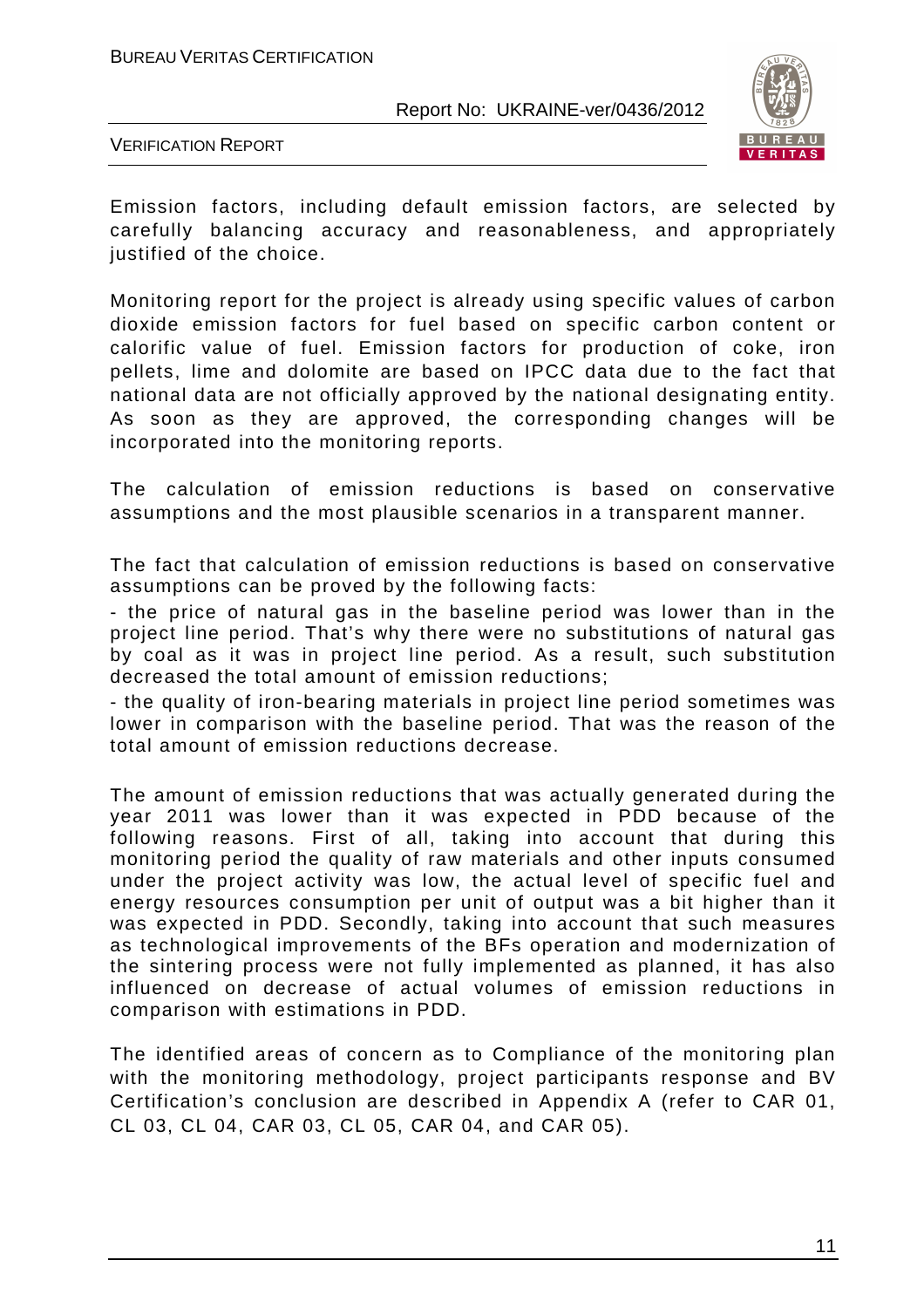

VERIFICATION REPORT

# **3.5 Revision of monitoring plan (99-100)**

Not applicable.

# **3.6 Data management (101)**

The data and their sources, provided in monitoring report, are clearly identified, reliable and transparent.

The implementation of data collection procedures is in accordance with the monitoring plan, including the quality control and quality assurance procedures. These procedures are mentioned in the section "References" of this report.

The function of the monitoring equipment, including its calibration status, is in order. The improved list of the monitoring equipment is provided in Annex 1 of the Monitoring Report of the final version. The improvement made is explained by the following information.

Taking into account that the list of monitoring equipment was not in accordance with this monitoring period, the project developer has revised and updated it. The list of monitoring equipment is now in accordance with this specific monitoring period. Revision and update of the monitoring equipment was done by taking into account the following reasons:

1) some monitoring equipment were sent on scheduled or unscheduled verifications/calibrations and were replaced by another monitoring equipment (same type but other serial number);

2) some monitoring equipment were removed from the data accounting and data accounting was conducted on other equipment;

3) after the monitoring equipment were removed from one accounting spot and after verifications/calibrations were conducted, the monitoring equipment were installed at the other accounting spot for data accounting;

4) monitoring equipment were changed on another and sent in order to conduct repairing works;

5) the list of monitoring equipment was improved in comparison with the list for the previous monitoring period by taking into account all inaccuracies that were made in the past.

All facts of monitoring equipment substitution are reflected in the internal journals of monitoring equipment substitution. The journal was checked by the verification team during conducted site-visit.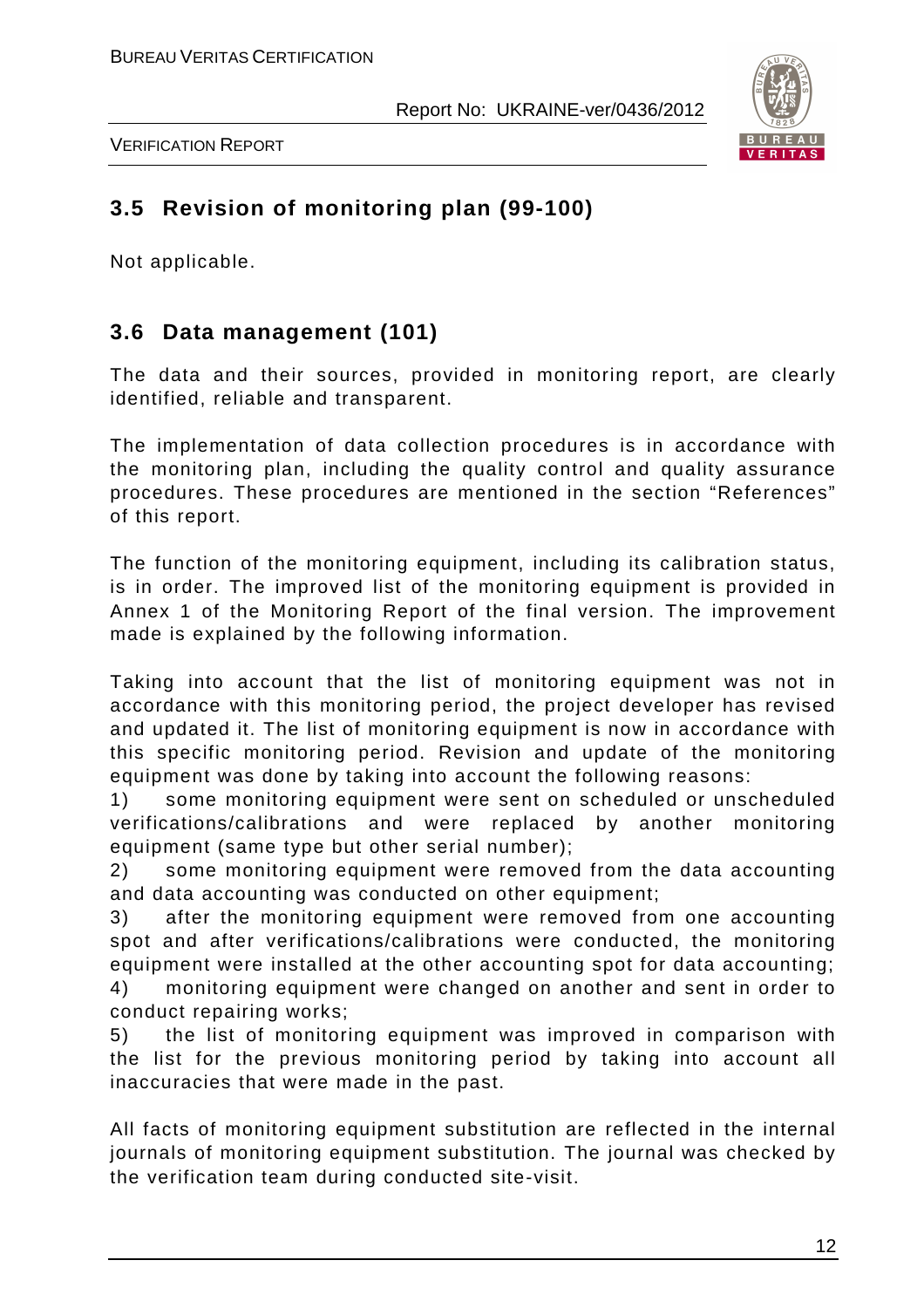

VERIFICATION REPORT

In case of having problems with certain monitoring equipment, the accounting system is organized in such way that allows double checking of all the data. Ultimately all information can be proven by independent invoices from the third parties.

The evidence and records used for the monitoring are maintained in a traceable manner.

The quality assurance procedures are based on the Plant's ISO 9001:2001 quality management system (QMS), which was further upgraded to the more recent ISО 9001:2008 version. The QMS covers the whole of the Plant's production process. Furthermore, an OHSAS 18001:2007 industrial safety management system and an ISO 14001:2004 environmental management system were implemented in 2009. Compliance audits for the mentioned above standards are performed in accordance with regulatory documents of DIISW "Guidance on quality management systems" and "Standard on internal audits". The bureau of standardized certification is responsible for management, realization and storage of audits data. The audits are conducted on monthly basis in accordance with schedule developed at the beginning of each year by the group of accredited auditors of the bureau of standardized certification. The person responsible for appropriate implementation of the audits is the Chief of technological control of the plant.

During this monitoring period, planned audits on compliance to the standards of ISO 9001:2008, ISO 14001 and OHSAS 18001 (according to the schedule) were conducted. These audits certified the level of accordance of the proved processes to the criteria of standard. The protocols of conducted audits were provided to the verifiers.

Best available techniques are used in order to minimize uncertainties. Uncertainties are generally low - typically below 2% for all parameters that are or will be monitored. All the equipment used for monitoring purposes is in line with national legislative requirements and standards and also with ISO 9001:2001 standards. Details are given in STP 230-35-07 Metrological Support of Measuring Equipment. The data will be cross checked as well as internal audits and corrective actions are taken as defined in STP 230-18-03 Quality Management System Internal Audits.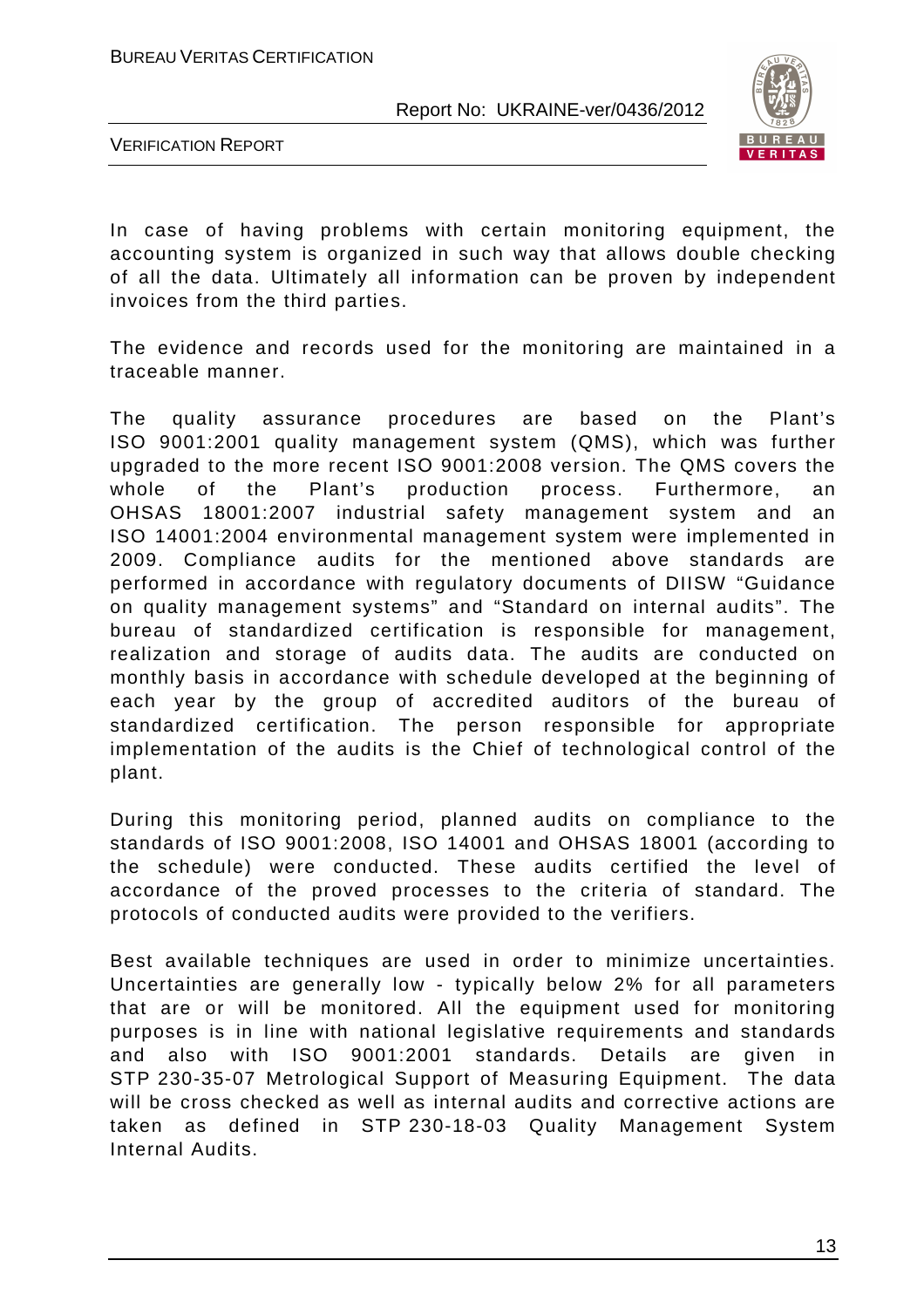

VERIFICATION REPORT

The reporting risk is rather low. In case of having problems with certain monitoring devices, the accounting system is organized in such way that allows double checking of all the data. Ultimately all information can be proven by independent invoices with the third parties.

The data collection and management system for the project is in accordance with the monitoring plan.

The identified areas of concern as to Data management, project participants response and BV Certification's conclusion are described in Appendix A (refer to CL 01, CL 02, CL 06, and CAR 06).

# **3.7 Verification regarding programmes of activities (102-110)**

Not applicable.

# **4 VERIFICATION OPINION**

Bureau Veritas Certification has performed the third periodic verification of the "Revamping of sintering and blast-furnace production at OJSC "Dniprovsky Integrated Iron and Steel Works named after Dzerzhynsky" Project in Ukraine, which applies JI specific approach. The verification was performed on the basis of UNFCCC criteria and host country criteria and also on the criteria given to provide for consistent project operations, monitoring and reporting.

The verification consisted of the following three phases: i) desk review of the monitoring report against project design and the baseline and monitoring plan; ii) follow-up interviews with project stakeholders; iii) resolution of outstanding issues and the issuance of the final verification report and opinion.

The management of PJSC "Dniprovsky Integrated Iron and Steel Works named after Dzerzhynsky" is responsible for the preparation of the GHG emissions data and the reported GHG emission reductions of the project on the basis set out within the project Monitoring Plan indicated in the final PDD version 6. The development and maintenance of records and reporting procedures in accordance with that plan, including the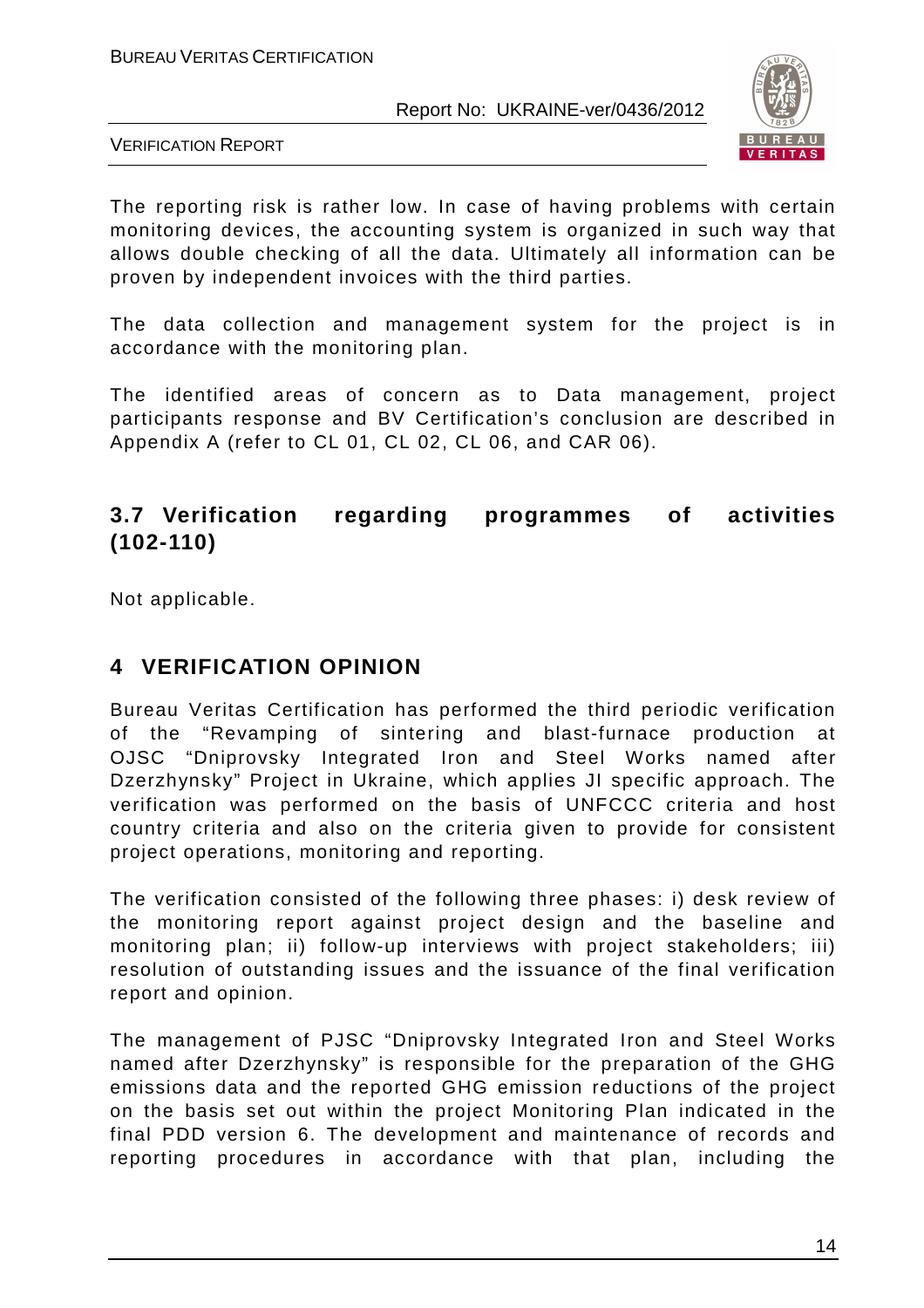

VERIFICATION REPORT

calculation and determination of GHG emission reductions from the project, is the responsibility of the management of the project.

Bureau Veritas Certification verified the Project Monitoring Report version 2 for the reporting period as indicated below. Bureau Veritas Certification confirms that the project is implemented as planned and described in approved PDD. Installed equipment being essential for generating emission reductions runs reliably and is calibrated appropriately. The monitoring system is in place and the project is generating GHG emission reductions.

Bureau Veritas Certification can confirm that the GHG emission reductions are accurately calculated and are free of material errors, omissions, or misstatements. Our opinion relates to the project's GHG emissions and resulting GHG emission reductions reported and related to the approved project baseline and monitoring plan, and its associated documents. Based on the information we have seen and evaluated, we confirm, with a reasonable level of assurance, the following statement:

Reporting period: From 01/01/2011 to 31/12/2011

| Baseline emissions         | $: 10205232$ tonnes of $CO2$ equivalents.     |
|----------------------------|-----------------------------------------------|
| Project emissions          | $\div$ 9 109 539 tonnes of $CO2$ equivalents. |
| <b>Emission Reductions</b> | $: 1095693$ tonnes of $CO2$ equivalents.      |

For the monitoring period  $(01/01/2011 - 31/12/2011)$ , total amount of emission reductions is 1 095 693 tonnes of CO<sub>2</sub> equivalents.

Project and baseline emissions which are stated above are rounded by monitoring report developers to the whole figure and are based on calculations which are demonstrated in excel file attached to the monitoring report.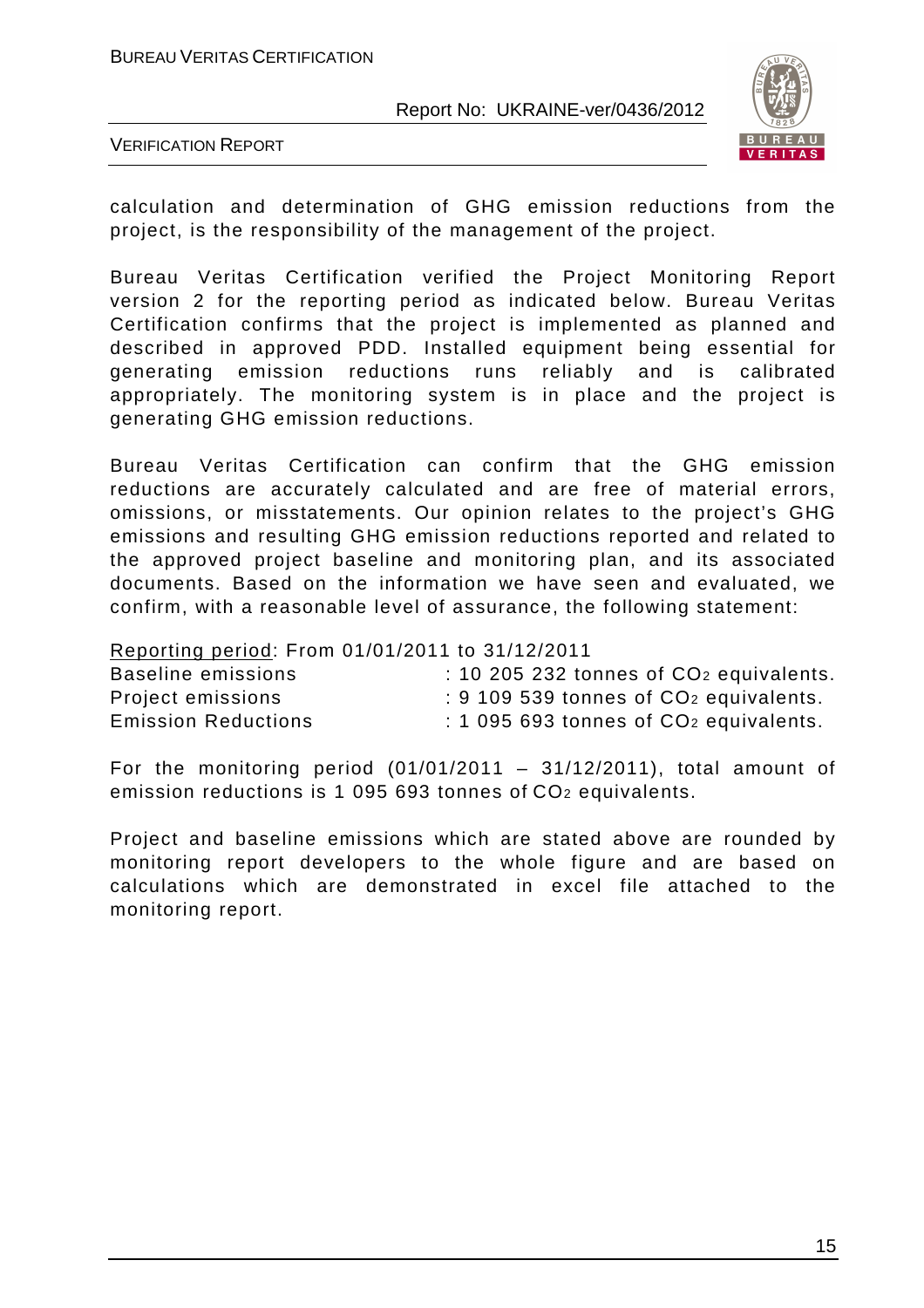

VERIFICATION REPORT

## **5 REFERENCES**

#### **Category 1 Documents:**

Documents provided by Institute for Environment and Energy Conservation Ltd. that relate directly to the GHG components of the project.

- /1/ PDD "Revamping of sintering and blast-furnace production at OJSC "Dniprovsky Integrated Iron and Steel Works named after Dzerzhynsky", version 6 dated 10/05/2011;
- /2/ Decree of Cabinet of Ministers of Ukraine #206, dated 22/02/2006;
- /3/ Monitoring Report "Revamping of sintering and blast-furnace production at OJSC "Dniprovsky Integrated Iron and Steel Works named after Dzerzhynsky" (2011), version 1 dated 01.03.2012;
- /4/ Monitoring Report "Revamping of sintering and blast-furnace production at OJSC "Dniprovsky Integrated Iron and Steel Works named after Dzerzhynsky" (2011), version 2 dated 20.03.2012;
- /5/ Letter of Endorsement № 1807/23/7 on the JI project "Revamping of sintering and blast-furnace production at OJSC "Dniprovsky Integrated Iron and Steel Works named after Dzerzhynsky" dated November, 09, 2010 issued by National Environmental Investment Agency of Ukraine;
- /6/ Declaration of Approval 2011JI15 on the JI project "Revamping of sintering and blast-furnace production at OJSC "Dniprovsky Integrated Iron and Steel Works named after Dzerzhynsky" issued by Ministry of Economic Affairs, Agriculture and Innovation dated 10.05.2011;
- /7/ Letter of Approval #1838/23/7 dated 15/07/2011 on the JI project "Revamping of sintering and blast-furnace production at OJSC "Dniprovsky Integrated Iron and Steel Works named after Dzerzhynsky" issued by State Environmental Investment Agency of Ukraine;
- /8/ Excel-file "Final calculations OJSC DIISW-BE-PE-Monitoring\_2011\_version 2";
- /9/ Excel-file "Coefficients for coke (DIISW\_BF) version 2".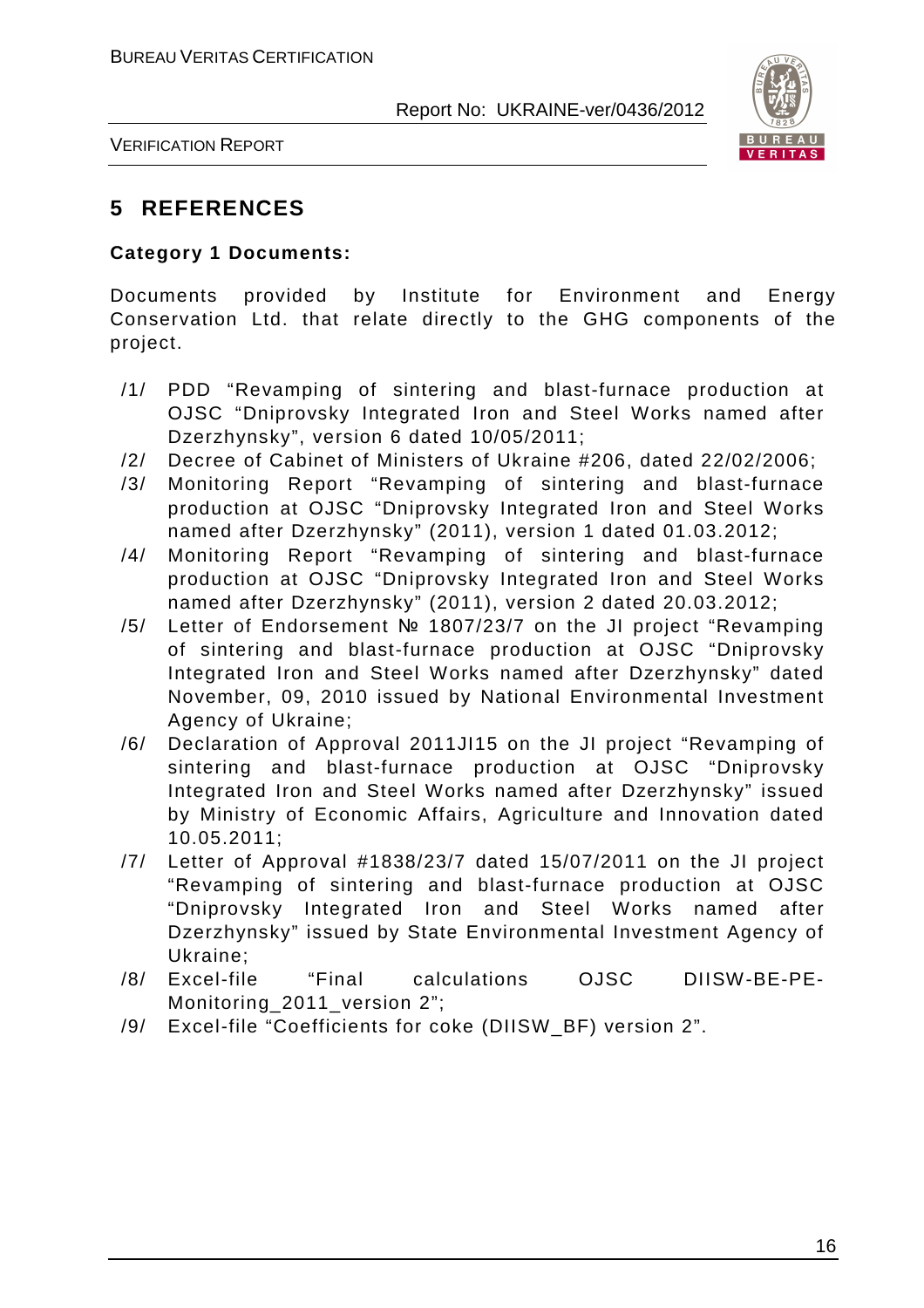

VERIFICATION REPORT

#### **Category 2 Documents:**

Background documents related to the design and/or methodologies employed in the design or other reference documents.

- /1/ Glossary of JI terms, version 03, JISC;
- /2/ Guidance on Criteria for Baseline Setting and Monitoring, version 02, JISC;
- /3/ JISC "Clarification regarding the public availability of documents under the verification procedure under the Joint Implementation Supervisory Committee." Version 03;
- /4/ Passport on power meter type ЕвроАльфа, fabrication # 01132769 (last calibration date–09/02/2006)
- /5/ Passport on power meter type ЕвроАльфа, fabrication # 01132770 (last calibration date–09/02/2006)
- /6/ Registration card on meter type ИТ, fabrication # 113199 (last calibration date–17/08/2011)
- /7/ Registration card on meter type И43, fabrication # 192130 (last calibration date–17/10/2011)
- /8/ Registration card on meter type И670, fabrication # 350061 (last calibration date–10/08/2010)
- /9/ Registration card on meter type И670, fabrication # 754749 (last calibration date–03/12/2010)
- /10/ Registration card on meter type И43, fabrication # 047260 (last calibration date–13/04/2011)
- /11/ Registration card on meter type ИТ, fabrication # 691814 (last calibration date–24/03/2010)
- /12/ Registration card on meter type И670, fabrication # 233755 (last calibration date–16/01/2012)
- /13/ Registration card on meter type И670, fabrication # 690556 (last calibration date–17/08/2011)
- /14/ Registration card on meter type И670, fabrication # 232756 (last calibration date–10/03/2011)
- /15/ Registration card on meter type И670, fabrication # 233827 (last calibration date–09/04/2010)
- /16/ Registration card on meter type И670, fabrication # 361580 (last calibration date–18/03/2011)
- /17/ Registration card on meter type И670, fabrication # 905679 (last calibration date–09/02/2011)
- /18/ Registration card on meter type И670Д, fabrication # 363453 (last calibration date–16/06/2011)
- /19/ Registration card on meter type И670, fabrication # 754589 (last calibration date–17/10/2011)
- /20/ Registration card on meter type И670, fabrication # 192034 (last calibration date–16/06/2011)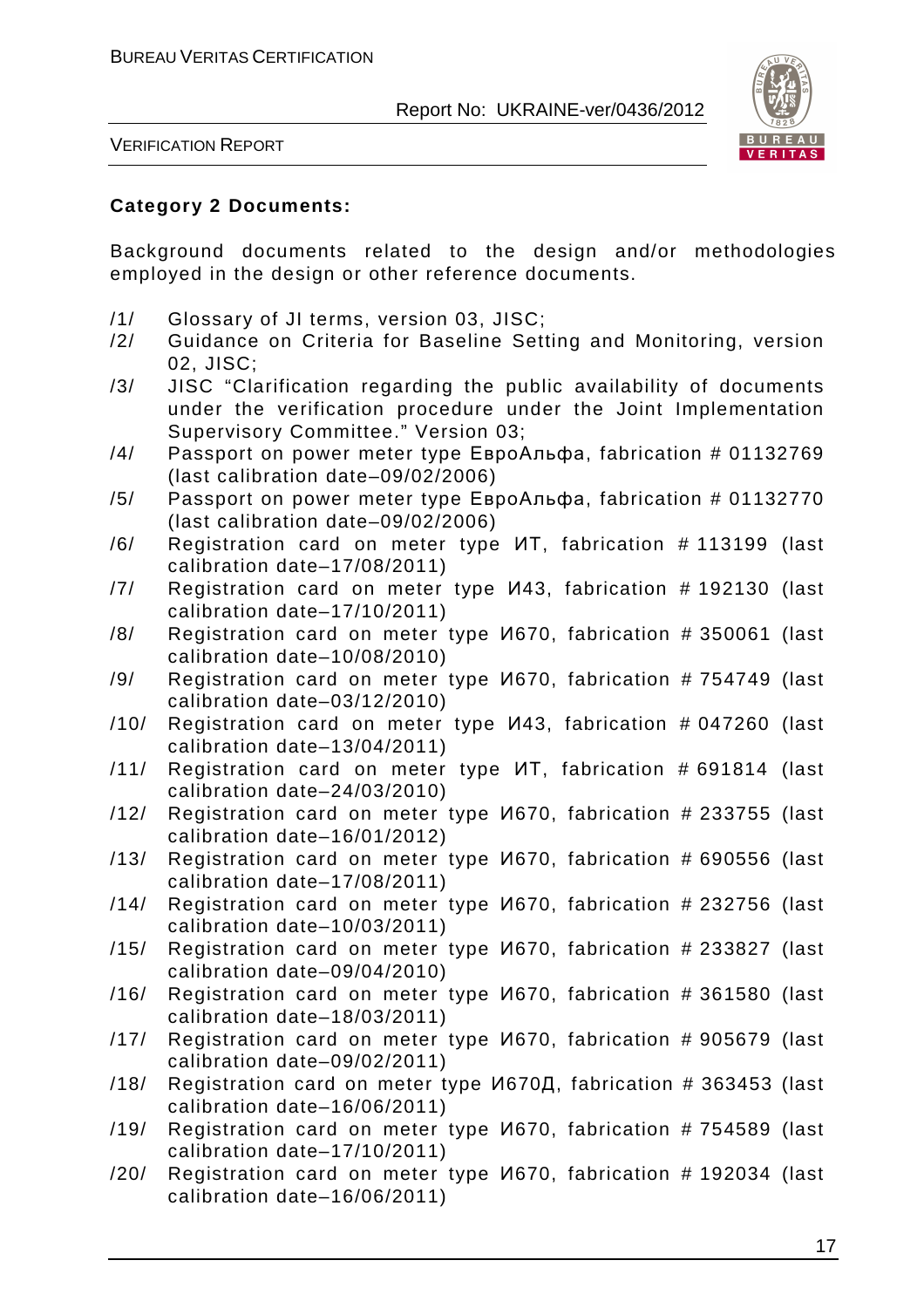

VERIFICATION REPORT

| /21/ | Registration card on meter type <i>V</i> 670, fabrication # 188830 (last<br>calibration date-16/06/2011)                                                                                    |
|------|---------------------------------------------------------------------------------------------------------------------------------------------------------------------------------------------|
| /22/ | Registration card on meter type <i>V</i> 670, fabrication #473710 (last<br>calibration date-19/07/2010)                                                                                     |
| /23/ | Registration card on meter type <i>V</i> 670, fabrication # 552166 (last<br>calibration date-16/06/2011)                                                                                    |
| /24/ | Registration card on meter type <i>V</i> 670M, fabrication # 130498 (last<br>calibration date-19/07/2010)                                                                                   |
| /25/ | Registration card on meter type <i>V</i> 670, fabrication # 584132 (last<br>calibration date-19/07/2010)                                                                                    |
| /26/ | Registration card on meter type <i>V</i> 670M, fabrication # 011918 (last                                                                                                                   |
| /27/ | calibration date-19/08/2011)<br>Registration card on meter type <i>V</i> 670, fabrication # 062944 (last                                                                                    |
| /28/ | calibration date-16/01/2012)<br>Registration card on meter type <i>M670M</i> , fabrication # 036772 (last                                                                                   |
| /29/ | calibration date-16/01/2012)<br>Registration card on meter type <i>V</i> 670, fabrication # 095716 (last                                                                                    |
| /30/ | calibration date-19/07/2010)<br>Registration card on meter type <i>V</i> 670, fabrication # 193831 (last                                                                                    |
| /31/ | calibration date-25/01/2011)<br>Registration card on meter type <i>V</i> 670, fabrication # 130180 (last                                                                                    |
| /32/ | calibration date-04/10/2010)<br>Registration card on meter type <i>M670M</i> , fabrication # 096018 (last                                                                                   |
| /33/ | calibration date-09/04/2010)<br>Registration card on meter type <i>V</i> 670, fabrication # 649492 (last                                                                                    |
| /34/ | calibration date-16/02/2012)<br>Registration card on meter type <i>M670M</i> , fabrication # 506019 (last                                                                                   |
| /35/ | calibration date-10/08/2010)<br>Registration card on meter type <i>M670M</i> , fabrication # 869032 (last                                                                                   |
| /36/ | calibration date-10/08/2010)<br>Registration card on meter type <i>V</i> 670M, fabrication # 157116 (last                                                                                   |
| /37/ | calibration date-10/08/2010)<br>Registration card on meter type <i>V</i> 670M, fabrication # 644511 (last                                                                                   |
| /38/ | calibration date-10/08/2010)<br>Registration card on meter type <i>M670M</i> , fabrication # 643487 (last                                                                                   |
| /39/ | calibration date-10/08/2010)<br>Registration card on meter type <i>V</i> 670, fabrication #793273<br>(last                                                                                  |
| /40/ | calibration date-10/08/2010)<br>Registration card on meter type <i>MT</i> , fabrication #111336 (last                                                                                       |
| /41/ | calibration date-09/04/2010)<br>Attestation certificate # 06544-5-1-26/3 FOMC dated 01/02/2010,<br>valid till 01/02/2013, on OJSC "Dniprovsky Integrated Iron and                           |
| /42/ | Steel Works named after Dzerzhynsky" Metrological Laboratory<br>#585747, Series AB issued to OJSC "Dniprovsky<br>License<br>Integrated Iron and Steel Works named after Dzerzhynsky" by the |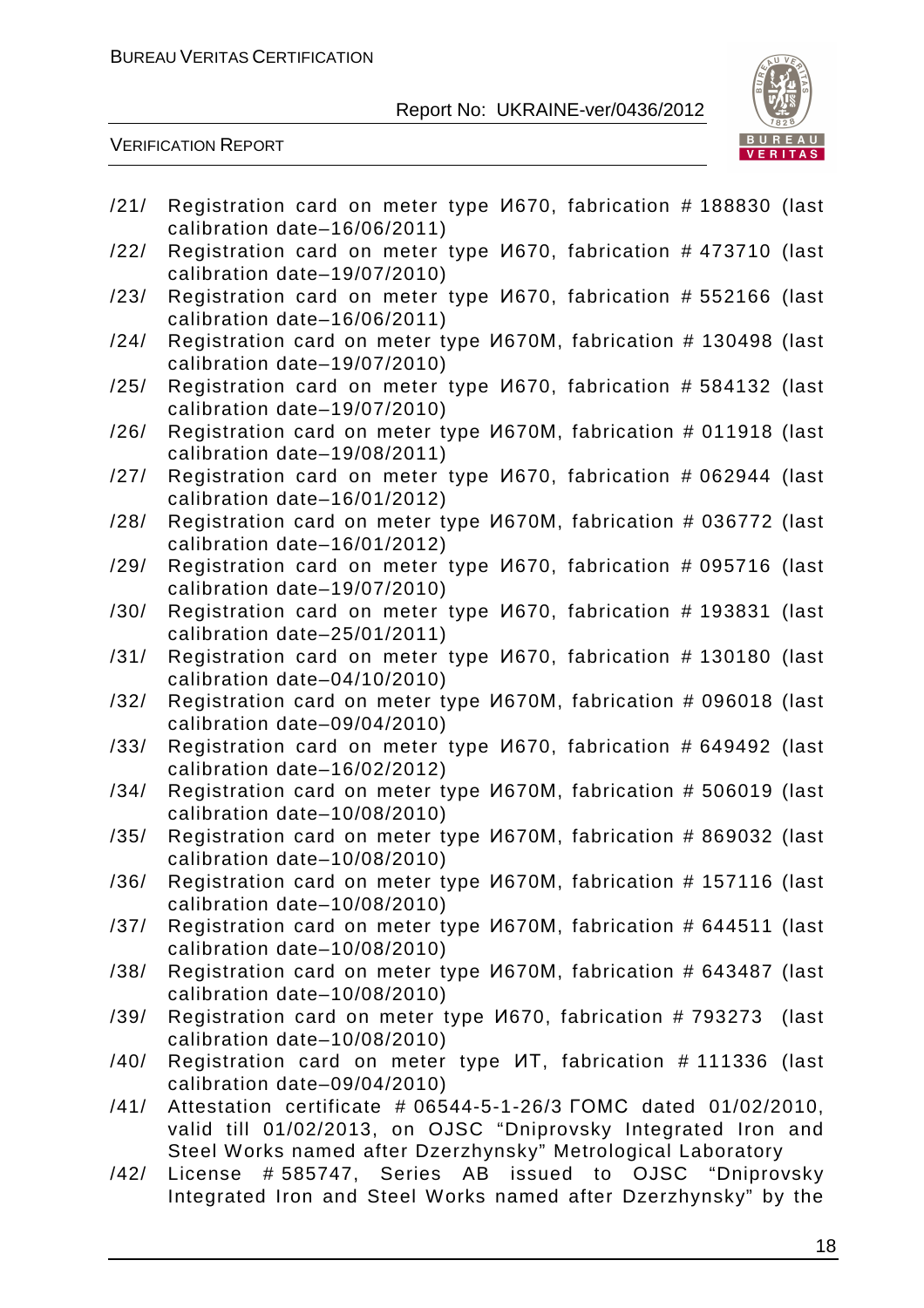

VERIFICATION REPORT

Ministry of Education and Science, Youth and Sports of Ukraine, valid from 25/05/2011 till 25/05/2014

- /43/ Certificate TIC1511610202 on management system conformity to the requirements of BS OHSAS 18001:2007 standard, issued by TÜV Thüringen e. V., valid from 02/03/2010 до 01/03/2013
- /44/ Certificate TIC1510410697 on management system conformity to the requirements of EN ISO 14001:2004 standard, issued by TÜV Thüringen e. V., valid from 02/03/2010 до 01/03/2013
- /45/ Audit report # 3330/2ENV/B0 dated 12/01/2011 on ISO 14001 standard, issued by TÜV Thüringen e. V.
- /46/ Internal audit report dated 28/02/2011 on conformity to the requirements of ISO 14001 standard
- /47/ Internal audit report dated 31/03/2011 on conformity to the requirements of ISO 14001 standard
- /48/ Internal audit report dated 29/04/2011 on conformity to the requirements of ISO 14001 standard
- /49/ Internal audit report dated 31/08/2011 on conformity to the requirements of ISO 14001 standard
- /50/ Order # 2 dated 02/01/2011 on general plan of improving the level of labour protection technical revamping, production injuries and professional illnesses prevention in 2011
- $/51/$  Annex 14 to the order # 2 dated 04/01/2011. Schedule on internal audits on conformity to the requirements of OHSAS 18001 and ISO 14001 for 2011
- /52/ Information on personnel training in 2011
- /53/ Instruction # 60 dated 07/03/2012 on training organization
- /54/ Annex 1 to the Instruction # 60 dated 07/03/2012. List of Blast Furnace Shop technical personnel required to undergo training
- /55/ Annex 2 to the Instruction # 60 dated 07/03/2012. Classes schedule of Blast Furnace Shop technical personnel training
- /56/ Order # 7 dated 03/01/2012 on cooperation with personnel in 2012
- /57/ Annex 1 Order # 7 dated 03/01/2012. Programme of personnel training in 2012
- /58/ Protocol # 420 dated 09/02/2011 on qualification commission session
- /59/ Protocol # 781 dated 22/04/2011 on qualification commission session
- /60/ Protocol # 1332 dated 28/06/2011 on qualification commission session
- /61/ Protocol # 1767 dated 14/10/2011 on qualification commission session
- /62/ Protocol # 1772 dated 17/10/2011 on qualification commission session
- /63/ Protocol # 254 dated 06/12/2011 on qualification commission session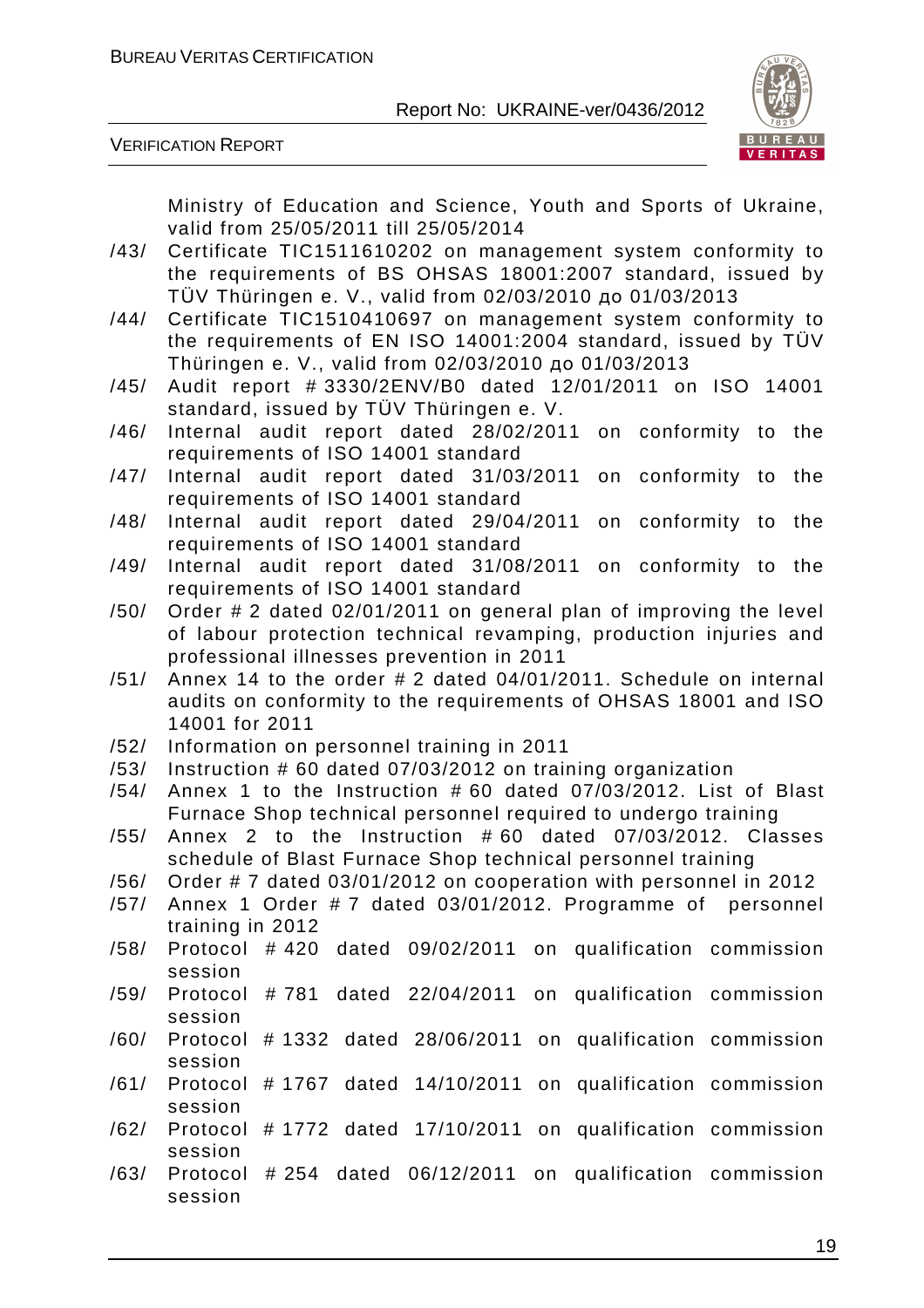

VERIFICATION REPORT

- /64/ Protocol # 537 dated 08/02/2011 on qualification commission session
- /65/ Protocol # 1463 dated 21/06/2011 on qualification commission session
- /66/ Protocol # 1109 dated 14/04/2011 on qualification commission session
- /67/ Attestation to the certificate # 543, issued to Olha Zavhorodnia by the Institute for Personnel Training in the Field of Quality Management, Standardization, Conformity Assessment and Metrology
- /68/ Certificate # 543 dated 29/04/2011, issued to Olha Zavhorodnia by the Institute for Personnel Training in the Field of Quality Management, Standardization, Conformity Assessment and Metrology
- /69/ Attestation to the certificate # 542, issued to Andrii Yevtushenko by the Institute for Personnel Training in the Field of Quality Management, Standardization, Conformity Assessment and Metrology
- /70/ Certificate # 542 dated 29/04/2011, issued to Andrii Yevtushenko by the Institute for Personnel Training in the Field of Quality Management, Standardization, Conformity Assessment and Metrology
- /71/ Certificate # 832 dated 24/06/2011, issued to Iryna Bohdanovych by the Institute for Personnel Training in the Field of Quality Management, Standardization, Conformity Assessment and Metrology
- /72/ Attestation to the certificate # 401, issued to Oleksandr Darchuk by the Institute for Personnel Training in the Field of Quality Management, Standardization, Conformity Assessment and Metrology
- /73/ Certificate # 401 dated 15/04/2011, issued to Oleksandr Darchuk by the Institute for Personnel Training in the Field of Quality Management, Standardization, Conformity Assessment and Metrology
- /74/ Attestation to the certificate # 1593, issued to Anna Bohdanovych by the Institute for Personnel Training in the Field of Quality Management, Standardization, Conformity Assessment and Metrology
- /75/ Certificate # 1593 dated 23/12/2011, issued to Anna Bohdanovych by the Institute for Personnel Training in the Field of Quality Management, Standardization, Conformity Assessment and Metrology
- /76/ Letter # 103/04-1774 dated 26/04/2011
- /77/ Attestation to the certificate # 749, issued to Yulia Novikova by the Institute for Personnel Training in the Field of Quality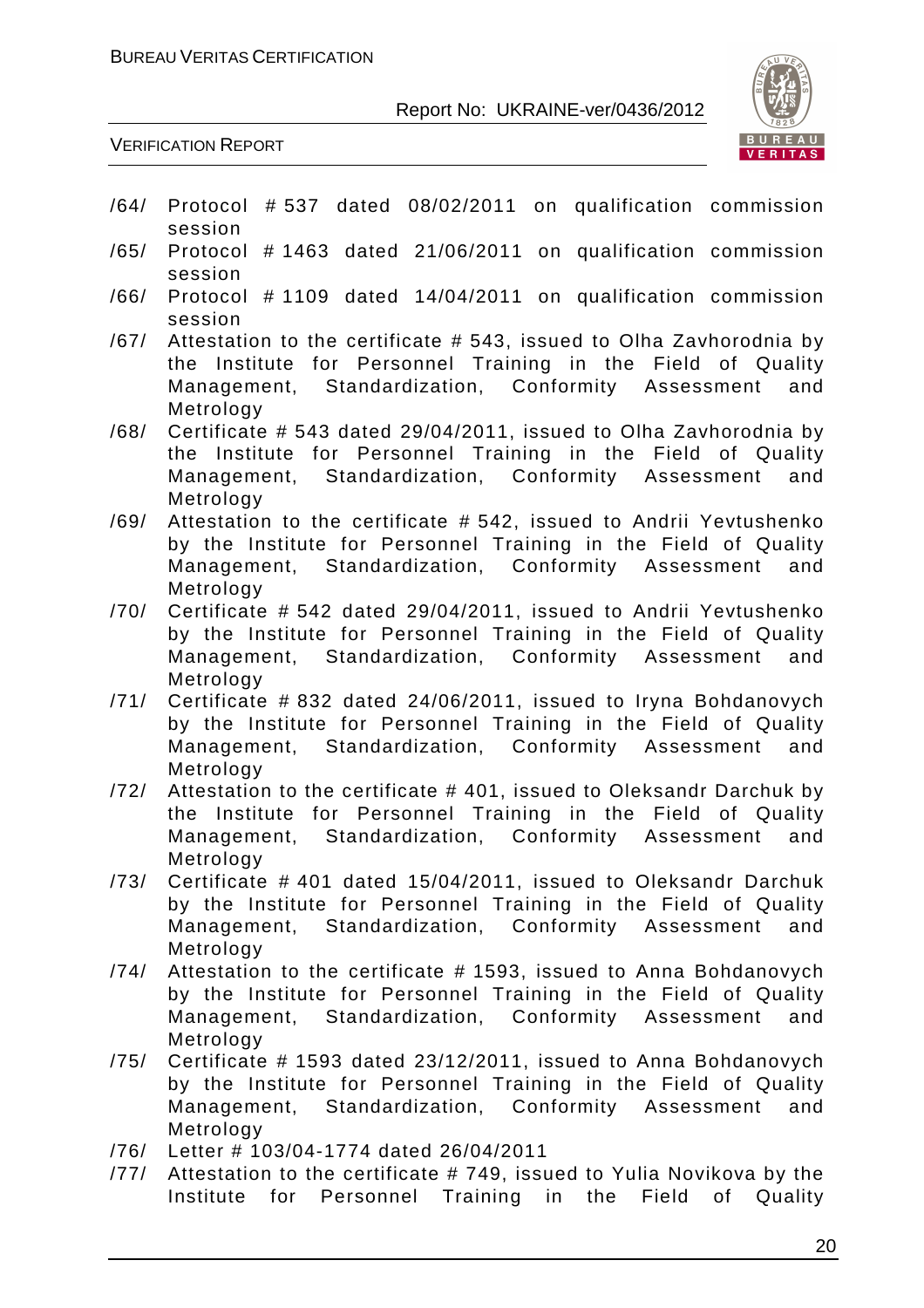

VERIFICATION REPORT

Management, Standardization, Conformity Assessment and Metrology

- /78/ Certificate # 749 dated 23/12/2010, issued to Yulia Novikova by the Institute for Personnel Training in the Field of Quality Management, Standardization, Conformity Assessment and Metrology
- /79/ Certificate # 748 dated 23/12/2010, issued to Svitlana Kuchuk by the Institute for Personnel Training in the Field of Quality Management, Standardization, Conformity Assessment and Metrology
- /80/ Attestation to the certificate # 748, issued to Svitlana Kuchuk by the Institute for Personnel Training in the Field of Quality Management, Standardization, Conformity Assessment and Metrology
- /81/ Attestation to the certificate # X 1929, issued to Dmytro Naboishchykov by the Institute for Personnel Training in the Field of Quality Management, Standardization, Conformity Assessment and Metrology
- /82/ Certificate # X 1929 dated 16/10/2009, issued to Svitlana Kuchuk by the Institute for Personnel Training in the Field of Quality Management, Standardization, Conformity Assessment and Metrology
- /83/ Attestation to the certificate # X 1930, issued to Oleksandr Dziuba by the Institute for Personnel Training in the Field of Quality Management, Standardization, Conformity Assessment and Metrology
- /84/ Certificate # X 1930 dated 16/10/2009, issued to Oleksandr Dziuba by the Institute for Personnel Training in the Field of Quality Management, Standardization, Conformity Assessment and Metrology
- /85/ Logbook on energy consumption from 16.00 to 16.00 since 02/01/2011
- /86/ CHP electrical department operational logbook
- /87/ Electricity consumption by GSU-CHP for December 2011
- /88/ Electricity distribution by GSU-CHP for December 2011
- /89/ Logbook on electricity consumption, started 01/12/2007
- /90/ General plan of OJSC "Dniprovsky Integrated Iron and Steel Works named after Dzerzhynsky" Metrological Laboratory Э-МО-12-ГП
- /91/ Passport on pressure transducer type Сафир-М, fabrication # 03981694 (last calibration date–14/04/2010)
- /92/ Passport on pressure transducer type Сафир-М, fabrication # 03484802 (last calibration date–03/06/2010)
- /93/ Passport on pressure transducer type Сафир-М, fabrication # 02619588 (last calibration date–15/04/2010)
- /94/ Passport on pressure transducer type Сафир-М, fabrication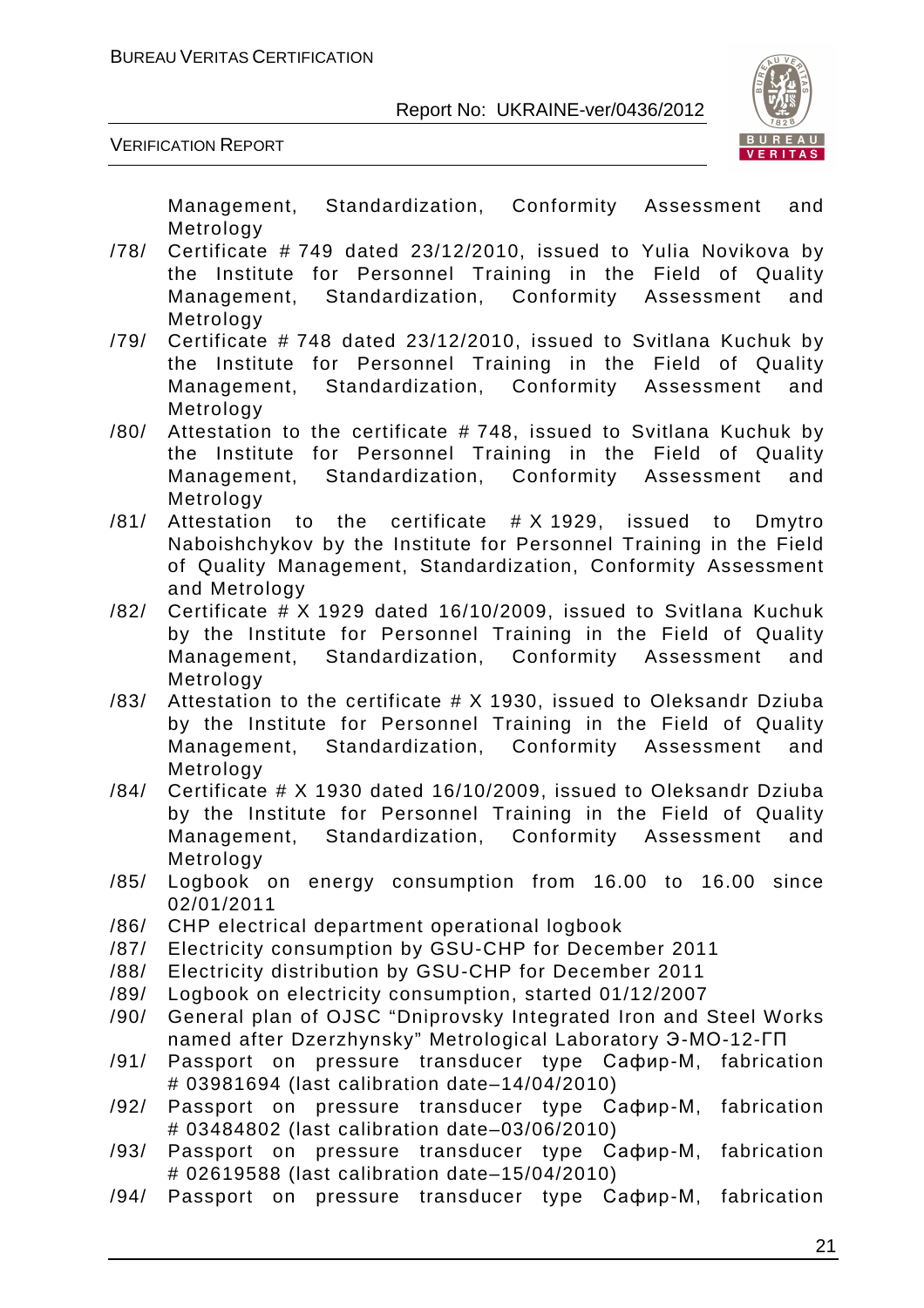

VERIFICATION REPORT

# 03483807 (last calibration date–07/07/2010)

- /95/ Passport on pressure transducer type Сафир-М, fabrication # 03393821 (last calibration date–06/04/2010)
- /96/ Passport on pressure transducer type Сафир-М, fabrication # 03850732 (last calibration date–12/07/2010)
- /97/ Passport on pressure transducer type Метран-100, fabrication # 135282 (last calibration date–15/06/2011)
- /98/ Passport on pressure transducer type Метран-100, fabrication # 133425 (last calibration date–02/09/2011)
- /99/ Passport on pressure transducer type Сафир-М, fabrication # 03493886 (last calibration date–06/07/2010)
- /100/ Passport on pressure transducer type Сафир-М, fabrication # 07173694 (last calibration date–06/07/2010)
- /101/ Passport on pressure transducer type АИР-20, fabrication # 20- 31275 (last calibration date–12/07/2011)
- /102/ Passport on pressure transducer type Сафир-М, fabrication # 10612957 (last calibration date–12/07/2010)
- /103/ Photo–pressure transducer type Сафир-М, fabrication # 03484802
- /104/ Photo–pressure transducer type Сафир-М, fabrication # 02619588
- /105/ Photo–pressure transducer type Сафир-М, fabrication # 03981694
- /106/ Photo–pressure transducer type Сафир-М, fabrication # 02800644
- /107/ Operational passport # 17 on scales type 2329ВВ-50 Е/1Д, fabrication # 29, inventory # 0616034 (last calibration date– 11/11/2011)
- /108/ Operational passport # 16 on scales type 2390ВВ-200Е/1С, fabrication # 90, inventory # 0615611 (last calibration date– 11/11/2011)
- /109/ Technical passport # 0123 on car scales type 2370ВВ-150Е/2С, fabrication # 70, inventory # 0617272 (last calibration date– 15/02/2012)
- /110/ Actual calculations for 2011, sintering shop
- /111/ Analysis of sinter net cost for 2011
- /112/ Analysis of pig iron net cost for 2011
- /113/ Technical report of sinter shop # 2 for December 2011
- /114/ Technical report of blast furnace shop for December 2011
- /115/ Technical report of sinter shop # 2 for August 2011
- /116/ Technical report of blast furnace shop for August 2011
- /117/ Schedule of QMS internal audits for 2011 (approved of 23/12/2010)
- /118/ Passport on physical and chemical characteristics of natural gas for the period from 01/11/2011 to 30/11/2011
- /119/ Passport on physical and chemical characteristics of natural gas for the period from 01/03/2011 to 31/03/2011
- /120/ Passport on physical and chemical characteristics of natural gas for the period from 01/02/2011 to 28/02/2011
- /121/ Balance sheet on blast furnace, natural, coke gases at the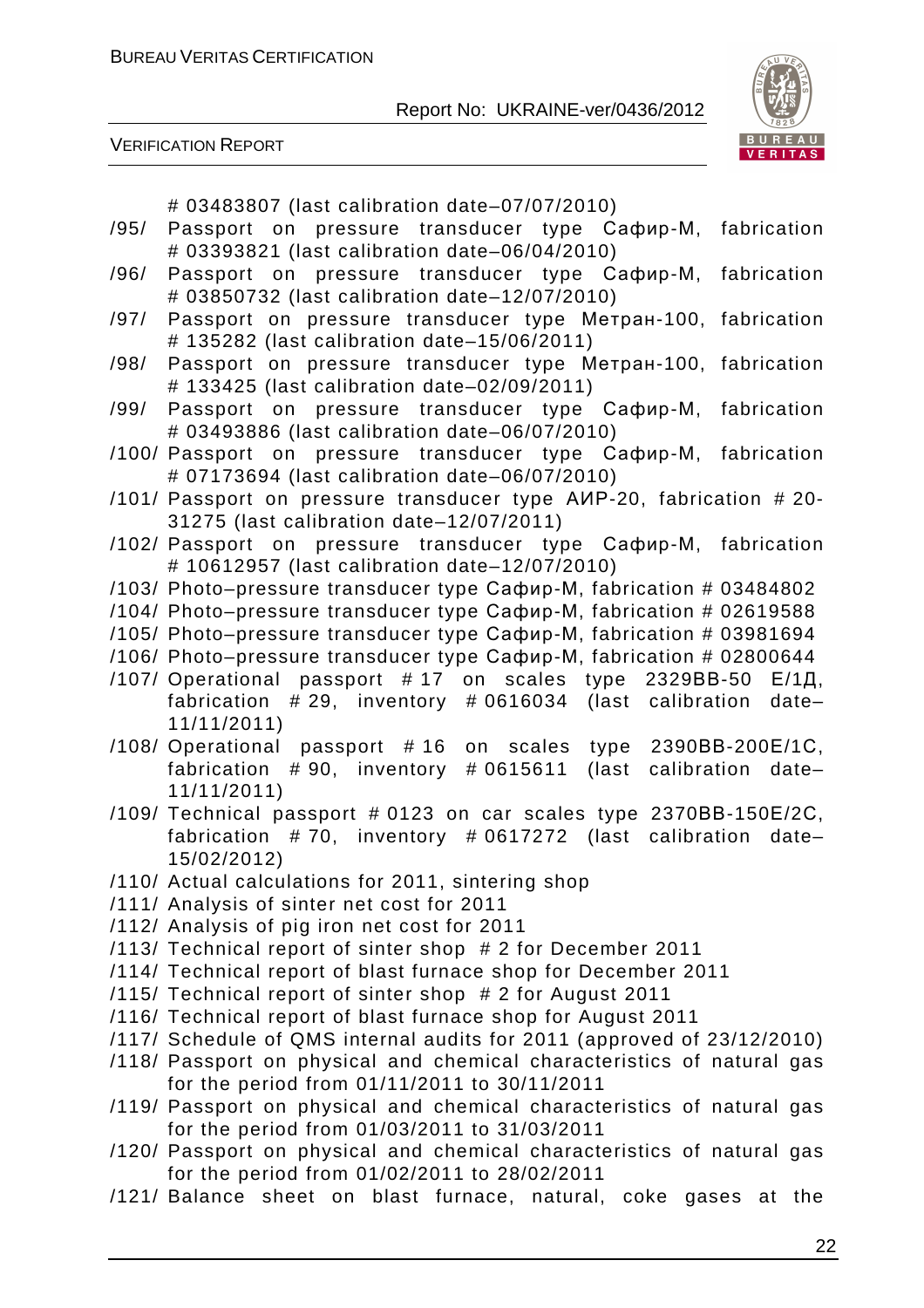



enterprise for 2011

- /122/ Scheme of DIISW substations power supply
- /123/ Report on generated, transferred and consumed active energy from 1 to 31 December 2011
- /124/ Balance sheet of active energy for January 2011
- /125/ Balance sheet of active energy for April 2011
- /126/ Balance sheet of energy for January 2011
- /127/ Balance sheet of energy for April 2011
- /128/ Balance sheet of energy for August 2011
- /129/ Balance sheet of energy for September 2011
- /130/ Energy consumption by PJSC "Dniprovsky Integrated Iron and Steel Works named after Dzerzhynsky" for 2011
- /131/ Calibration schedule for 2011
- /132/ Photo–Blast furnaces 1м, 8
- /133/ Logbook on meters replacement
- /134/ Photo–oxygen plant
- /135/ Photo–pulverized coal injection system site
- /136/ Operational logbook on gas and coke consumption
- /137/ Operational logbook on energy consumption
- /138/ Passport on power meter type ET, fabrication # 8876 (last calibration date–08/09/2006)
- /139/ Order # 327 dated 23/03/2012 on arrangement and storage of JI project data within Kyoto protocol
- /140/ Photo–power meter type ИТ, fabrication # 691814
- /141/ $CO<sub>2</sub>$  emissions reduction calculation for 2011
- /142/ Passport on power meter type ЕвроАльфа, fabrication # 01132768 (last calibration date–09/02/2006)
- /143/ Passport on power meter type ЕвроАльфа, fabrication # 01132773 (last calibration date–09/02/2006)
- /144/ Passport on power meter type ЕвроАльфа, fabrication # 01132775 (last calibration date–09/02/2006)
- /145/ Passport on power meter type ЕвроАльфа, fabrication # 01132784 (last calibration date–09/02/2006)
- /146/ Passport on power meter type ЕвроАльфа, fabrication # 01132786 (last calibration date–09/02/2006)
- /147/ Passport on power meter type ЕвроАльфа, fabrication # 01132789 (last calibration date–09/02/2006)
- /148/ Passport on power meter type ЕвроАльфа, fabrication # 01132791 (last calibration date–09/02/2006)
- /149/ Operational logbook on meters replacement at sinter shop-2 for the period 30/10/2011-03/12/2011
- /150/ Operational logbook on meters replacement at DRZ-6 substation for the period 21/07/2010-01/10/2010
- /151/ Operational logbook on meters replacement at DRZ-9 substation for the period 19/09/2011-27/11/2011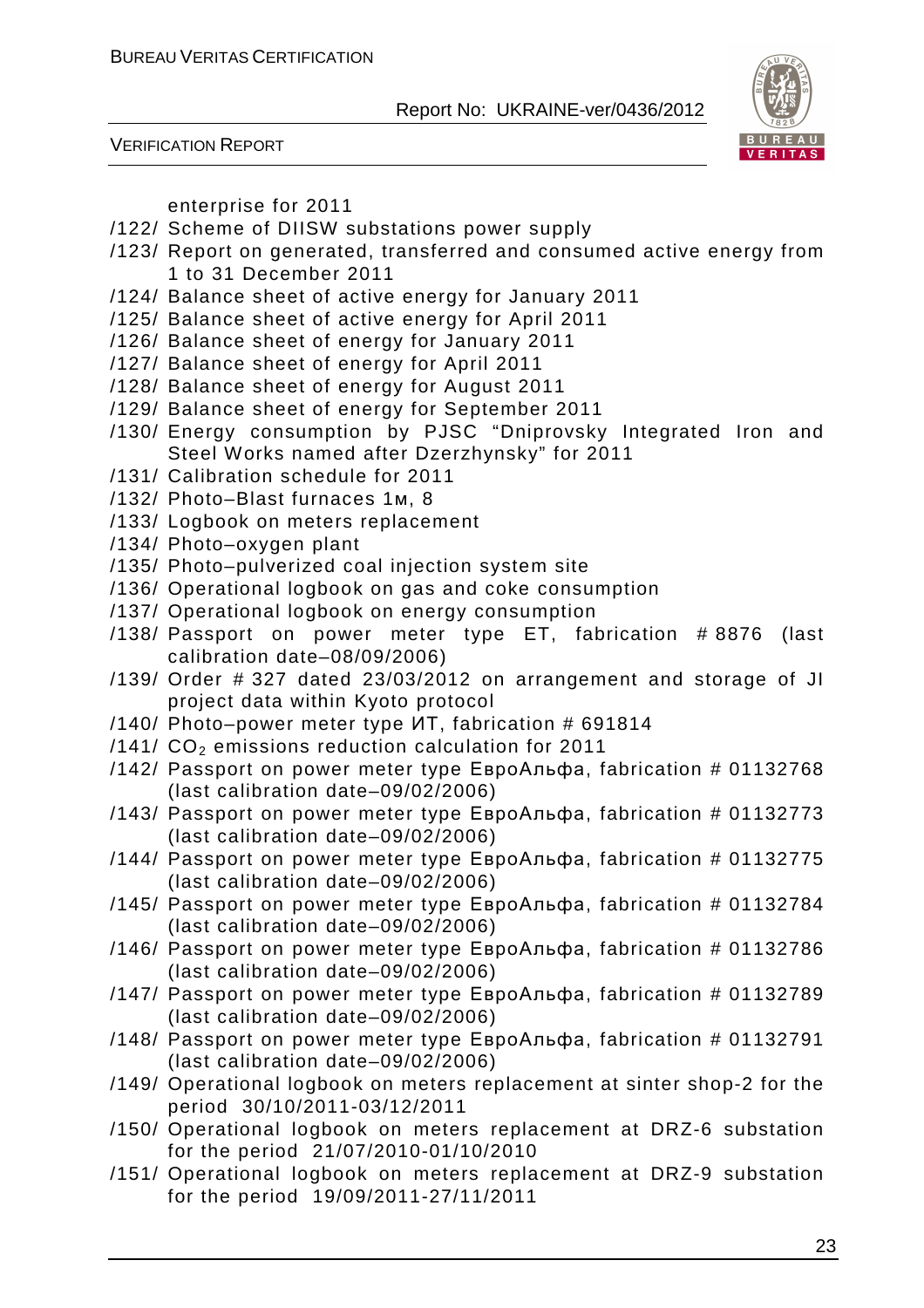

VERIFICATION REPORT

#### **Persons interviewed:**

List persons interviewed during the verification or persons that contributed with other information that are not included in the documents listed above.

- /1/ Zadorskaya A. H. head of planning and economic department DIISW
- /2/ Korolenko A.V. Department of External Economic Relations DIISW
- /3/ Rod A.H. specialist of steelmaking shop DIISW
- /4/ Hurii Y. V. specialist of blast furnace shop DIISW
- /5/ Krupyi V. H. chief blast furnace worker DIISW
- /6/ Turkyn M. B. deputy chief power engineer DIISW
- /7/ Iehorov Iu. V. chief metrologist, head of the control measuring equipment and facilities shop DIISW
- /8/ Motsnyi V. V. head of the technical department DIISW
- /9/ Shabanova I. R. head of the personnel technical education and training department DIISW
- /10/ Hrytsan I. V. deputy head of the planning and economic department DIISW
- /11/ Bairak Iu. M. acting head of the environmental protection service DIISW
- /12/ Rudenko Iu. R. deputy head of the sintering and blast furnace production technical department DIISW
- /13/ Honcharenko S. H. head of the technical department reequipment DIISW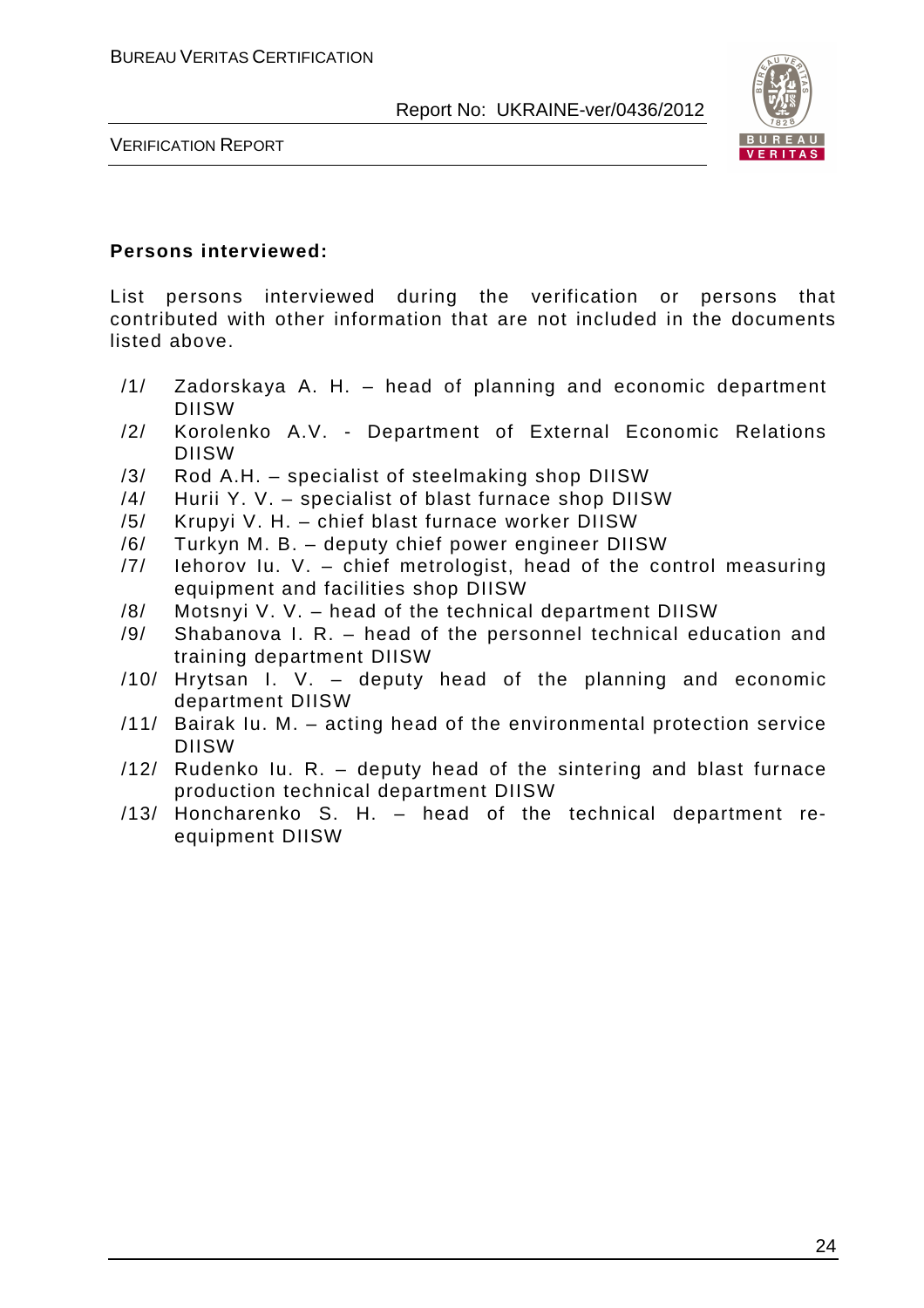

VERIFICATION REPORT

# **APPENDIX A: VERIFICATION PROTOCOL**

#### **BUREAU VERITAS CERTIFICATION HOLDING SAS**

regarding which the determination

#### **Check list for verification, according to the JOINT IMPLEMENTATION DETERMINATION AND VERIFICATION MANUAL (Version 01) DVM Paragraph Project approvals by Parties involved Check Item Initial finding Draft ConclusionConclusionFinal** 90 Has the DFPs of at least one Party involved, other than the host Party, issued a written project approval when submitting the first verification report to the secretariat for publication in accordance with paragraph 38 of the JI guidelines, at the latest? **CAR 08.** There is no written project approval from Parties involved indicated in the Monitoring Report. Please, correct. CAR 08 OK 91 Are all the written project The written project approvals by Parties approvals by Parties unconditional? involved involved are unconditional. OK OK **Project implementation** 92 Has the project been implemented Implementation of the project activity is in accordance with the PDD based on the project implementation OK OK

schedule included in the PDD.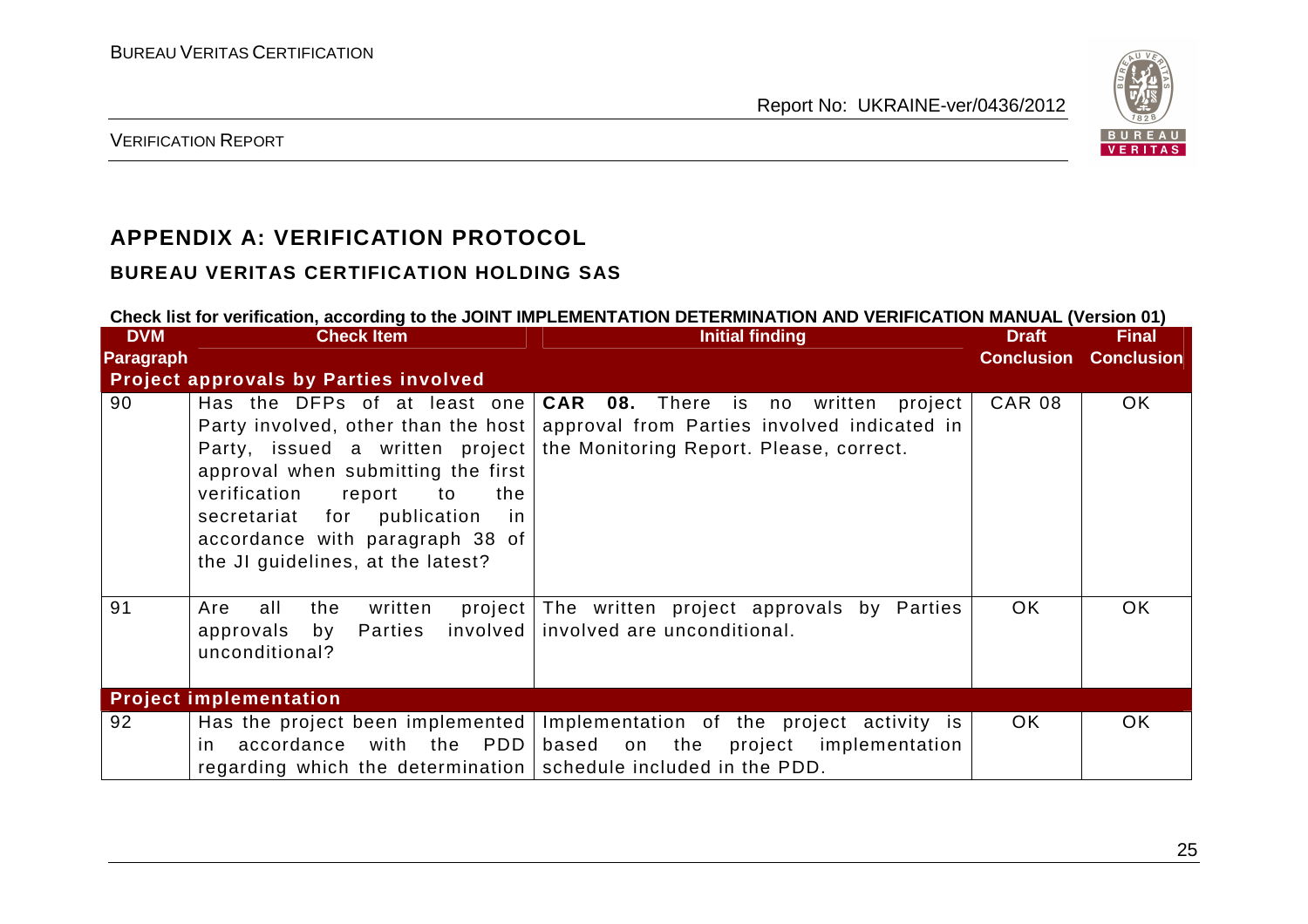

| BUREAU<br><b>VERIFICATION REPORT</b><br>VERITAS |                                                                                    |                                                                                                                                                                                                                                                                                                                                                                                                                                                                                                                                                                                                                                                                                                                                                                                                                                                                                    |     |     |  |  |
|-------------------------------------------------|------------------------------------------------------------------------------------|------------------------------------------------------------------------------------------------------------------------------------------------------------------------------------------------------------------------------------------------------------------------------------------------------------------------------------------------------------------------------------------------------------------------------------------------------------------------------------------------------------------------------------------------------------------------------------------------------------------------------------------------------------------------------------------------------------------------------------------------------------------------------------------------------------------------------------------------------------------------------------|-----|-----|--|--|
|                                                 | has been deemed final and is so<br>listed on the UNFCCC JI website?                |                                                                                                                                                                                                                                                                                                                                                                                                                                                                                                                                                                                                                                                                                                                                                                                                                                                                                    |     |     |  |  |
| 93                                              | What is the status of operation of<br>the project during the monitoring<br>period? | Monitoring report indicates the current<br>status of the project activity implementation.<br>1. Technological improvements in the BFs<br>operation:<br>- improvement of blast furnace coke quality;<br>- decreasing the silicon content in the pig<br>iron;<br>- decreasing the BFs idle times and<br>downtime;<br>- partial substitution of the limestone by<br>lime;<br>- improvement of the quality of agglomerate.<br>2. Renewal and reconstruction of BF#1M.<br>3. Implementation of a new oxygen plant<br>AKAp 40/53-4.<br>4. Modernization of the sintering process:<br>improvements of solid fuel<br>burning<br>process, which is part of the sintering<br>charge;<br>- increase of the level of steel waste<br>utilization;<br>- implementation of the state-of-the-art dust<br>suppression and gas purification facilities;<br>- optimization of limestone decomposition | OK. | OK. |  |  |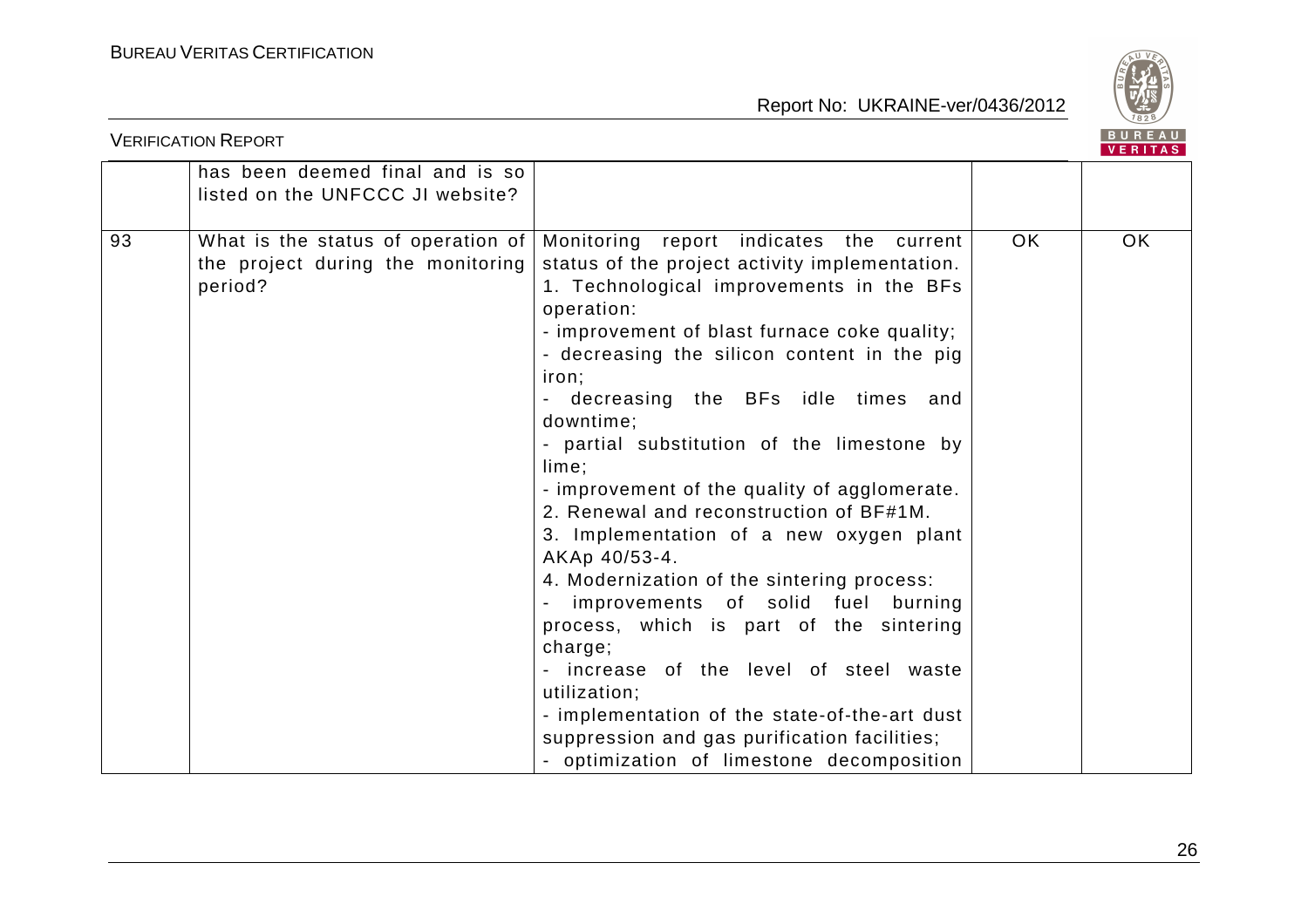

|       | <b>VERIFICATION REPORT</b>                                                                                                                                                                                                                                                                                                                                                   |                                                                                                                                                                                                                                                                                                                                                                                                                                        |       | BUREAU<br><b>VERITAS</b> |
|-------|------------------------------------------------------------------------------------------------------------------------------------------------------------------------------------------------------------------------------------------------------------------------------------------------------------------------------------------------------------------------------|----------------------------------------------------------------------------------------------------------------------------------------------------------------------------------------------------------------------------------------------------------------------------------------------------------------------------------------------------------------------------------------------------------------------------------------|-------|--------------------------|
|       |                                                                                                                                                                                                                                                                                                                                                                              | reaction;<br>improvement of natural gas burning<br>process, which is supplied to burners for the<br>ignition of sintering charge;<br>- improvements of chemical composition of<br>sinter charge;<br>reduction of fine fraction content in<br>agglomerate.                                                                                                                                                                              |       |                          |
|       | <b>Compliance with monitoring plan</b>                                                                                                                                                                                                                                                                                                                                       |                                                                                                                                                                                                                                                                                                                                                                                                                                        |       |                          |
| 94    | Did the<br>monitoring<br>occur<br>in<br>accordance with the monitoring<br><b>PDD</b><br>plan included<br>in<br>the<br>regarding which the determination<br>has been deemed final and is so<br>listed on the UNFCCC JI website?                                                                                                                                               | The monitoring is based on actual data<br>(mentioned in the reporting documents) of<br>output production, and FER (fuel and energy<br>resources)<br>consumption<br>under<br>the<br>projectline and baseline scenarios as it is<br>required by the JI PDD.                                                                                                                                                                              | OK.   | OK.                      |
| 95(a) | calculating the<br>emission<br>For<br>reductions or enhancements of net<br>removals, were key factors, e.g.<br>those listed in 23 (b) (i)-(vii)<br>above, influencing the baseline<br>emissions or net removals and the<br>activity level of the project and the<br>emissions or removals as well as<br>risks associated with the project<br>taken<br>into<br>account,<br>as | According to the monitoring report, key<br>factors and other risks associated with the<br>project (that can influence baseline and<br>project emissions) are taken into account.<br><b>CL</b><br>06. Please,<br>provide<br>information<br>concerning reporting risks and include this<br>information in the Monitoring Report. Also,<br>please,<br>clarify<br>whether<br>there<br>are<br>possibilities of redundant data monitoring in | CL 06 | OK.                      |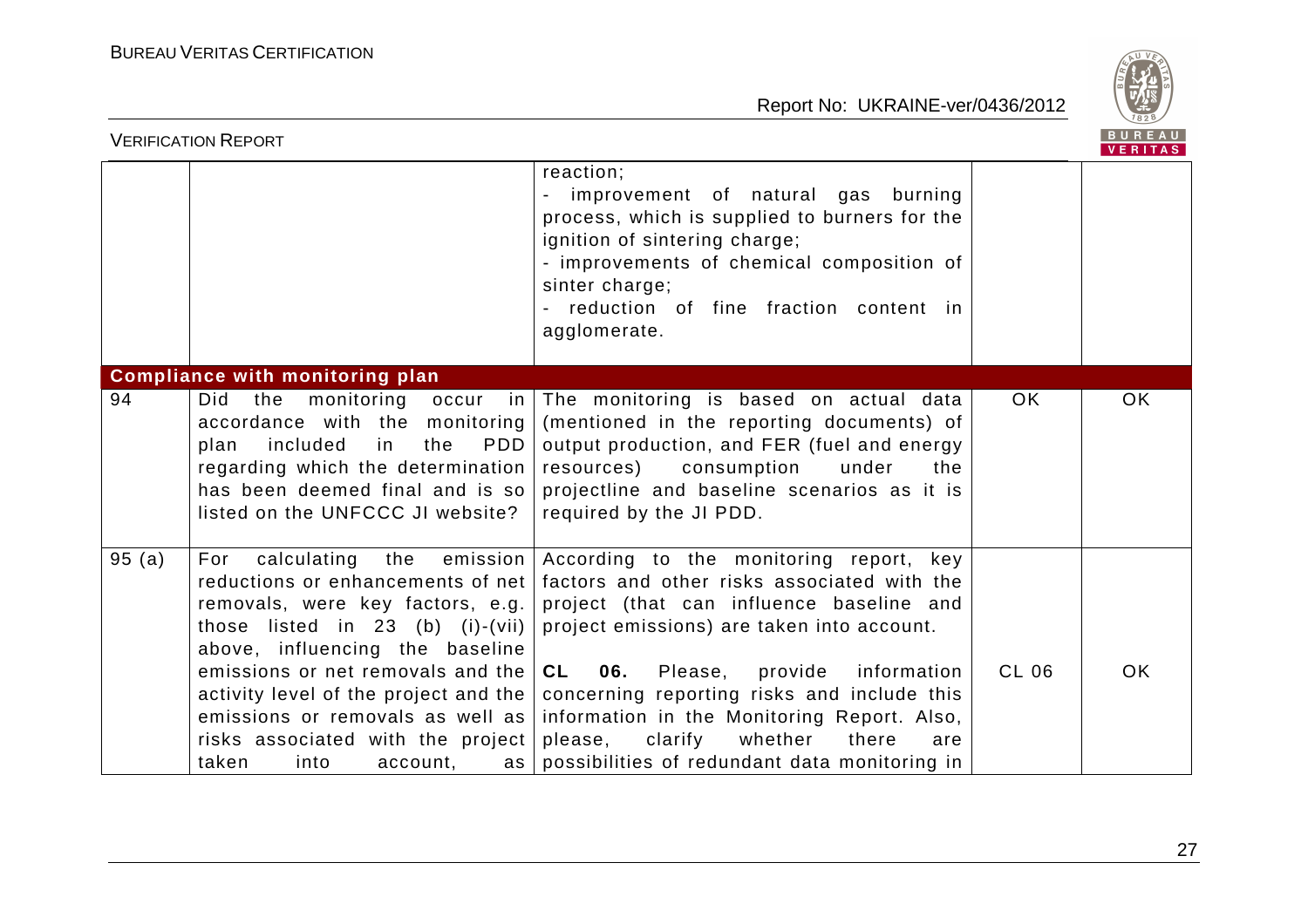

|       | <b>VERIFICATION REPORT</b>                                                                                                                                         |                                                                                                                                                                                                                                                                                                                                                                                                              |               | B U K E A U  <br><b>VERITAS</b> |
|-------|--------------------------------------------------------------------------------------------------------------------------------------------------------------------|--------------------------------------------------------------------------------------------------------------------------------------------------------------------------------------------------------------------------------------------------------------------------------------------------------------------------------------------------------------------------------------------------------------|---------------|---------------------------------|
|       | appropriate?                                                                                                                                                       | case of having problems with the used<br>monitoring equipment.<br><b>CAR 02.</b> Please, give detailed clarification<br>concerning the difference between amount<br>of emission reductions provided in the<br>PDD and in the Monitoring Report. Please,<br>make necessary amendments in the MR.                                                                                                              | <b>CAR 02</b> | OK.                             |
| 95(b) | Are<br>data<br>used<br>for<br>sources<br>calculating emission reductions or<br>enhancements of net removals<br>clearly identified, reliable<br>and<br>transparent? | Data sources used for calculating emission<br>identified<br>reductions<br>in<br>the<br>are<br>Monitoring report.<br>Data were collected in the electronic<br><b>DIISW</b><br>database of<br>printed<br>and<br>in<br>documents. Also data were systematized in<br>the documents of the daily, monthly and<br>annually registration. All those documents<br>were saved in the planning-economic<br>department. |               |                                 |
|       |                                                                                                                                                                    | <b>CAR 01.</b> Please, confirm all the values (in<br>the tables on<br>projectline<br>parameters<br>monitored)<br>providing<br>by<br>appropriate<br>documents (calculations).                                                                                                                                                                                                                                 | <b>CAR 01</b> | OK.                             |
|       |                                                                                                                                                                    | CL 04. Please, make the unit name "tonne"<br>consistent throughout the whole Excel file                                                                                                                                                                                                                                                                                                                      | <b>CL 04</b>  | OK.                             |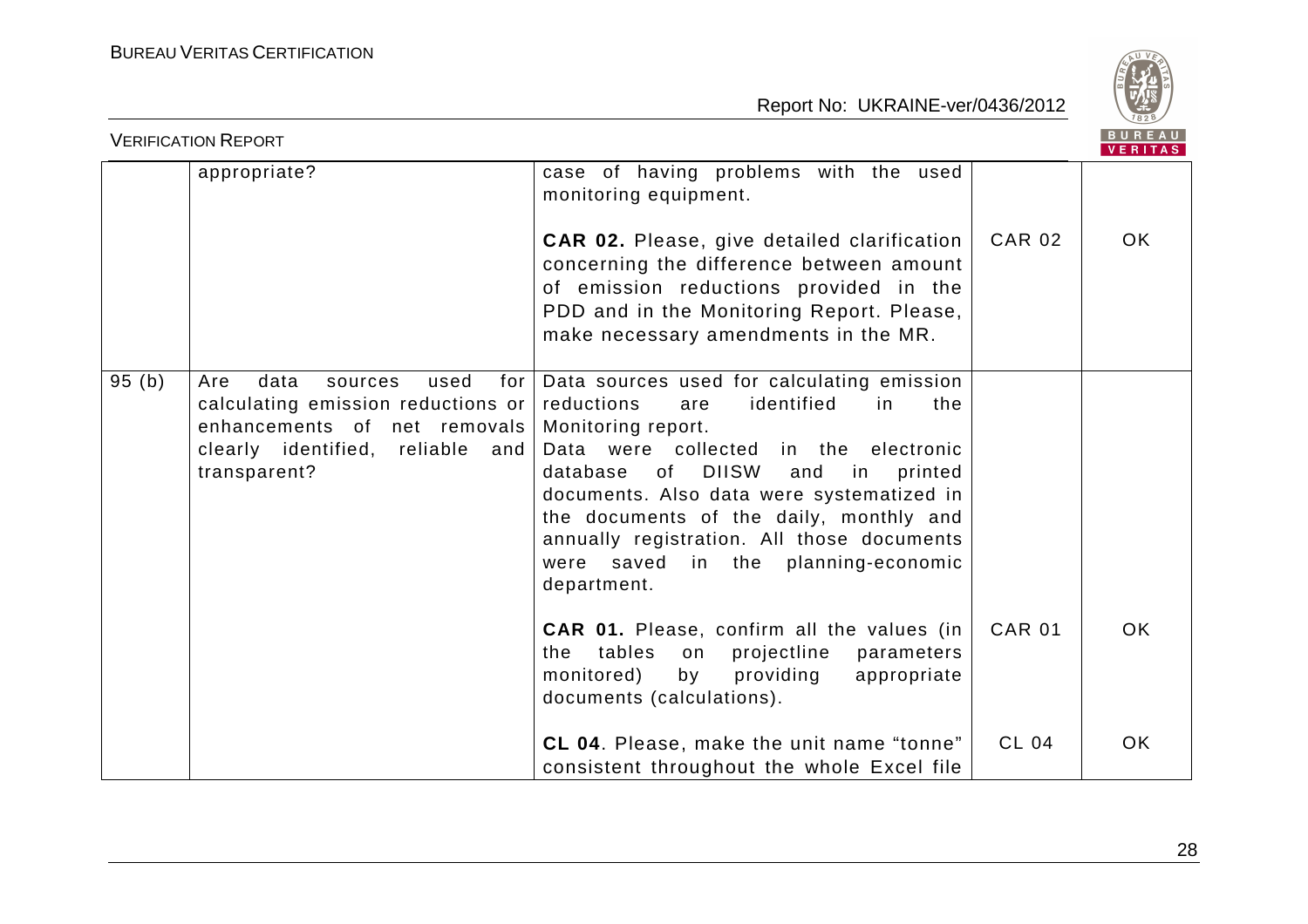

|       | <b>VERIFICATION REPORT</b>                                                                                  |                                                                                                                                                                                                                                                                                                           |               | <b>BUREAU</b><br><b>VERITAS</b> |
|-------|-------------------------------------------------------------------------------------------------------------|-----------------------------------------------------------------------------------------------------------------------------------------------------------------------------------------------------------------------------------------------------------------------------------------------------------|---------------|---------------------------------|
|       |                                                                                                             | provided for the verification team.                                                                                                                                                                                                                                                                       |               |                                 |
|       |                                                                                                             | CL 03. Please, make the unit name "tonne"<br>consistent throughout the whole<br>MR.<br>(please, replace the word "tones" by more<br>appropriate "tonnes" in the tables (for<br>parameters P-23 and B-23) on pg.7 and<br>$pg.9$ of MR).                                                                    | CL 03         | OK.                             |
|       |                                                                                                             | <b>CAR 05.</b> Please, provide calculation of<br>carbon content of coke in the Excel file.                                                                                                                                                                                                                | <b>CAR 05</b> | OK.                             |
| 95(c) | for<br>reductions or enhancements of net<br>removals, selected by carefully<br>balancing<br>accuracy<br>and | Are emission factors, including $ CL O7$ . Please, clarify the use of emission<br>default emission factors, if used   factors from IPCC while the latest values of<br>calculating the emission national emission factors (in accordance<br>with National Inventory of Greenhouse<br>Gases) are available. | <b>CL 07</b>  | <b>OK</b>                       |
|       | reasonableness, and appropriately  <br>justified of the choice?                                             | CL 05. Please, clarify the default factors<br>(name of default factors) indicated in the<br>tables on pg.7-9.                                                                                                                                                                                             | <b>CL 05</b>  | OK.                             |
|       |                                                                                                             | CAR 04. Please, explain why emission<br>factor for natural gas consumption based<br>on fixed calorific value of natural gas<br>consumption, not on actual calorific value.<br>Please, correct/clarify.                                                                                                    | <b>CAR 04</b> | OK.                             |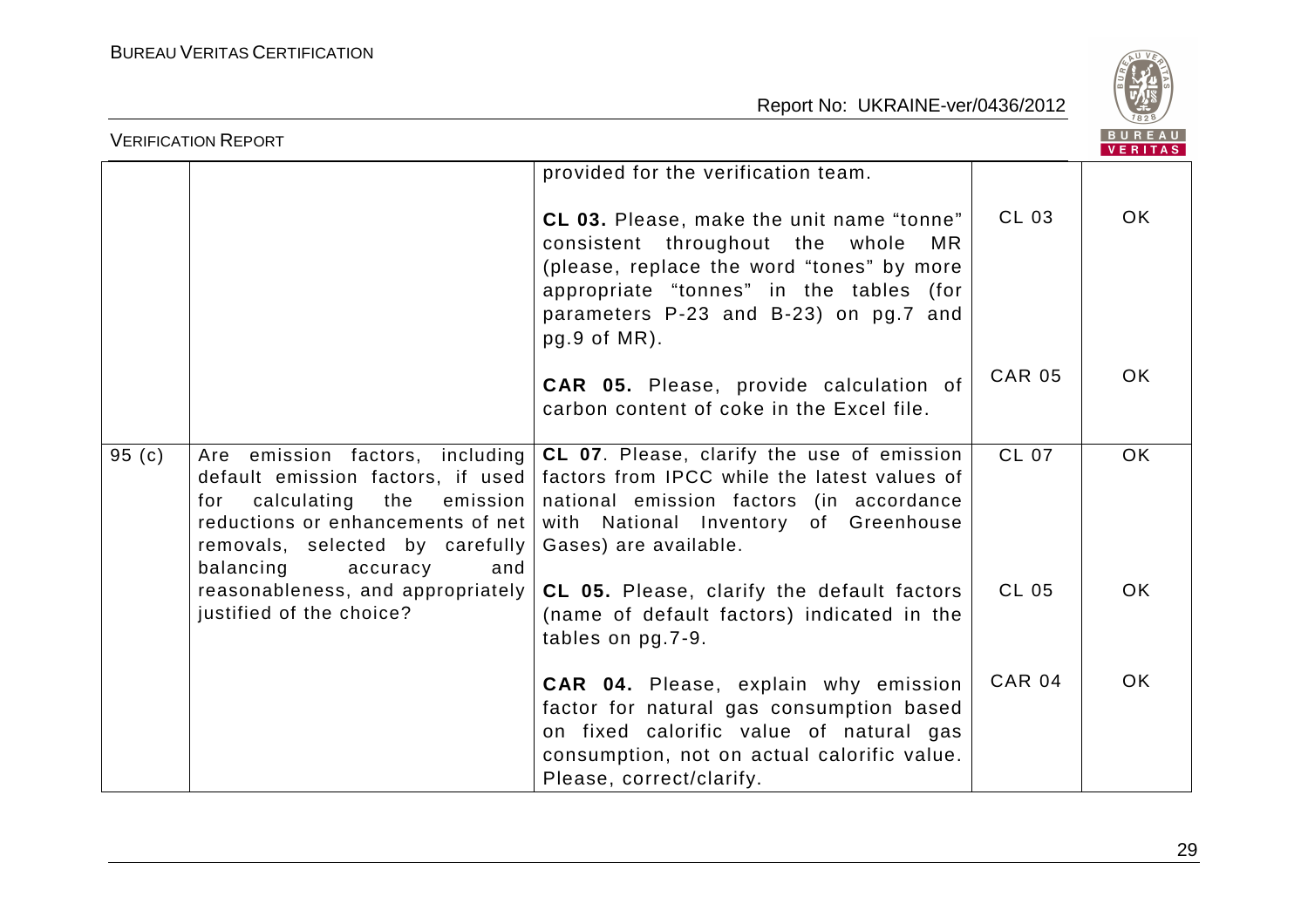

|       | <b>VERIFICATION REPORT</b>                                                                                                                                                                                                                                                                                                          |                                                                                 |     | BUREAU<br><b>VERITAS</b> |
|-------|-------------------------------------------------------------------------------------------------------------------------------------------------------------------------------------------------------------------------------------------------------------------------------------------------------------------------------------|---------------------------------------------------------------------------------|-----|--------------------------|
| 95(d) | Is the calculation of emission<br>reductions or enhancements of net<br>removals based on conservative<br>assumptions<br>the<br>and<br>most<br>plausible<br>in.<br>scenarios<br>a<br>transparent manner?                                                                                                                             | The calculation of emission reductions is<br>based on conservative assumptions. | OK. | OK.                      |
|       | Applicable to JI SSC projects only                                                                                                                                                                                                                                                                                                  |                                                                                 |     |                          |
| 96    | Is the relevant threshold to be<br>classified as JI SSC project not<br>exceeded during the monitoring<br>period on an annual average<br>basis?<br>If the threshold is exceeded, is the<br>maximum emission reduction level<br>estimated in the PDD for the JI<br>SSC project or the bundle for the<br>monitoring period determined? | N/A                                                                             | N/A | N/A                      |
|       | Applicable to bundled JI SSC projects only                                                                                                                                                                                                                                                                                          |                                                                                 |     |                          |
| 97(a) | Has the composition of the bundle<br>not changed from that is stated in<br>F-JI-SSCBUNDLE?                                                                                                                                                                                                                                          | N/A                                                                             | N/A | N/A                      |
| 97(b) | the<br>determination<br> f <br>was<br>conducted on the basis of an                                                                                                                                                                                                                                                                  | N/A                                                                             | N/A | N/A                      |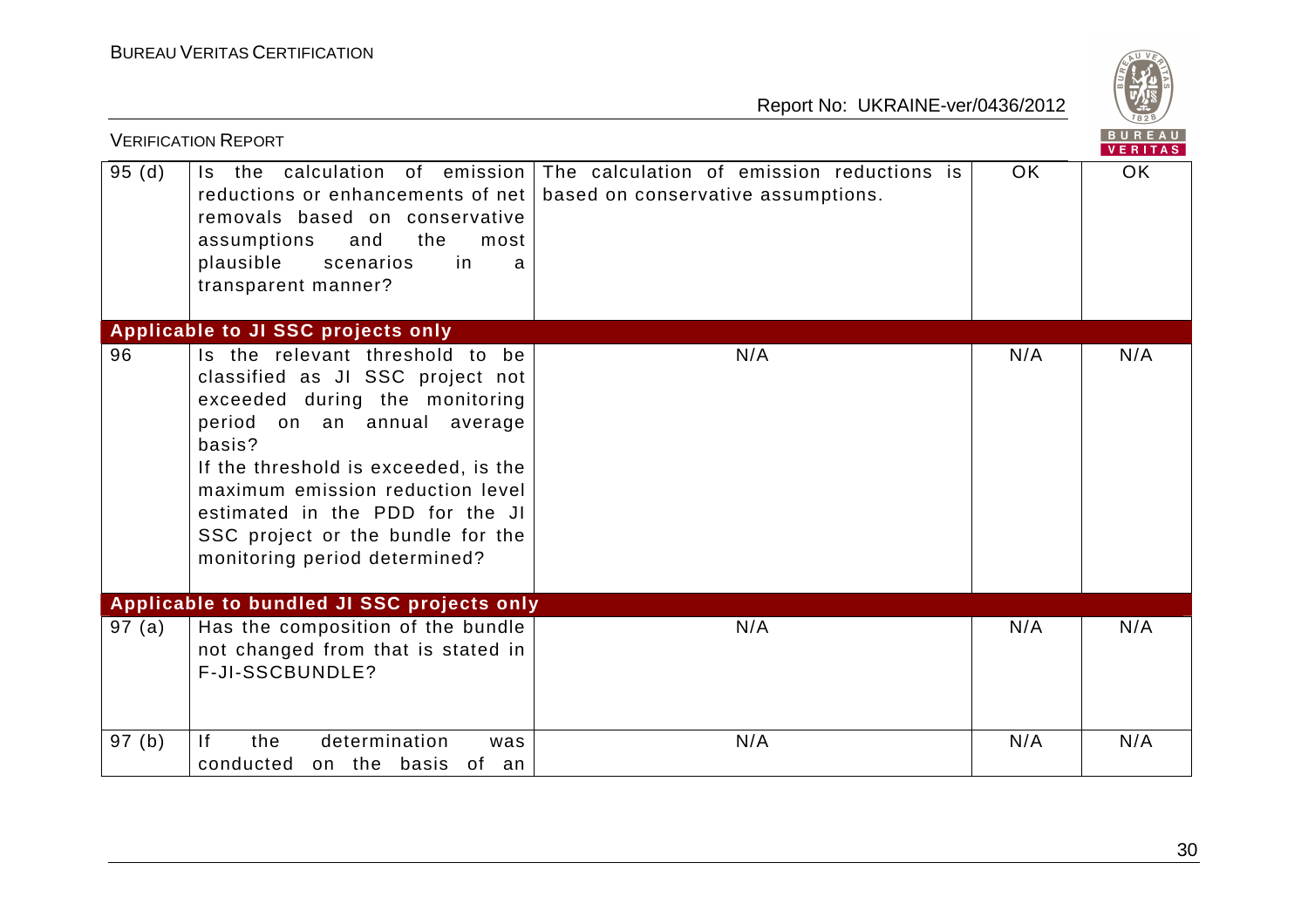

|       | <b>VERIFICATION REPORT</b>                                                                                                                                                                                                                                                                                                                       |     |     | B U R E A U  <br><b>VERITAS</b> |
|-------|--------------------------------------------------------------------------------------------------------------------------------------------------------------------------------------------------------------------------------------------------------------------------------------------------------------------------------------------------|-----|-----|---------------------------------|
|       | overall monitoring plan, have the<br>project participants submitted a<br>common monitoring report?                                                                                                                                                                                                                                               |     |     |                                 |
| 98    | If the monitoring is based on a<br>monitoring plan that provides for<br>overlapping monitoring periods,<br>are the monitoring periods per<br>component of the project clearly<br>specified in the monitoring report?<br>Do the monitoring periods not<br>overlap with those for which<br>verifications were already deemed<br>final in the past? | N/A | N/A | N/A                             |
|       | Revision of monitoring plan<br>Applicable only if monitoring plan is revised by project participant                                                                                                                                                                                                                                              |     |     |                                 |
| 99(a) | Did<br>the<br>project<br>participants<br>provide<br>appropriate<br>an<br>for the proposed<br>justification<br>revision?                                                                                                                                                                                                                          | N/A | N/A | N/A                             |
| 99(b) | revision<br>the<br>proposed<br><b>Does</b><br>and/or<br>improve<br>the<br>accuracy<br>applicability<br>information<br>of<br>collected compared to the original<br>monitoring plan without changing                                                                                                                                               | N/A | N/A | N/A                             |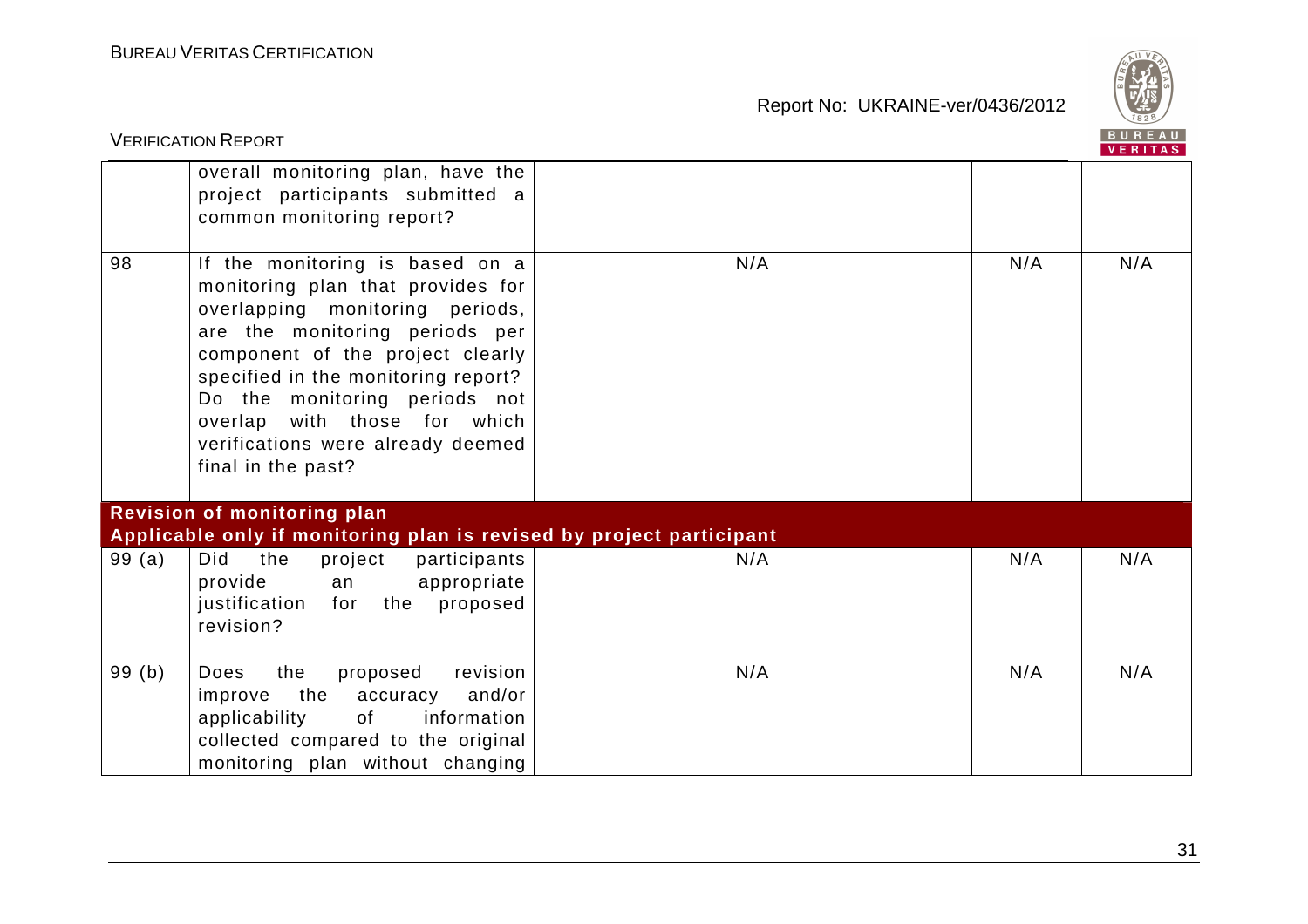

| <b>VERIFICATION REPORT</b> |                                                                                                                                          |                                                                                                                                                                                                                                         |               | <b>BUREAU</b><br><b>VERITAS</b> |
|----------------------------|------------------------------------------------------------------------------------------------------------------------------------------|-----------------------------------------------------------------------------------------------------------------------------------------------------------------------------------------------------------------------------------------|---------------|---------------------------------|
|                            | conformity with the relevant rules<br>regulations<br>and<br>for<br>the<br>establishment of monitoring plans?                             |                                                                                                                                                                                                                                         |               |                                 |
|                            | Data management                                                                                                                          |                                                                                                                                                                                                                                         |               |                                 |
| 101 (a)                    | Is the implementation of data<br>collection<br>procedures<br>in<br>accordance with the monitoring<br>plan, including the quality control | Procedures<br>of<br>data<br>collection<br>are<br>implemented<br>in<br>compliance<br>with<br>the<br>monitoring plan.                                                                                                                     |               |                                 |
|                            | quality<br>and<br>assurance<br>procedures?                                                                                               | CL 01. Please, add to the MR information<br>on audits on compliance to the standards<br>ISO 9000, ISO 14000, and ISO 18000<br>conducted during the monitoring period<br>$(2011);$ please, mention<br>report<br>on<br>compliance audits. | <b>CL 01</b>  | <b>OK</b>                       |
|                            |                                                                                                                                          | CL 02. Please, give (in the section 5 of the<br>MR) information on trainings/seminars<br>organized by DIISW just during<br>the<br>monitoring period (2011). The year 2010 is<br>not included in this monitoring period.                 | CL 02         | <b>OK</b>                       |
| 101(b)                     | Is the function of the monitoring<br>equipment,<br>including<br>its<br>calibration status, is in order?                                  | The monitoring<br>equipment is<br>properly<br>calibrated.                                                                                                                                                                               |               |                                 |
|                            |                                                                                                                                          | CAR 03. Please, prepare more improved<br>and clearer list of monitoring equipment by                                                                                                                                                    | <b>CAR 03</b> | <b>OK</b>                       |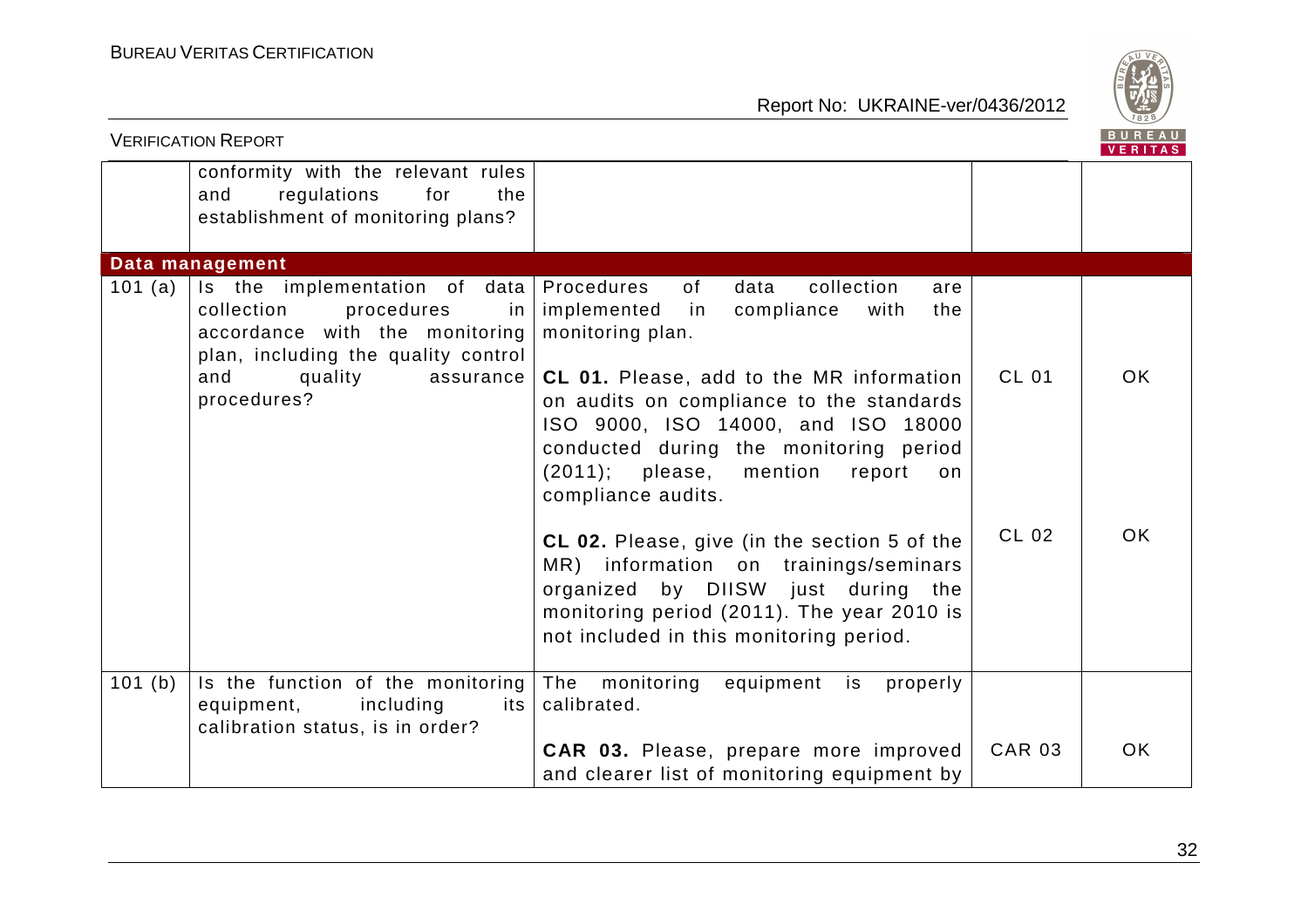

|        | <b>VERIFICATION REPORT</b>                                                                                                          |                                                                                                                                                                                                                                                                                                                                                                                                                                                                                                                                                                  |               | BUREAU<br><b>VERITAS</b> |
|--------|-------------------------------------------------------------------------------------------------------------------------------------|------------------------------------------------------------------------------------------------------------------------------------------------------------------------------------------------------------------------------------------------------------------------------------------------------------------------------------------------------------------------------------------------------------------------------------------------------------------------------------------------------------------------------------------------------------------|---------------|--------------------------|
|        |                                                                                                                                     | revising and updating present one. Please,<br>provide passports for the replaced meters<br>and the replacement confirmation.                                                                                                                                                                                                                                                                                                                                                                                                                                     |               |                          |
| 101(c) | Are the evidence and<br>records<br>monitoring<br>for<br>the<br>used<br>maintained in a traceable manner?                            | Monitoring data is collected into electronic<br>database of DIISW as well as in paper<br>format. Data is further compiled in (i) day-<br>to-day records, (ii) quarterly records, and<br>(iii) annual records. All records are finally<br>stored in Planning Department.<br><b>CAR 06.</b> The data to be monitored and<br>required for determination are to be kept<br>for two years after the last transfer of<br>emission reductions units for the project.<br>The order concerning the procedure for<br>keeping monitoring data should be issued<br>by DIISW. | <b>CAR 06</b> | <b>OK</b>                |
| 101(d) | collection<br>data<br>the<br>and<br>Is.<br>system<br>for<br>the<br>management<br>project in accordance with the<br>monitoring plan? | The data collection and management system<br>for the project is in accordance with the<br>monitoring plan.<br><b>DIISW</b><br>CAR<br>07.<br>At the<br>the<br>order<br>concerning indication of the names of the<br>personnel involved<br>in the monitoring<br>should be issued.                                                                                                                                                                                                                                                                                  | <b>CAR 07</b> | <b>OK</b>                |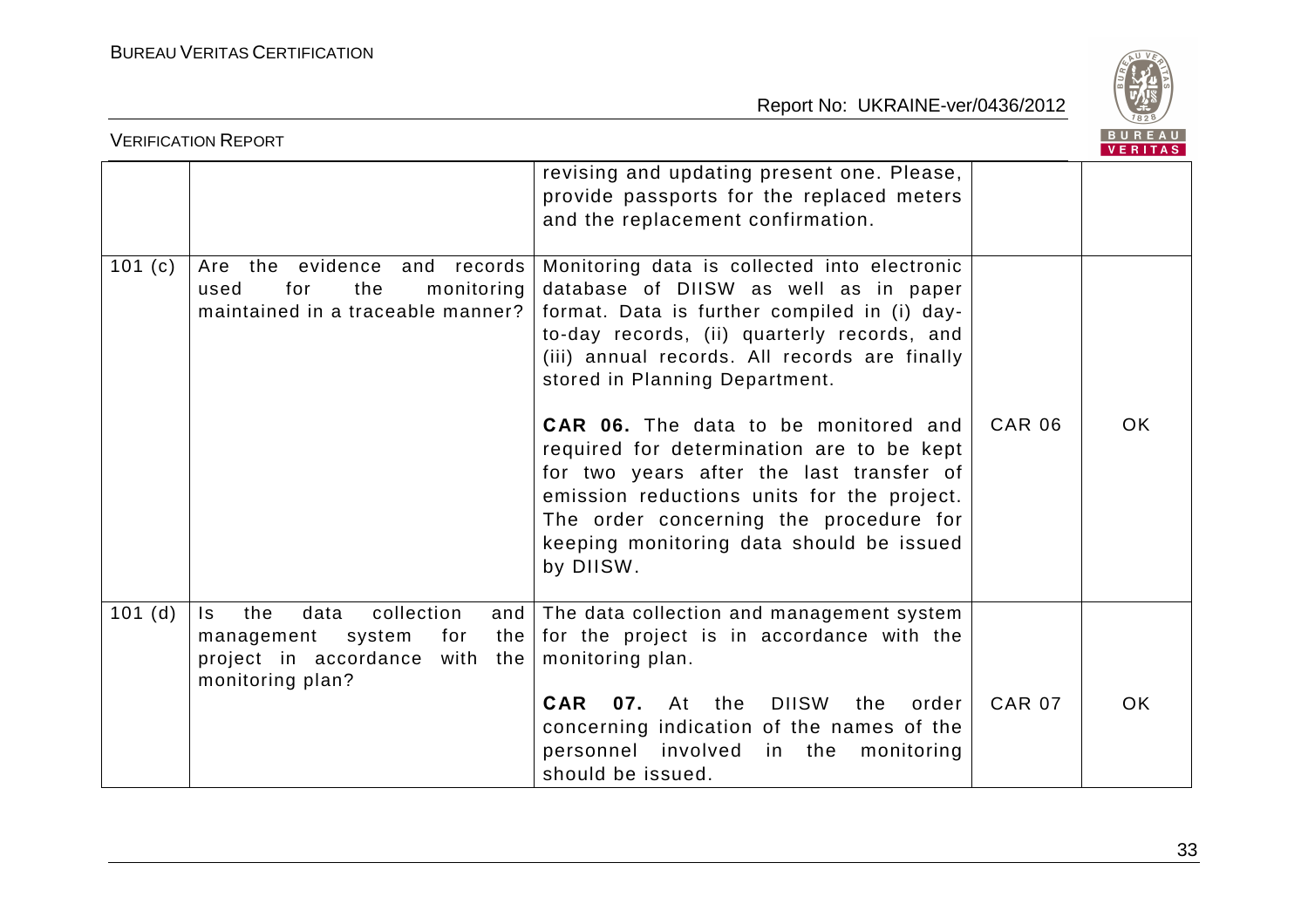

|     | <b>VERIFICATION REPORT</b>                                                                                                                                                  |                                                                                    |     | BUREAU<br>VERITAS |
|-----|-----------------------------------------------------------------------------------------------------------------------------------------------------------------------------|------------------------------------------------------------------------------------|-----|-------------------|
|     |                                                                                                                                                                             | Verification regarding programs of activities (additional elements for assessment) |     |                   |
| 102 | Is any JPA that has not been<br>added to the JI PoA not verified?                                                                                                           | N/A                                                                                | N/A | N/A               |
| 103 | Is the verification based on the<br>monitoring reports of all JPAs to<br>be verified?                                                                                       | N/A                                                                                | N/A | N/A               |
| 103 | Does the verification ensure the<br>accuracy and conservativeness of<br>emission<br>reductions<br>the<br>or<br>of<br>enhancements<br>removals<br>generated by each N/A JPA? | N/A                                                                                | N/A | N/A               |
| 104 | Does the monitoring period not<br>overlap with previous monitoring<br>periods?                                                                                              | N/A                                                                                | N/A | N/A               |
| 105 | If the AIE learns of an erroneously<br>AIE<br>included JPA, has the<br>informed the JISC of its findings in<br>writing?                                                     | N/A                                                                                | N/A | N/A               |
|     | Applicable to sample-based approach only                                                                                                                                    |                                                                                    |     |                   |
| 106 | Does the sampling plan prepared<br>by the AIE:<br>(a) Describe its sample selection,                                                                                        | N/A                                                                                | N/A | N/A               |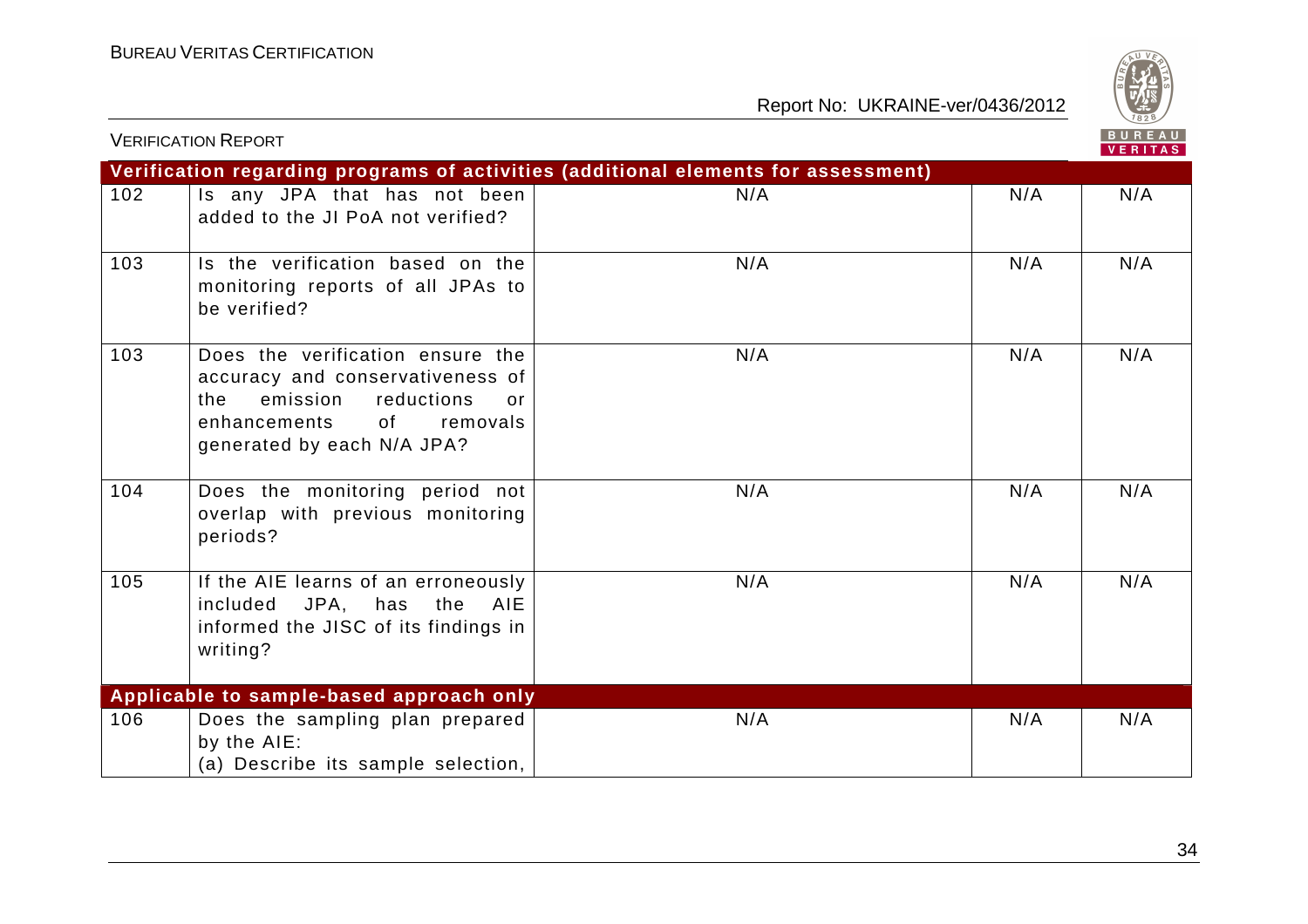

| <b>VERIFICATION REPORT</b>                                                                                                                                                                                                                                                                                                                                                                                                                                                                                                                                                                                                                                                                                 |  | BUREAU<br>VERITAS |
|------------------------------------------------------------------------------------------------------------------------------------------------------------------------------------------------------------------------------------------------------------------------------------------------------------------------------------------------------------------------------------------------------------------------------------------------------------------------------------------------------------------------------------------------------------------------------------------------------------------------------------------------------------------------------------------------------------|--|-------------------|
| taking into account that:<br>(i) For each verification that uses<br>sample-based approach, the<br>a<br>sample<br>selection<br>shall<br>be<br>sufficiently representative of the<br>JPAs in the<br>JI PoA such<br>extrapolation to all JPAs identified<br>for that verification is reasonable,<br>taking into account differences<br>among the characteristics<br>of.<br>JPAs, such as:<br>The types of JPAs;<br>- The complexity of the applicable<br>technologies<br>and/or<br>measures<br>used;<br>- The geographical location of<br>each JPA;<br>The<br>amounts of expected<br>emission reductions of the JPAs<br>being verified;<br>- The number of JPAs for which<br>emission reductions are<br>being |  |                   |
| verified;<br>- The length of monitoring periods<br>of the JPAs being verified; and<br>The samples selected for prior<br>verifications, if any?                                                                                                                                                                                                                                                                                                                                                                                                                                                                                                                                                             |  |                   |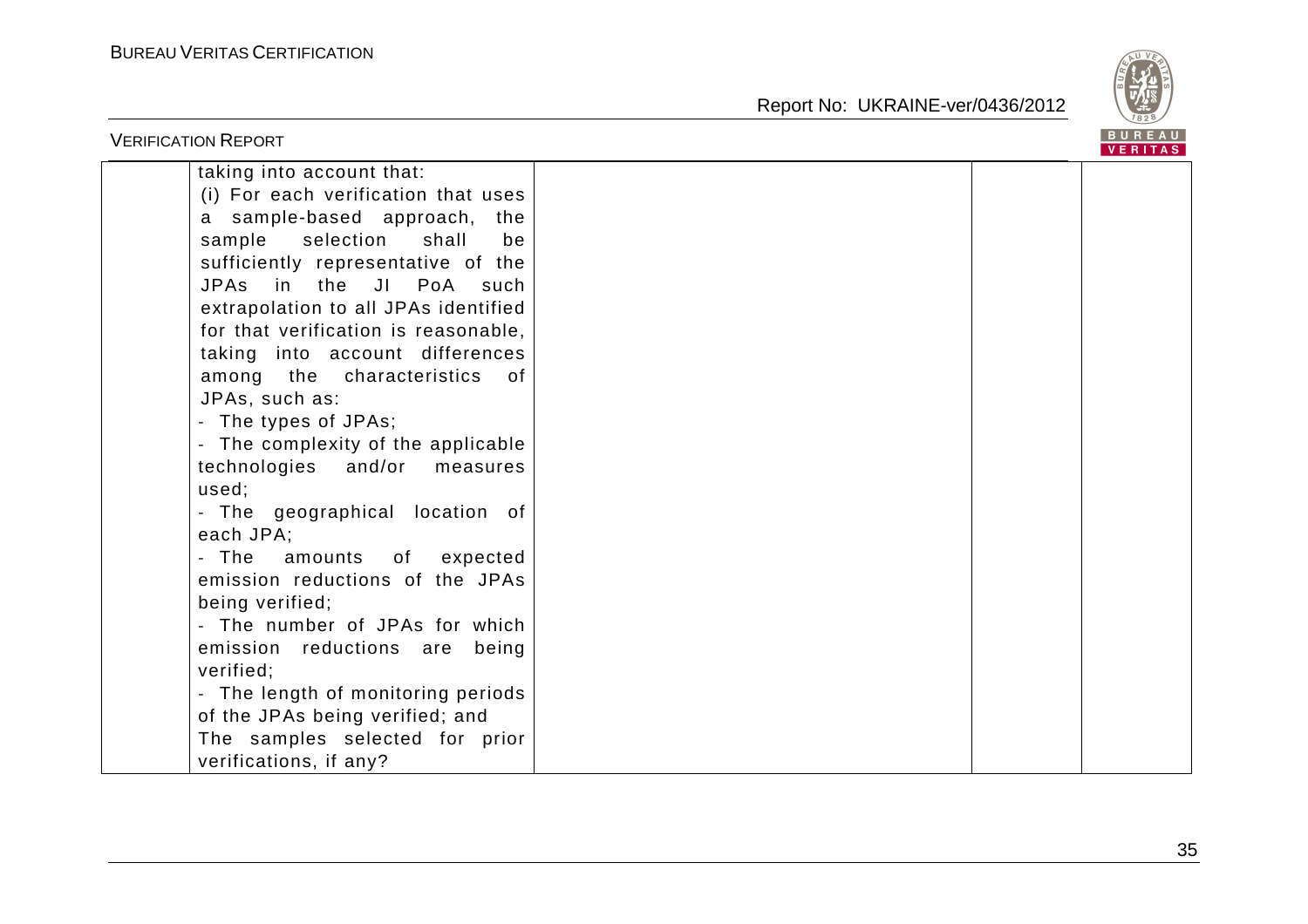

|     | <b>VERIFICATION REPORT</b>                                                                                                                                                                                                                                                                                                                                                               |     |     | BUREAU<br><b>VERITAS</b> |
|-----|------------------------------------------------------------------------------------------------------------------------------------------------------------------------------------------------------------------------------------------------------------------------------------------------------------------------------------------------------------------------------------------|-----|-----|--------------------------|
| 107 | Is the sampling plan ready for<br>publication through the secretariat<br>along with the verification report<br>and supporting documentation?                                                                                                                                                                                                                                             | N/A | N/A | N/A                      |
| 108 | Has the AIE made site inspections<br>of at least the square root of the<br>number of total JPAs, rounded to<br>the upper whole number? If the<br>AIE makes no site inspections or<br>fewer site inspections than the<br>square root of the number of total<br>JPAs, rounded to the upper whole<br>number, then does the AIE provide<br>reasonable explanation and<br>a<br>justification? | N/A | N/A | N/A                      |
| 109 | Is the sampling plan available for<br>submission to the secretariat for<br>the JISC.s ex ante assessment?<br>(Optional)                                                                                                                                                                                                                                                                  | N/A | N/A | N/A                      |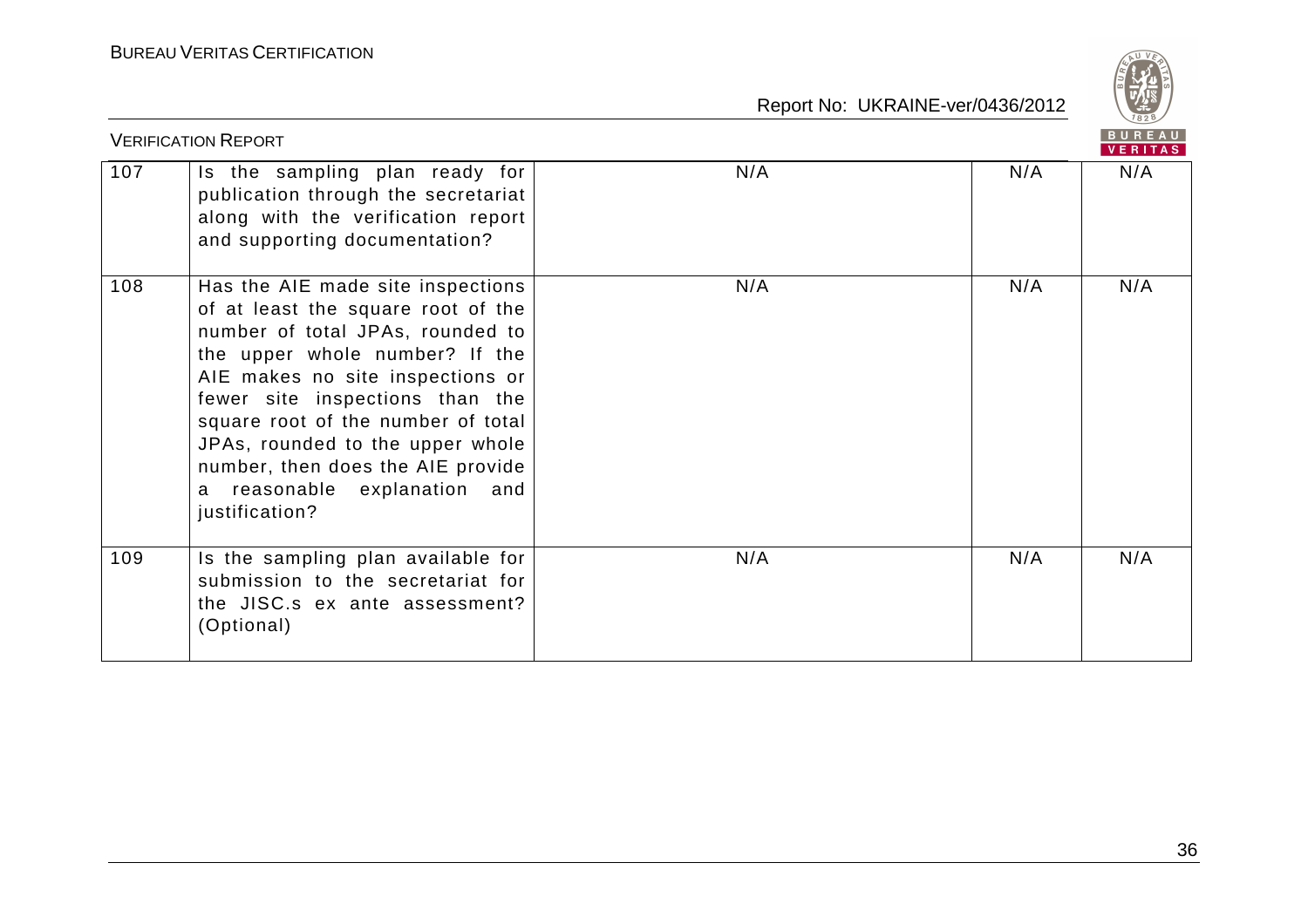

|     | <b>VERIFICATION REPORT</b>                                                                                                                                                                                                |     |     | BUREAU<br><b>VERITAS</b> |
|-----|---------------------------------------------------------------------------------------------------------------------------------------------------------------------------------------------------------------------------|-----|-----|--------------------------|
| 110 | If the AIE learns of a fraudulently<br>included JPA, a fraudulently<br>monitored JPA or an inflated<br>number of emission reductions<br>claimed in a JI PoA, has the AIE<br>informed the JISC of the fraud in<br>writing? | N/A | N/A | N/A                      |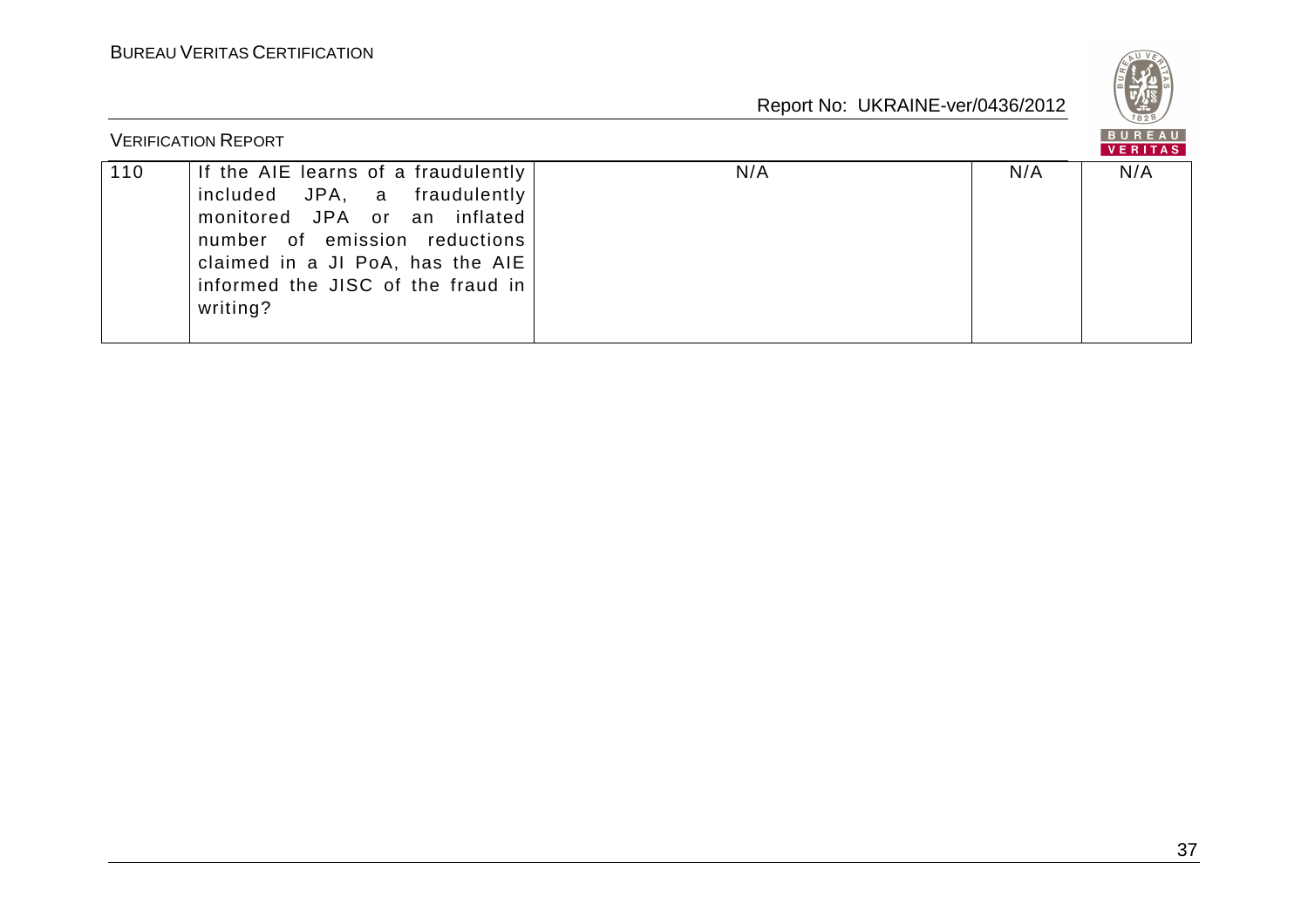

#### VERIFICATION REPORT

#### **Table 2 Resolution of Corrective Action and Clarification Requests**

| <b>Draft report clarifications</b><br>and corrective action<br>requests by validation team                                                                                                                                                             | Ref. to<br>checklist<br>question<br>in table 1 | <b>Summary of project participant</b><br>response                                                                                                                                                                                                                                                                                                                                                                                       | <b>Verification team</b><br>conclusion           |
|--------------------------------------------------------------------------------------------------------------------------------------------------------------------------------------------------------------------------------------------------------|------------------------------------------------|-----------------------------------------------------------------------------------------------------------------------------------------------------------------------------------------------------------------------------------------------------------------------------------------------------------------------------------------------------------------------------------------------------------------------------------------|--------------------------------------------------|
| <b>CAR 01.</b> Please, confirm the<br>the<br>tables<br>values<br>(in<br>on<br>projectline<br>parameters<br>by<br>providing<br>monitored)<br>appropriate<br>documents<br>(calculations).                                                                | 95(b)                                          | All appropriate documents (calculations) The issue is<br>that confirm the values of project<br>parameters monitored are now provided information received.<br>to the verifier.                                                                                                                                                                                                                                                          | closed<br>based<br>the<br>on                     |
| <b>CAR 02.</b> Please, give detailed<br>clarification concerning the<br>difference between amount of<br>emission reductions provided<br>PDD<br>in the<br>the<br>and<br>in.<br>Monitoring Report.<br>Please,<br>make necessary amendments<br>in the MR. | 95(a)                                          | The amount of emission reductions that<br>was actually generated during the year<br>2011 was lower than it was expected in<br>PDD because of the following reasons.<br>First of all, taking into account that<br>during this monitoring period the quality<br>materials and other inputs<br>0f<br>raw<br>consumed under the project activity was<br>low, the actual level of specific fuel and<br>energy resources consumption per unit | CAR 02 is closed due to<br>explanation provided. |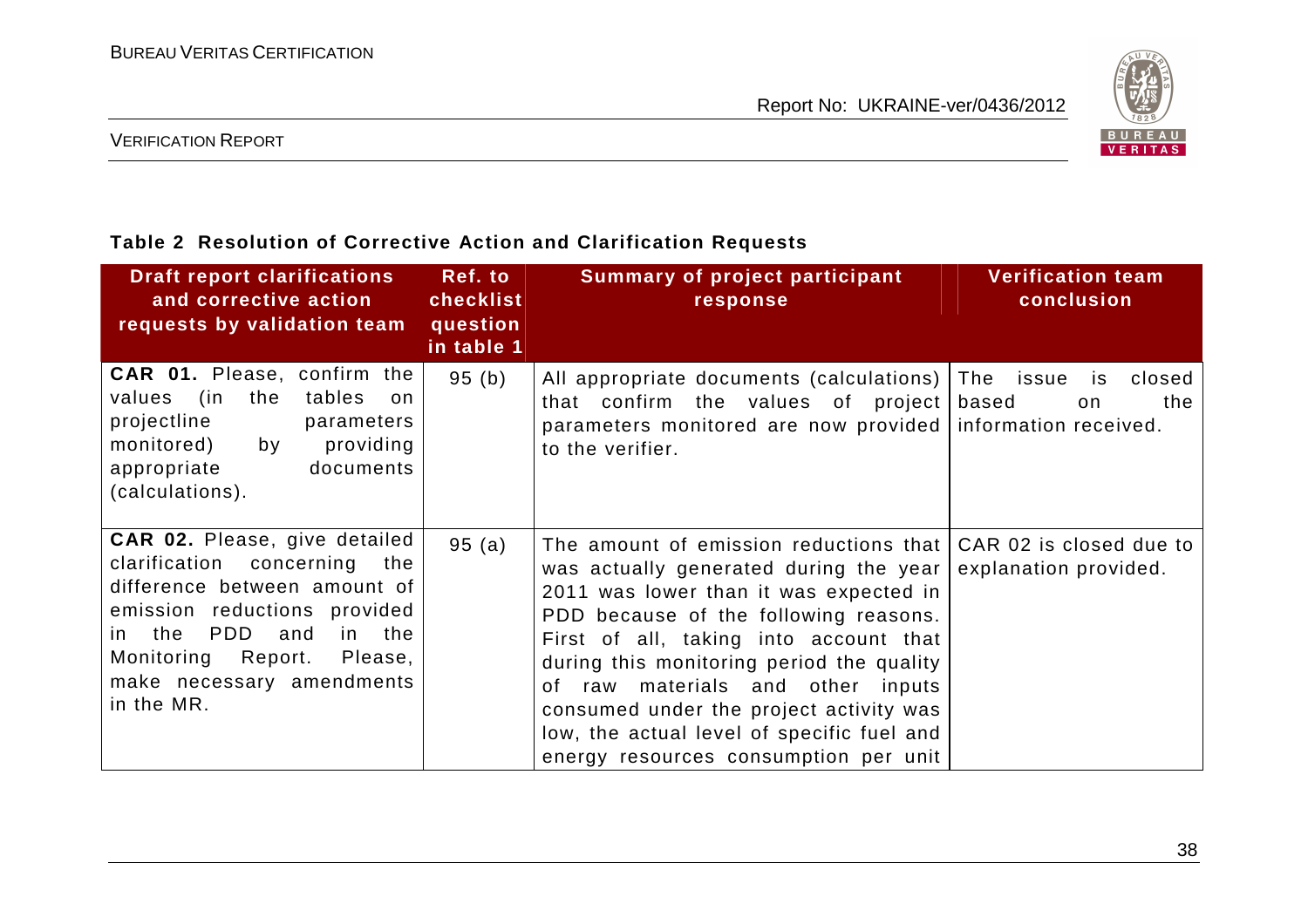

| <b>VERIFICATION REPORT</b>                                                                                                                                                                                                                     |         |                                                                                                                                                                                                                                                                                                                                                                                                                                 | BUREAU<br><b>VERITAS</b>                                                 |
|------------------------------------------------------------------------------------------------------------------------------------------------------------------------------------------------------------------------------------------------|---------|---------------------------------------------------------------------------------------------------------------------------------------------------------------------------------------------------------------------------------------------------------------------------------------------------------------------------------------------------------------------------------------------------------------------------------|--------------------------------------------------------------------------|
|                                                                                                                                                                                                                                                |         | of output was a bit higher than it was<br>expected in PDD. Secondly, taking into<br>that<br>such<br>account<br>measures<br>as<br>technological improvements of the BFs<br>operation and modernization of the<br>sintering process<br>fully<br>were<br>not<br>implemented as planned, it has also<br>influenced<br>on<br>decrease<br>of actual<br>volumes of emission reductions<br>in in<br>comparison with estimations in PDD. |                                                                          |
| CL 01. Please, add to the MR<br>information<br>on<br>audits<br>on<br>compliance to the standards<br>ISO 9000, ISO 14000, and<br>ISO 18000 conducted during<br>the monitoring period (2011);<br>please, mention report on<br>compliance audits. | 95(b)   | Information concerning conducted audits   Based on modification<br>on compliance to the standards ISO<br>9000 ISO, 14000 and ISO 18000 during  <br>this monitoring period is now provided in<br>the modified MR.                                                                                                                                                                                                                | made in the MR, the<br>issue is closed.                                  |
| CL 02. Please, give (in the<br>section<br>MR)<br>$5\overline{)}$<br>of<br>the<br>information<br>on<br>trainings/seminars<br>organized<br>by DIISW just during the                                                                              | 101 (a) | During this monitoring period (year<br>2011) the<br>direction of DIISW<br>organized<br>appropriate<br>staff  <br>trainings/seminars to operate the project<br>equipment. Necessary information is                                                                                                                                                                                                                               | Due<br>information<br>to<br>has added to the MR, the<br>issue is closed. |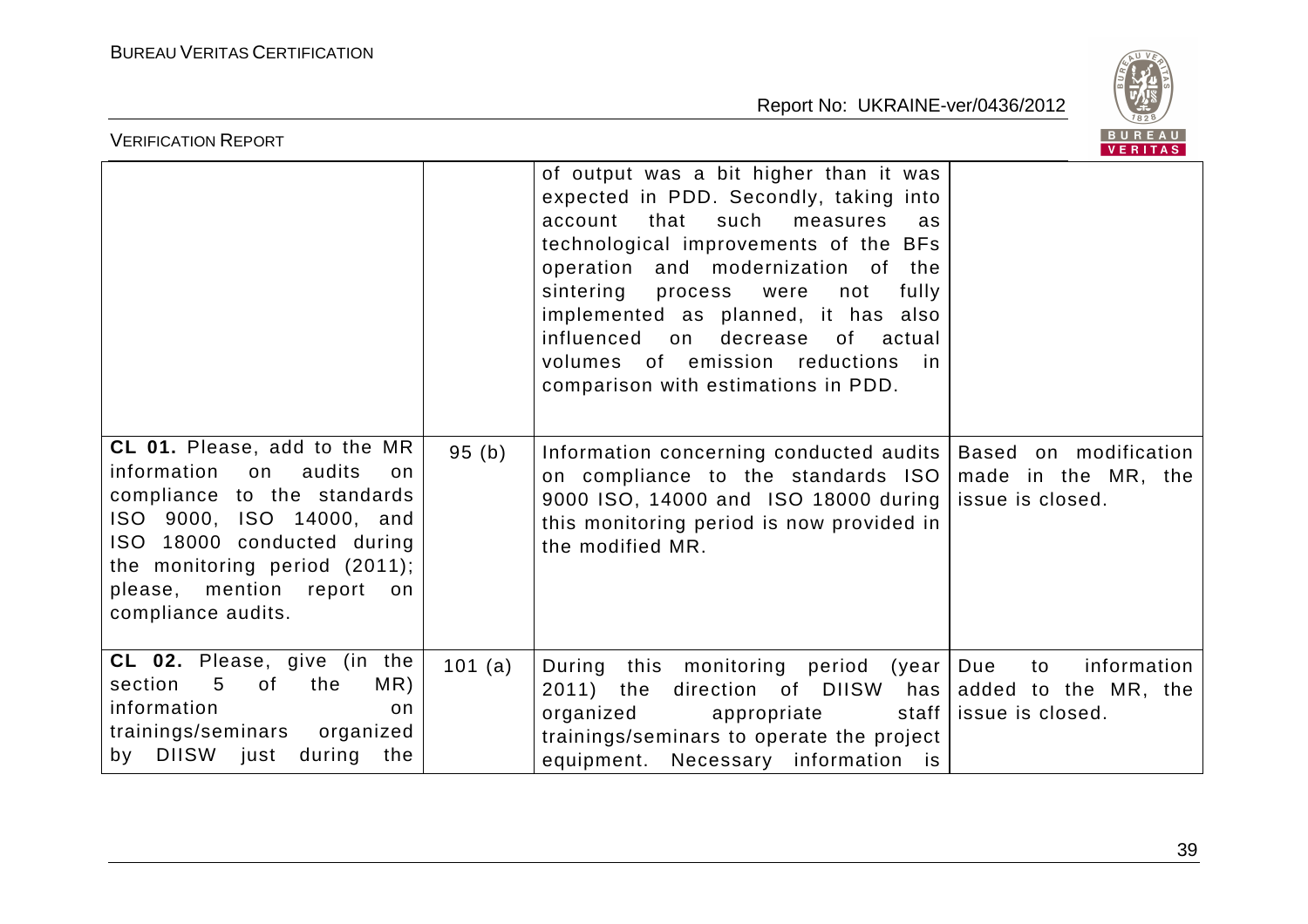

| <b>VERIFICATION REPORT</b>                                                                                                                                                                                                                                   |        |                                                                                                                                                                                                                              | BUREAU<br><b>VERITAS</b>                                                                                                                       |
|--------------------------------------------------------------------------------------------------------------------------------------------------------------------------------------------------------------------------------------------------------------|--------|------------------------------------------------------------------------------------------------------------------------------------------------------------------------------------------------------------------------------|------------------------------------------------------------------------------------------------------------------------------------------------|
| monitoring period (2011). The<br>year 2010 is not included in<br>this monitoring period.                                                                                                                                                                     |        | now included in the modified MR.                                                                                                                                                                                             |                                                                                                                                                |
| <b>CL 03.</b> Please, make the unit<br>"tonne"<br>consistent<br>name<br>MR<br>throughout the whole<br>(please, replace<br>the<br>word<br>"tones" by more appropriate<br>"tonnes" in the tables (for<br>parameters P-23 and B-23) on<br>pg.7 and pg.9 of MR). | 95(b)  | Necessary corrections are now made.<br>Please see modified MR.                                                                                                                                                               | The issue<br>closed<br>is<br>based<br>the<br>on<br>corrections made.                                                                           |
| CL 04. Please, make the unit<br>"tonne"<br>consistent<br>name<br>throughout the whole Excel file<br>provided for the verification<br>team.                                                                                                                   | 95(b)  | Necessary amendments are now made<br>the whole Excel-file, which was<br>in.<br>provided to the verification team. Please<br>see modified Excel-file.                                                                         | <b>Based</b><br>the<br>on<br>amendments made, CL<br>04 is closed.                                                                              |
| CAR 03. Please, prepare more<br>improved and clearer list of<br>monitoring<br>equipment<br>by<br>revising and updating present<br>one. Please, provide passports<br>for the replaced meters and<br>the replacement confirmation.                             | 101(b) | Response #1.<br>The list of monitoring equipment is now<br>updated.<br>revised<br>and<br>Please<br>see<br>modified MR. All necessary passports<br>for the monitoring equipment are now<br>provided to the verification team. | <b>Conclusion</b><br>on<br>response #1.<br>Please,<br>provide<br>the<br>passports<br>for<br>monitoring equipment of<br>all types (mentioned in |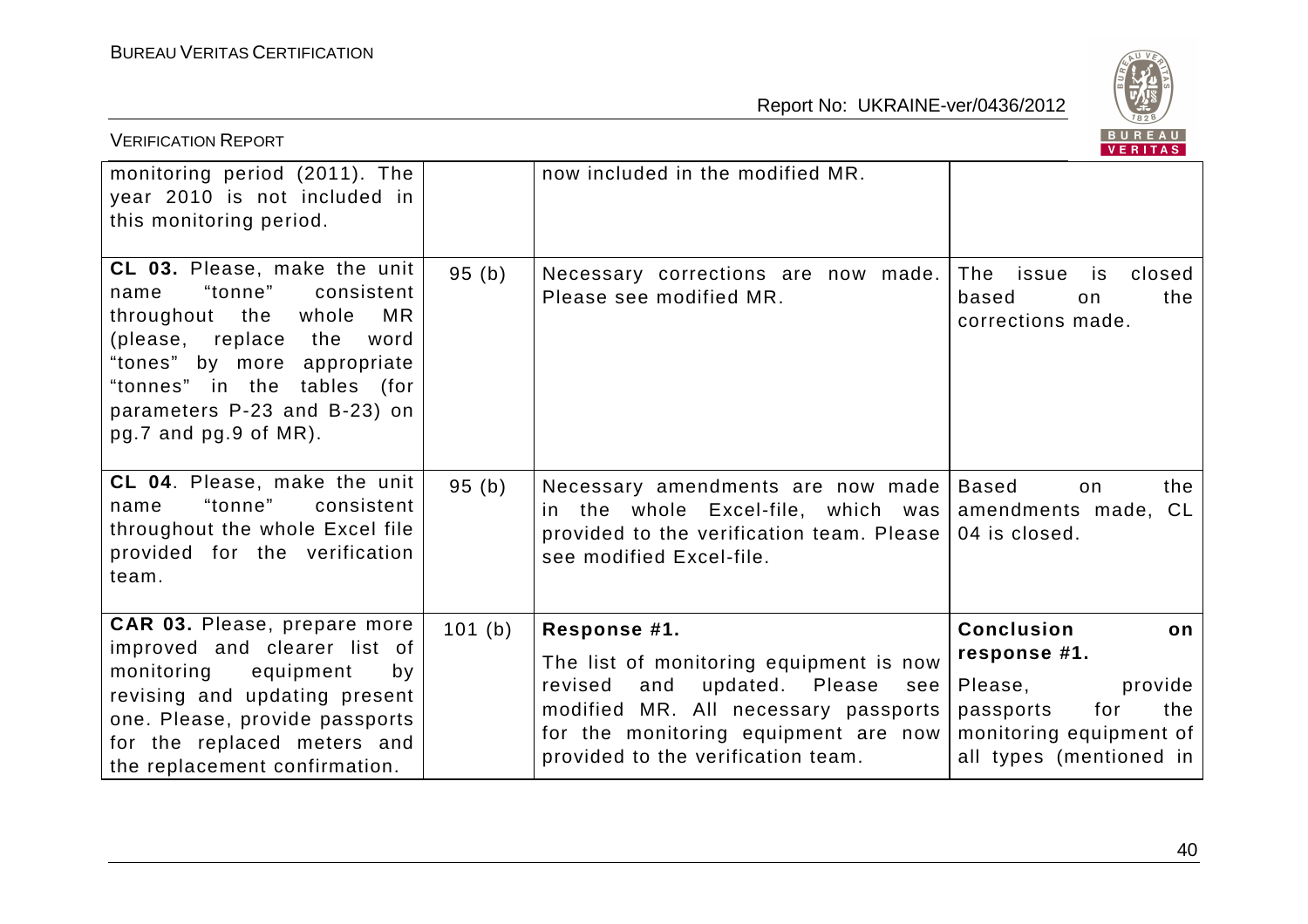

| <b>VERIFICATION REPORT</b>                                                                                                                                                                                                                                                                                        | BUREAU<br><b>VERITAS</b> |                                                                                                                                                                                                                                                                                                                                                                             |                                                                            |
|-------------------------------------------------------------------------------------------------------------------------------------------------------------------------------------------------------------------------------------------------------------------------------------------------------------------|--------------------------|-----------------------------------------------------------------------------------------------------------------------------------------------------------------------------------------------------------------------------------------------------------------------------------------------------------------------------------------------------------------------------|----------------------------------------------------------------------------|
|                                                                                                                                                                                                                                                                                                                   |                          |                                                                                                                                                                                                                                                                                                                                                                             | the MR Annex 1).                                                           |
|                                                                                                                                                                                                                                                                                                                   |                          | Response #2.<br>Necessary passports are now provided<br>to the verifier.                                                                                                                                                                                                                                                                                                    | <b>Conclusion</b><br>on.<br>response #2.<br>The issue is closed.           |
| CL 05. Please,<br>clarify<br>the<br>default<br>factors<br>0f<br>(name<br>default factors) indicated<br>.in<br>the tables on pg.7-9.                                                                                                                                                                               | 95(c)                    | Default factors are now clarified. Please<br>see modified MR.                                                                                                                                                                                                                                                                                                               | Due to the amendments<br>made in the MR, the<br>issue is closed.           |
| <b>CL</b><br>06.<br>provide<br>Please,<br>information<br>concerning<br>reporting risks and include this<br>information in the Monitoring<br>Report. Also, please, clarify<br>whether there are possibilities<br>of redundant data monitoring in<br>case of having problems with<br>the used monitoring equipment. | 95(a)                    | In case of having problems with certain<br>devices,<br>accounting<br>monitoring<br>the<br>system is organized in such way that<br>allows double checking of all the data.<br>Ultimately all information can be proven<br>by independent invoices with the third<br>parties. However, such a risk is very low<br>and was not appeared in the suggested<br>monitoring period. | The<br>closed<br>issue<br>is<br>based on the information<br>provided.      |
| CAR 04. Please, explain why<br>emission factor for natural gas<br>consumption based on fixed<br>calorific value of natural gas<br>consumption, not on actual<br>calorific<br>value.<br>Please,                                                                                                                    | 95(c)                    | During this monitoring period emission<br>factor for natural gas consumption is<br>based on conservative fixed calorific<br>value for natural gas because in 2011<br>the data regarding actual calorific value<br>of natural gas was not received at                                                                                                                        | <b>Based</b><br>the<br>on<br>explanation<br>received,<br>CAR 04 is closed. |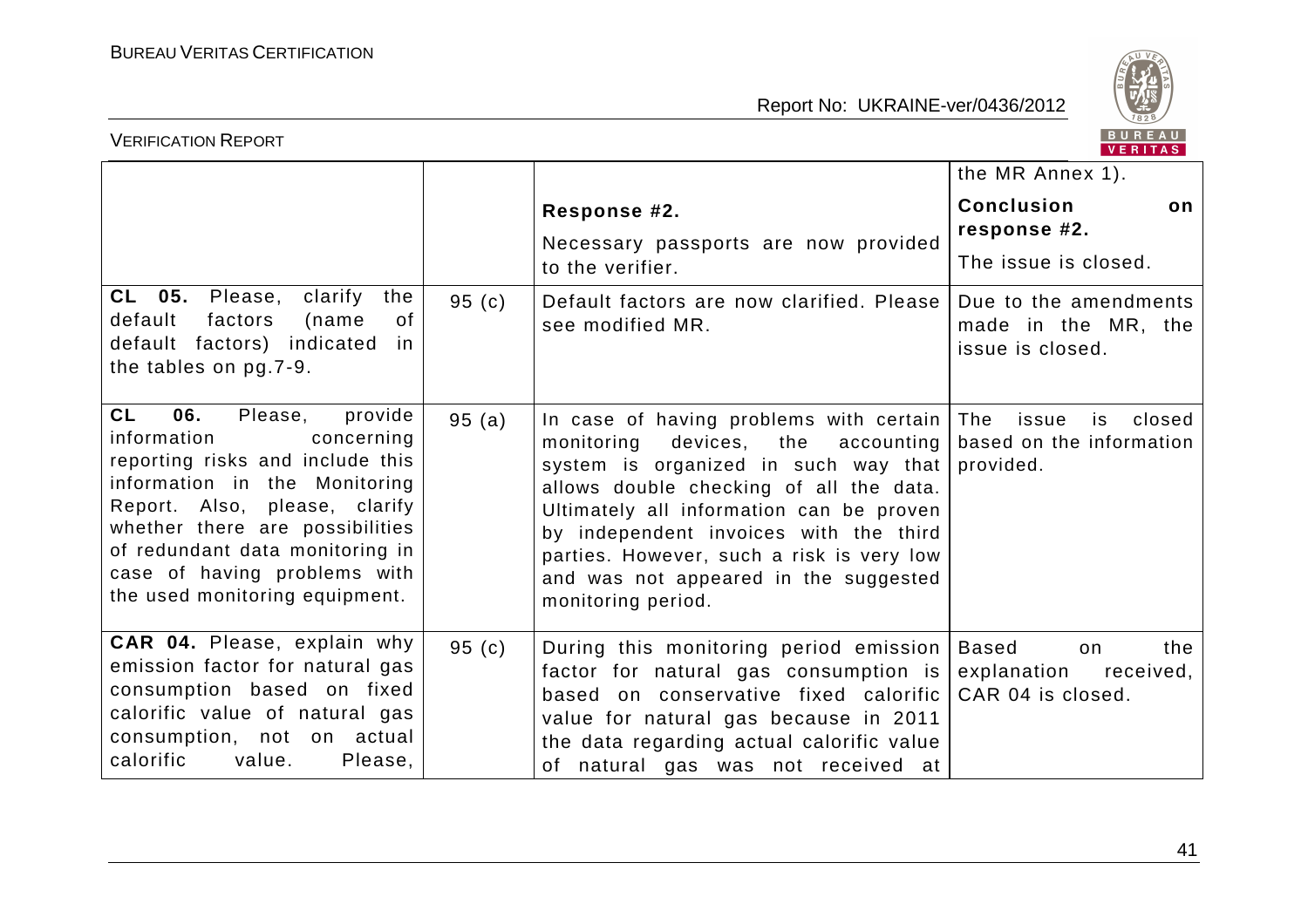

| BUREAU<br><b>VERIFICATION REPORT</b><br>VERITAS                                                                                                                                                                                                                                               |        |                                                                                                                                                                                                                                                                                                                                                                                                 |                                                                                 |  |
|-----------------------------------------------------------------------------------------------------------------------------------------------------------------------------------------------------------------------------------------------------------------------------------------------|--------|-------------------------------------------------------------------------------------------------------------------------------------------------------------------------------------------------------------------------------------------------------------------------------------------------------------------------------------------------------------------------------------------------|---------------------------------------------------------------------------------|--|
| correct/clarify.                                                                                                                                                                                                                                                                              |        | DIISW regularly. In order to follow the<br>conservative approach, the project<br>developer has fixed calorific value of<br>natural gas based on the most recent<br>average data of DIISW. The fixed value<br>is rather lower than the calorific value,<br>which is in accordance with the most<br>recent average data of DIISW. All<br>necessary documents are now provided<br>to the verifier. |                                                                                 |  |
| 05.<br>Please,<br><b>CAR</b><br>provide<br>calculation of carbon content<br>of coke in the Excel file.                                                                                                                                                                                        | 95(b)  | The Excel file with calculation of carbon  <br>content of coke is now provided to the<br>verification team.                                                                                                                                                                                                                                                                                     | Required information is<br>now provided. CAR 05<br>is closed.                   |  |
| CAR 06. The data to<br>be<br>monitored and required<br>for<br>determination are to be kept<br>for two years after the last<br>transfer of emission reductions<br>units for the project. The order<br>concerning the procedure for<br>keeping monitoring<br>data<br>should be issued by DIISW. | 101(c) | The order concerning the procedure for<br>keeping monitoring data #327 dated<br>23/03/2012 was issued by DIISW and is<br>now provided to the verification team.                                                                                                                                                                                                                                 | <b>Based</b><br>the<br>on<br>documentation<br>provided, the issue is<br>closed. |  |